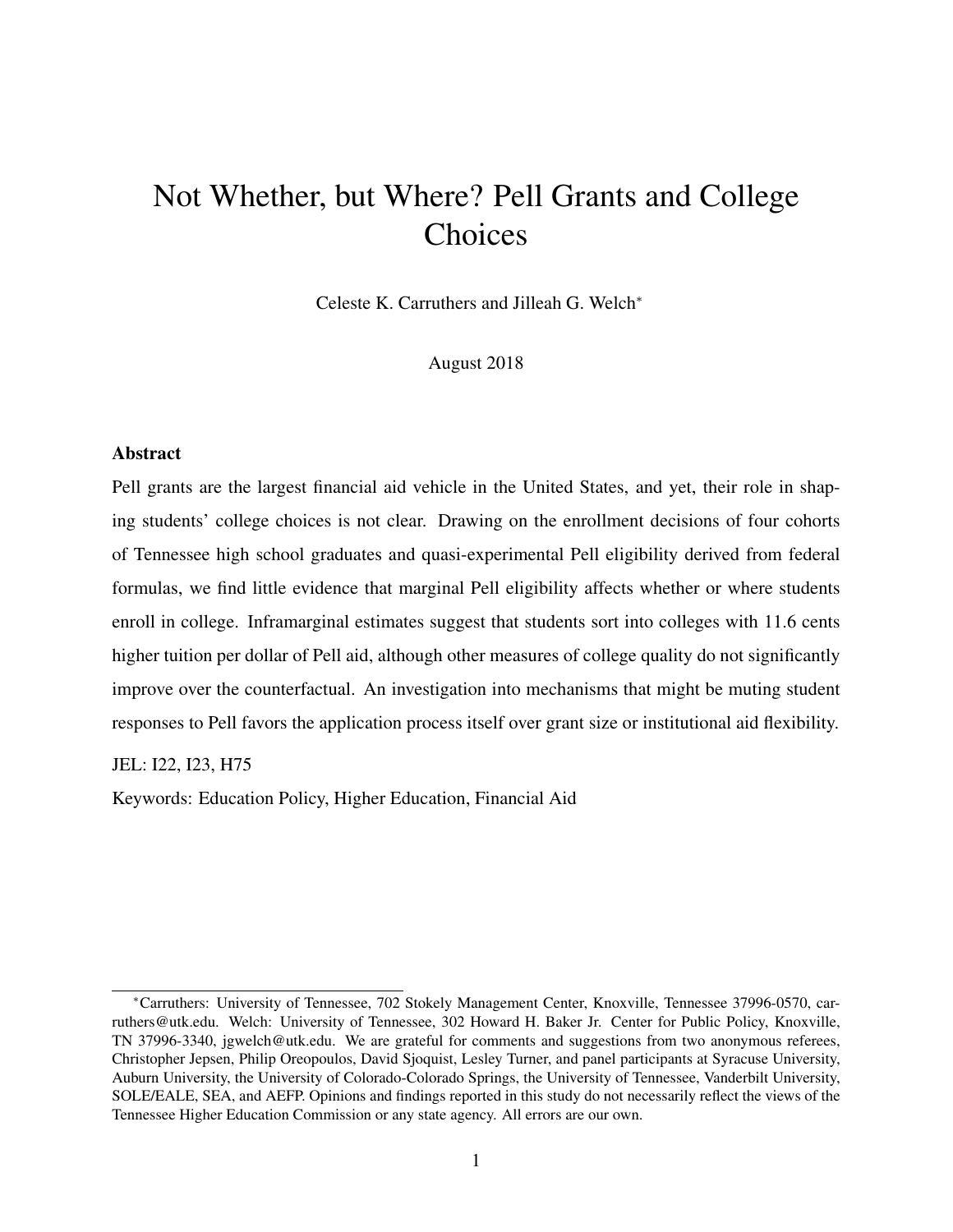# 1 Introduction

Over 9.4 million students received Pell grants, the largest source of federal grant aid in higher education, in the 2011-2012 academic year, amounting to \$33.6 billion in expenditures ([U.S. De](#page-28-0)[partment of Education,](#page-28-0) [2012\)](#page-28-0). This extensive grant program intends to increase access to college for financially constrained students, but the introduction of the program in 1973 was not linked to gains in college enrollment for lower-income students [\(Hansen](#page-27-0), [1983;](#page-27-0) [Kane,](#page-27-0) [1995](#page-27-0)), with notable exceptions provided by older, non-traditional students ([Seftor & Turner,](#page-28-0) [2002](#page-28-0)).<sup>1</sup> Financial aid programs other than Pell increase college enrollment at a rate of 3-6 percentage points per nominal \$1,000 in aid ([Deming & Dynarski](#page-26-0), [2010](#page-26-0); [Dynarski & Scott-Clayton](#page-26-0), [2013](#page-26-0)), but nonetheless, the idea that traditional student demand for college is insensitive to Pell eligibility is not altogether surprising. Foremost, the application process for federal financial aid is complex and can stretch well into a student's senior year of high school, which weakens and delays the communication of aid eligibility to students on the margin of going to college ([Dynarski & Scott-Clayton,](#page-26-0) [2006](#page-26-0), [2008;](#page-26-0) [Dynarski & Wiederspan,](#page-26-0) [2012](#page-26-0); [Dynarski et al.](#page-26-0), [2013](#page-26-0)).<sup>2</sup> Easing this process meaningfully increases college enrollment [\(Bettinger et al.](#page-25-0), [2012](#page-25-0)). Second, applicants observe Pell eligibility at the same time as institutions, who may capture a portion of federal funds by reducing institutional aid [\(Turner](#page-28-0), [2017\)](#page-28-0). And third, marginal Pell eligibility is associated with a fairly small grant, so local treatment effects could understate the impact of Pell grants more broadly. With these ideas in mind, two of the remaining questions about Pell eligibility and college-going center around students' choice of college, conditional on enrollment, and treatment effects for Pell grants larger than the modest scholarship available at the beginning of the phase-in range.

We utilize quasi-experimental changes in Pell eligibility as determined by values of "expected family contribution," a relatively opaque construct of federal aid processing, to estimate the effect of Pell grants on college enrollment for four cohorts of Tennessee high school graduates, and we go on to examine whether Pell eligibility affects *where* a student chooses to enroll, in terms of college

 $1$ Limited or null effects on the college entry margin do not rule out a response from enrolled students to the loss of Pell [\(Bettinger](#page-25-0), [2004](#page-25-0); [Scott-Clayton & Schudde,](#page-28-0) [2016\)](#page-28-0).

 ${}^{2}$ By contrast, eligibility criteria for merit aid programs are widely publicized and tied to standardized test scores or grade point averages. Students are well-informed as to their merit aid eligibility, sometimes long before they start applying to college. Perhaps consequentially, merit aid eligibility has been shown to affect students' college enrollment choices ([Goodman,](#page-26-0) [2008;](#page-26-0) [Bruce & Carruthers,](#page-25-0) [2014;](#page-25-0) [Cohodes & Goodman,](#page-25-0) [2014\)](#page-25-0).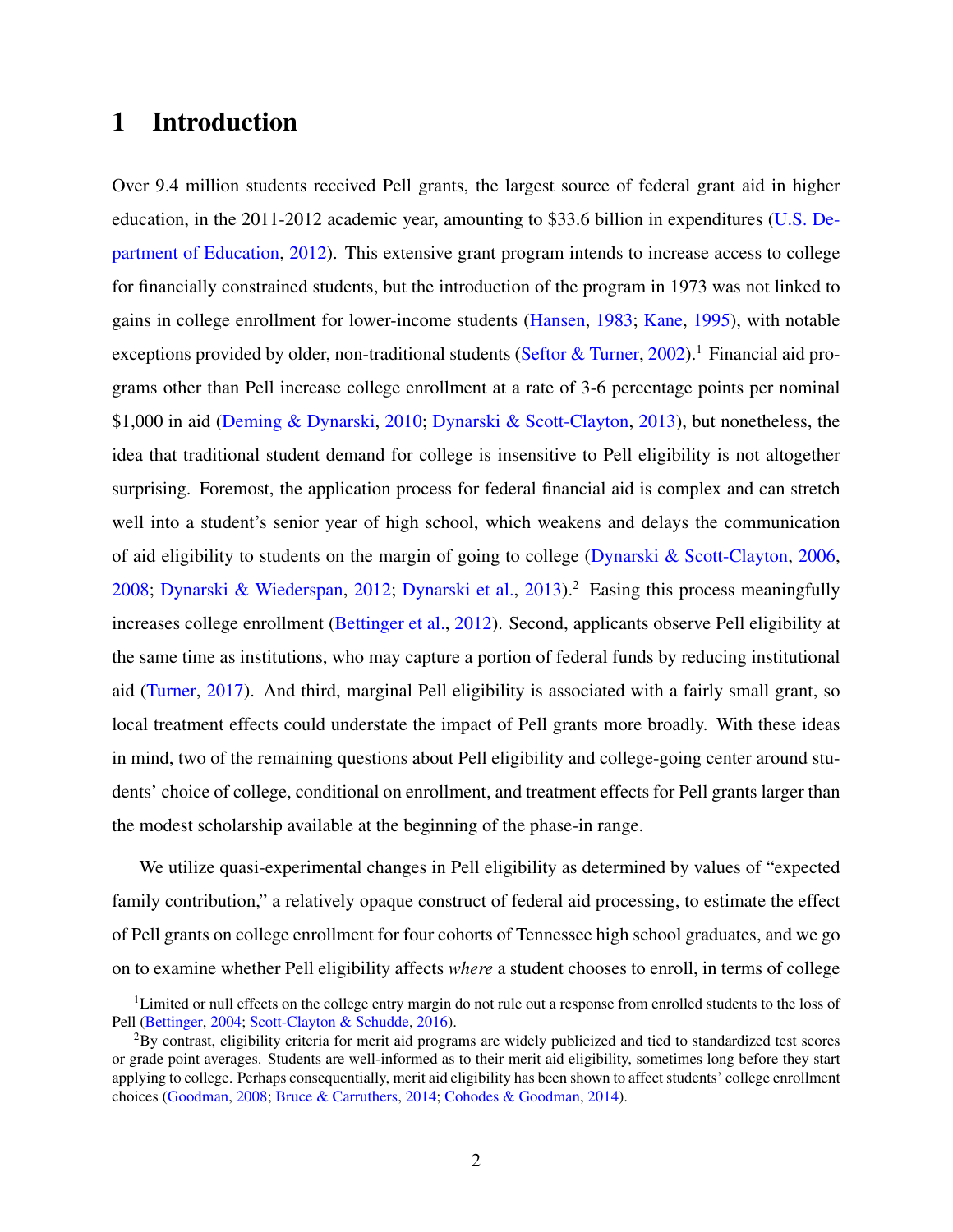sector and college quality.<sup>3</sup> Are Pell recipients more inclined to enroll out-of-state? Are students receiving the Pell more likely to attend four-year universities rather than two-year colleges? Do Pell recipients attend higher quality institutions? With scattered exceptions, we detect little to no effect of minimum Pell eligibility on college choices in terms of college sector, college quality, or enrollment itself. Confidence intervals rule out enrollment effects exceeding 0.7 percentage points for a grant discontinuity measuring \$400-976. College quality indicators such as graduation rates and instructional spending change by no more than, respectively, 1.8 percentage points and \$341 per student. These treatment effects are small relative to the experimental effect of providing students with clear information on net price, which leads students to choose institutions with 3 percentage point higher graduation rates and \$1,418 greater per-student instructional spending ([Hoxby & Turner](#page-27-0), [2014\)](#page-27-0). Two noteworthy exceptions are thus: we find that (1) marginally Pelleligible males enroll in more selective colleges relative to marginally ineligible males, and (2) females substitute into out-of-state four-year public colleges upon gaining Pell eligibility, although both effects are small enough to go unnoticed in the full sample. We go on to explore potential mechanisms, with results favoring the application process over grant size or intuitional flexibility to capture Pell aid. Students benefitting from a simplified application rule were more likely to choose costlier private institutions with less of a research focus, and recipients of a state grant that prioritizes earlier aid applications tended to choose schools targeted by the grant.

We then apply a method introduced by [Angrist & Rokkanen](#page-25-0) ([2015\)](#page-25-0) to assess whether the local impact of the Pell grant generalizes away from the eligibility threshold, where the grant is more generous, both for the application year and likely for later years, and where needier students may be more aware of aid eligibility. Inframarginal Pell students enroll in institutions where out-ofstate tuition and fees are modestly higher than the counterfactual (at most 11.6 cents per dollar of Pell aid), but Pell-eligible students are otherwise no different than the counterfactual in terms of where they choose to enroll in college. We conclude that the Pell grant system as it stood through the late 2000s had no discernible effect on whether traditional-aged Tennesseans went to college and at best modest effects on where they went to college. This underscores the promise of recent developments in the application timeline for federal financial aid if these policy changes enhance

<sup>&</sup>lt;sup>3</sup>Throughout the study we use "college quality" interchangeably with "college selectivity," although we acknowledge that selectivity measures do not equate with institutional value added.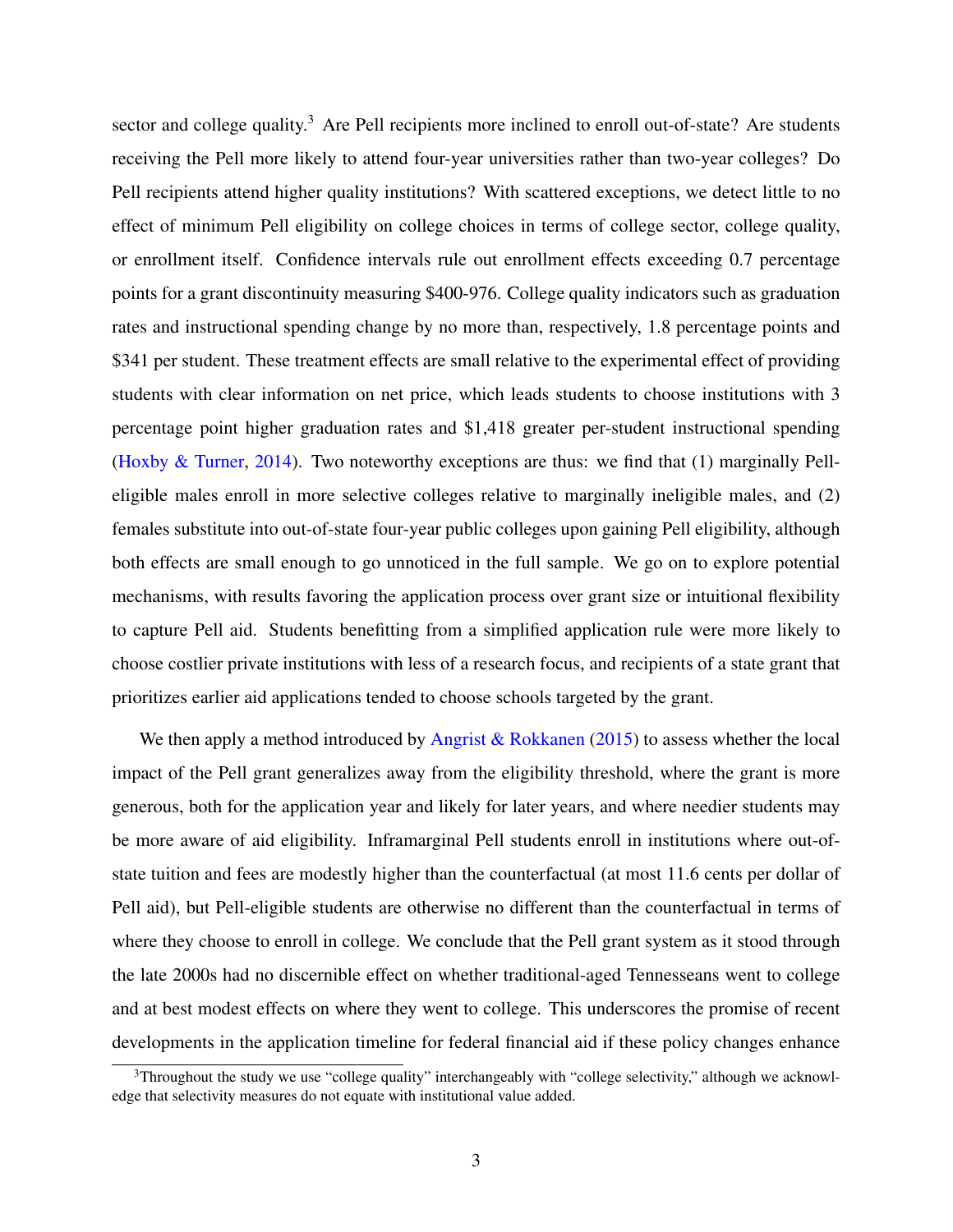<span id="page-3-0"></span>students' awareness of Pell eligibility when they are planning for college.

To date, researchers have exploited the Pell eligibility formula to examine year-to-year persistence ([Bettinger](#page-25-0), [2004](#page-25-0)), the timeliness of college enrollment ([Rubin](#page-28-0), [2011\)](#page-28-0), borrowing [\(Marx &](#page-27-0) [Turner,](#page-27-0) [2018\)](#page-27-0), institutional aid [\(Turner](#page-28-0), [2017\)](#page-28-0), and earnings after college [\(Denning et al.](#page-26-0), [2018](#page-26-0)) but it is not yet clear if and how Pell grants affect student choices along the spectrum of college quality.<sup>4</sup> The same Pell award can be used at almost any institution, so Pell has the potential to help needy students enroll in better colleges. One reason for this gap in the literature is the rare confluence of data on complete cohorts of high school graduates, linked to both college enrollment outcomes and detailed data from financial aid applications. [Marx & Turner](#page-27-0) [\(2018](#page-27-0)), [Denning et al.](#page-26-0) ([2018\)](#page-26-0), and [Turner](#page-28-0) [\(2017](#page-28-0)) provide three close exceptions. Concurrent with their analysis of Pell's effect on student borrowing in the City University of New York (CUNY) system, [Marx & Turner](#page-27-0) ([2018\)](#page-27-0) find no evidence of systematic application, enrollment, or sorting among CUNY applicants with marginal Pell eligibility. Similarly, recent studies of long-term effects of aid ([Denning](#page-26-0) [et al.](#page-26-0), [2018](#page-26-0)) and campus responses to student aid eligibility [\(Turner](#page-28-0), [2017](#page-28-0)) find little to no change in students' college choices at Pell schedule discontinuities among enrolled students. We add to this body of work with a deeper analysis of the enrollment effects of minimum Pell eligibility: beginning with cohorts of high school graduates rather than college enrollees, examining a rich array of their college choices, and looking beyond local treatment effects to consider the effect of inframarginal Pell eligibility.

### 2 Conceptual and Policy Framework

The federal Pell Grant program initially began under Title IV of the Higher Education Act of 1965. The specific timeline of Pell grant determination illustrates how students might leverage the grant to shop among college options as well as the difficulties of doing so in reality. Students seeking Pell aid as well as other federal grants, subsidized loans, or work-study programs must complete a Free Application for Federal Student Aid (FAFSA). Until recently, traditional students started

<sup>4</sup>The effect of Pell eligibility on admission decisions is also unclear. Institutions are capacity constrained in the short run, and admission itself may respond to Pell eligibility, particularly as more selective institutions come under scrutiny for low rates of Pell-eligible enrollment [\(Carnevale & Van Der Werf,](#page-25-0) [2017](#page-25-0)). Institutional preferences favoring Pell students, translated into a higher likelihood of admission or greater aid, should expand college opportunities at the eligibility threshold.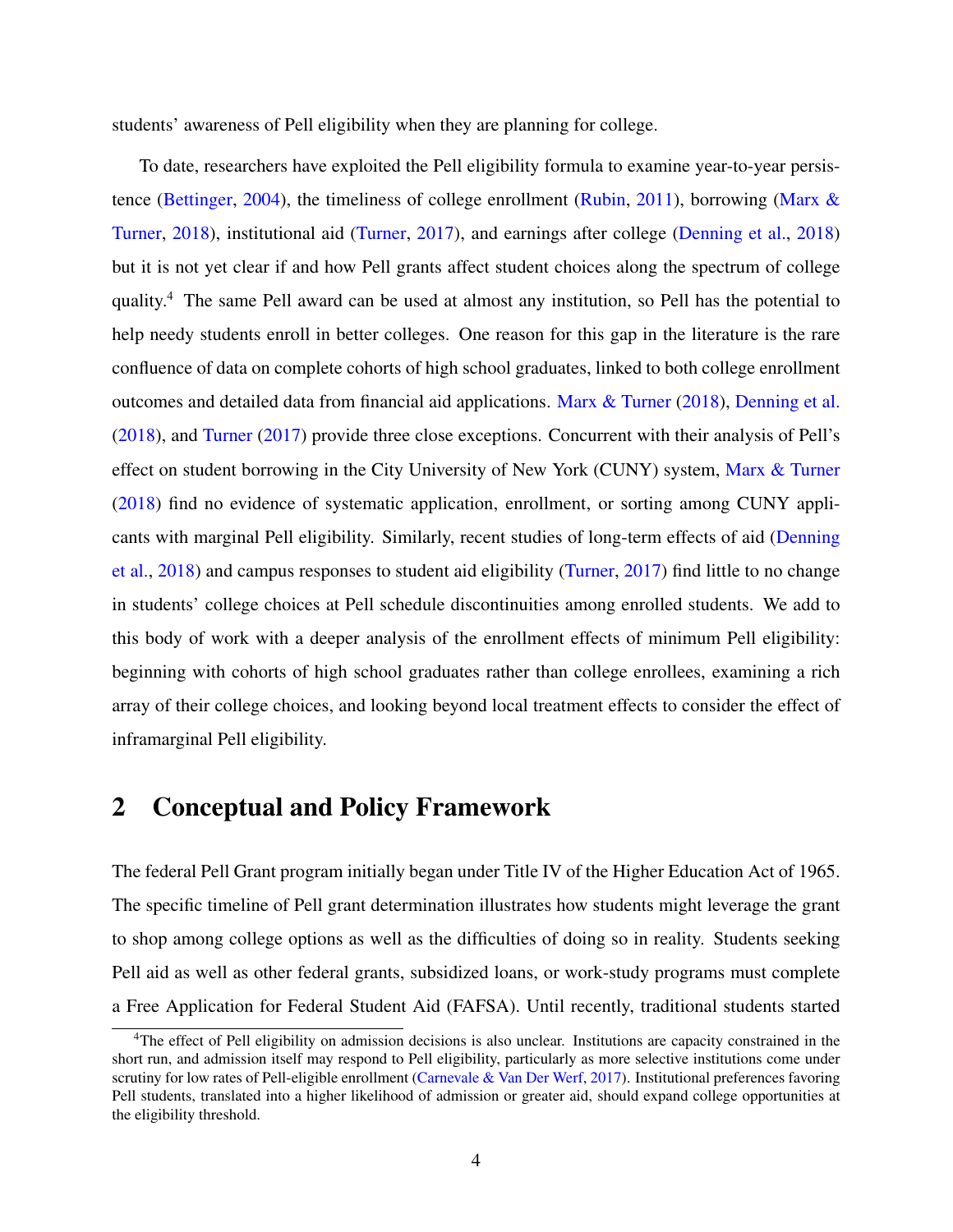filing FAFSAs in January for fall enrollment the same year, and colleges often require that high school seniors submit their FAFSA between February and March in order to be given priority for need-based institutional aid.<sup>5</sup>

The FAFSA collects demographic information, federal income tax information, family size, the number of family members in college (excluding parents), and other financial data such as assets and untaxed income. Students indicate at least one college to receive the output of FAFSA processing. The 2006-2009 cohorts in our study could submit the FAFSA electronically or by mail. Up to four colleges could be listed on paper FAFSAs while online applications allowed for six, increasing to ten with 2009 applicants ([U.S. Department of Education,](#page-28-0) [2007\)](#page-28-0).

Once a student submits her FAFSA, the Central Processing System calculates her Expected Family Contribution (EFC). EFC is the amount that the student or her family are expected to provide for college expenses, based on ability to pay. To begin calculating EFC, allowances for taxes and basic living expenses are subtracted from the family's income to yield "available" income. The family's available income along with a percentage of net assets is divided by the number of dependents in college (including the applicant) to generate EFC.<sup>6</sup> Within three days to three weeks after a student submits her FAFSA, the Central Processing System sends the student a Student Aid Report, and all schools listed on the student's FAFSA receive an Institutional Student Information Record. The Student Aid Report lists the student's FAFSA information as well as her EFC and potential Pell grant eligibility.

At this point a student is notified that she *may be* eligible for a Pell grant but she is not made aware of the amount. Pell grants are a simple function of EFC, and Pell-to-EFC schedules are published each year after federal appropriations have been determined (typically in January). In principle, students can easily find out what their Pell grant should be upon learning their EFC. But the Student Aid Report – the primary communication between the federal aid process and students

<sup>&</sup>lt;sup>5</sup>The four cohorts under study were required to use the prior year's tax information on their FAFSAs. Prior-year tax documents are typically delivered in January, constraining the FAFSA filing timeline to February and later. Beginning in fall 2016, applicants could submit FAFSAs almost one year prior to their intended enrollment using prior-prior year tax information.

<sup>6</sup>There are six different EFC formulas according to the student's dependency status and whether the student qualifies for a simplified formula. The dependency-based formulas are very similar and mainly differ by the percentages and allowances used. The simplified formula uses a reduced set of financial indicators and is available to families who are eligible to file a 1040A or 1040EZ tax form instead of the longer 1040 form, or who participate in means-tested federal benefits programs and have an adjusted gross income less than a specific amount.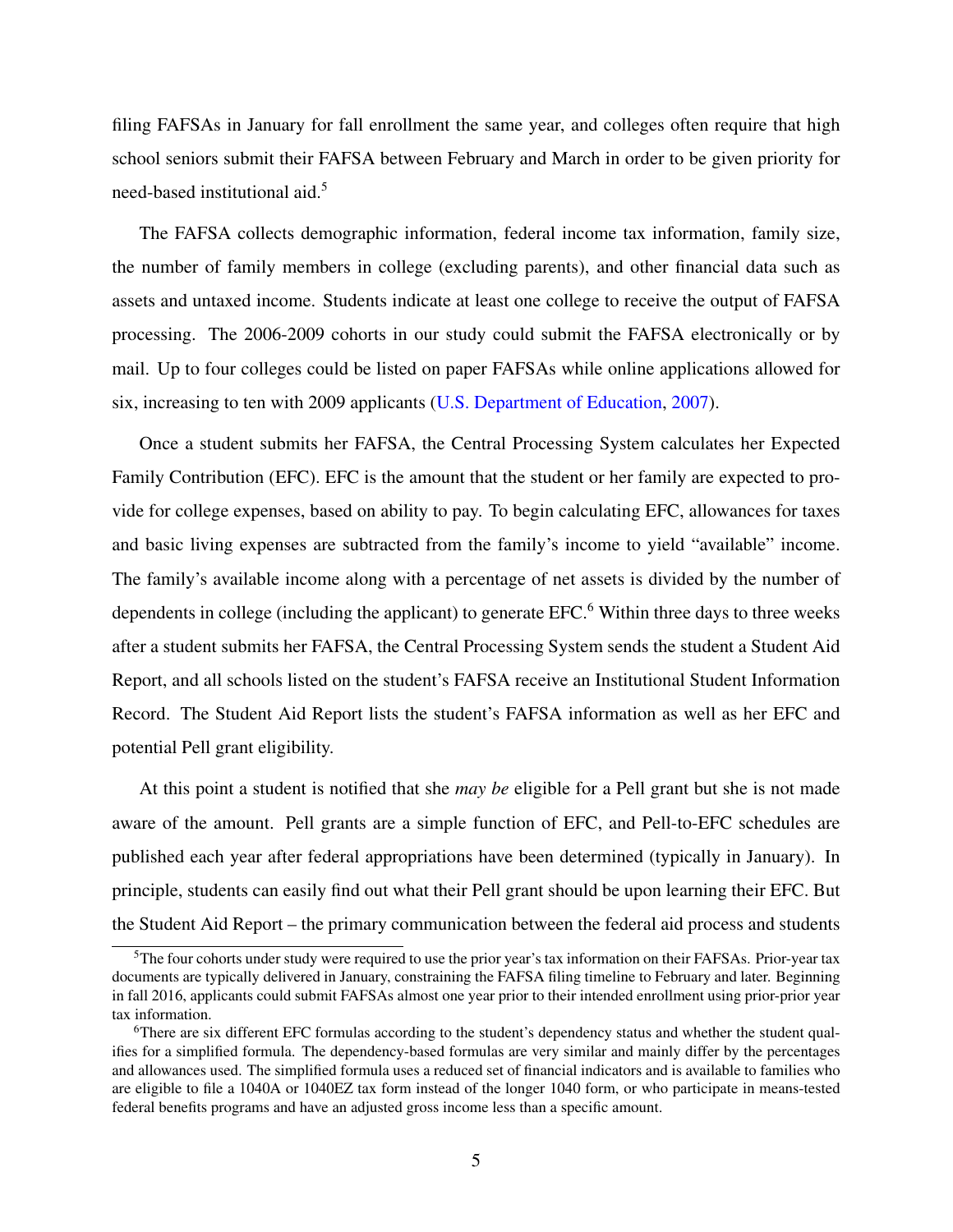– did not include this information for the cohorts we study. One reason for this omission is that each component of the EFC formula is subject to audit and verification by institutions, who are responsible for compiling aid packages for each admitted applicant.<sup>7</sup>

Financial aid offices at each college where a student is admitted use the Institutional Student Information Record to determine how much need-based aid she can receive based on the reported EFC. Students' need-based and merit-based aid is collectively bound by the cost of attendance. The cost of attendance for a particular college includes tuition and fees, room and board, books and supplies, miscellaneous expenses, and child care or dependent care allowances. There is a maximum and a minimum Pell grant for eligible students and a maximum EFC for Pell eligibility. These criteria vary from year to year according to federal appropriations. Each year, Pell grant eligibility is a sharp function of a particular value of EFC. For instance, year 2006 applicants with EFC equal to \$3,851 were ineligible for Pell while applicants with EFC between \$3,650 and \$3,850 were eligible for a \$400 grant. Then for EFC below \$3,650, the Pell grant increased one-for-one until the maximum Pell grant of \$4,050 was reached for applicants with zero EFC.<sup>8</sup>

Typically, admitted students receive letters in March or April from college financial aid offices specifying the amount of Pell grants and institutional scholarships they are eligible to receive if they enroll. A student's EFC and potential Pell grant is generally constant across colleges,<sup>9</sup> but financial aid packages will differ across institutions according to cost of attendance, college resources, and available state aid. The idea that Pell grants could help students choose between different colleges rests on the non-trivial assumption that students can jointly consider admissions and aid information from multiple schools when deciding where to enroll. The federal aid application timeline offers two ways to do this. When submitting the initial FAFSA, as noted, students can request that their financial details be sent to up to ten schools. After the initial application, students can add or delete schools from this list online, by mail, over the phone, or via the financial aid office of a prospective college. In practice, however, a majority of students list just one school

 $7$ Current applicants are presented with an estimate of their Pell grant upon completing the online FAFSA. EFC components are still frequently subject to verification, a process which can stretch well into the summer before college begins.

<sup>&</sup>lt;sup>8</sup>Minimum Pell awards were \$400, \$890, and \$976 for 2007, 2008, and 2009 applicants, respectively, and maximum Pell awards were \$4,310, \$4,731, and \$5,350.

<sup>&</sup>lt;sup>9</sup>There are rare cases where Pell awards are reduced for exceeding a school's cost of attendance.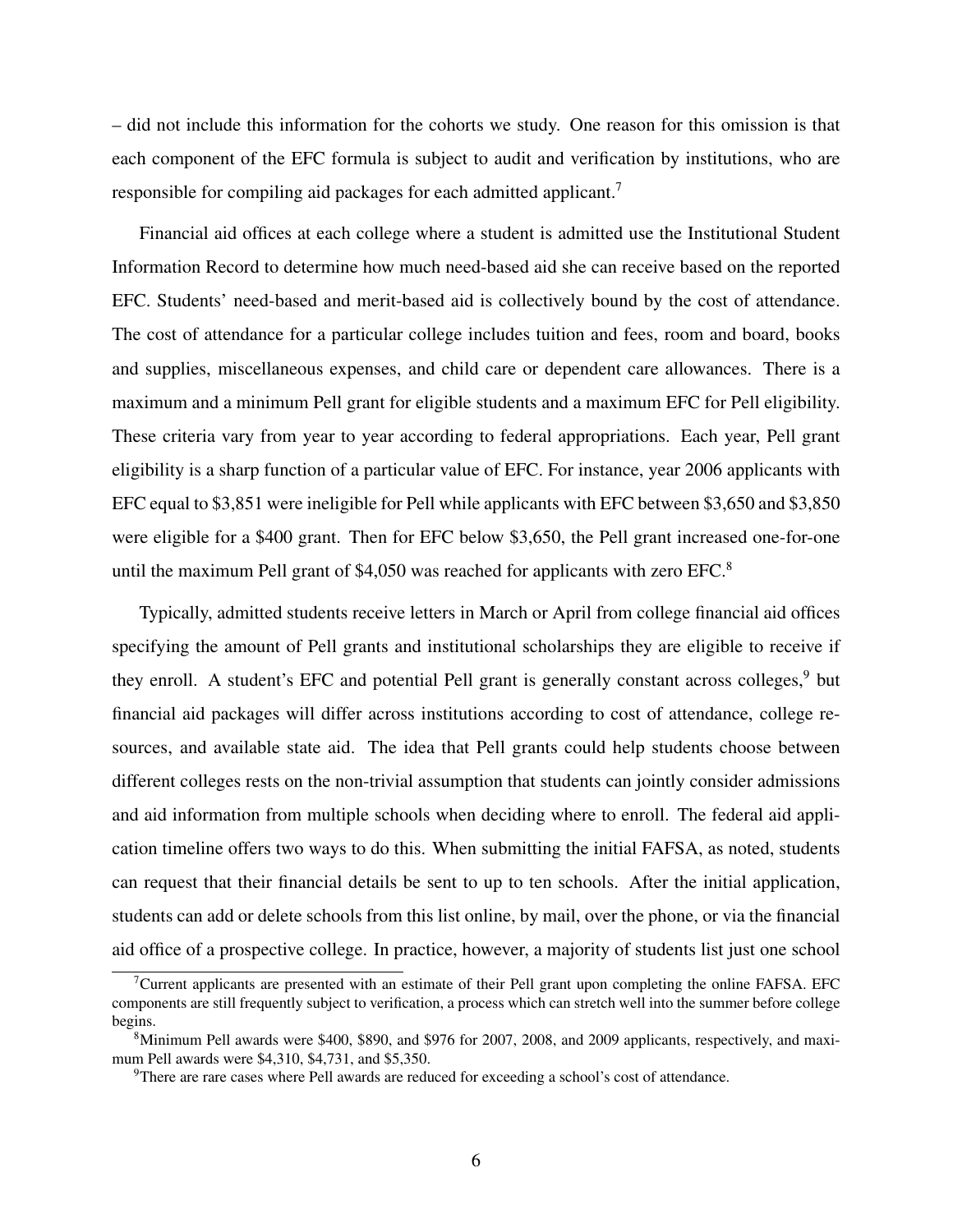on their FAFSA applications.<sup>10</sup>

Could Pell grants lead students to choose more selective institutions? Theoretical expectations are unclear. Pell-eligible students can apply the same grant to any Title IV institution: two-year, four-year, public, private, in-state, or out-of-state. In that sense, Pell grants are conditional transfers that relax households' income constraint for college expenditures and other goods. Ignoring for a moment the institutional response to Pell aid, the grant may affect students' relative preferences for different colleges if demand for college quality is responsive to net price. If the returns to college are greater for those educated at more selective institutions, $<sup>11</sup>$  then basic human capital theory holds</sup> that a rational applicant will leverage Pell aid into a more costly, more selective institution.<sup>12</sup>

This simple prediction rests on students having complete information, but in reality they may be uninformed about colleges that make up their choice set, uncertain about their chance of success at a more selective institution, or otherwise unsure about the future benefits of a college education. Moreover, the visage of a rational applicant is more nuanced than one who considers only net price and lifecycle income. Students sort into colleges based on a number of other factors: debt aversion, distance from home [\(Long,](#page-27-0) [2004](#page-27-0)), college amenities ([Jacob et al.,](#page-27-0) [2018](#page-27-0)), and so forth. And the price elasticity of demand for college quality is not readily understood - since the value of the Pell grant is *de jure* equivalent across institutions, Pell eligibility changes the relative price of institutions and could actually lead students to favor less costly, less selective institutions. Consider the [Alchian & Allen](#page-25-0) ([1967\)](#page-25-0) theorem, usually applied to a consumer's decision to buy either a high quality or low quality version of the same good. When a fixed cost is added to both goods, the relative price of a high quality good decreases, leading consumers to purchase the higher quality good in spite of the overall price increase. By contrast, uniform Pell grants increase the relative

 $10$ Across institutions, excluding private for-profit and predominantly certificate-granting colleges, sixty percent of the entering 2006 cohorts sent FAFSA information to just one school ([U.S. Department of Education,](#page-28-0) [2015\)](#page-28-0).

<sup>&</sup>lt;sup>11</sup>See [Kane & Rouse](#page-27-0) ([1995\)](#page-27-0) and [Reynolds](#page-28-0) ([2012\)](#page-28-0) for evidence that labor market returns to four-year institutions dominate those for two-year community colleges, [Goodman et al.](#page-26-0) ([2017\)](#page-26-0) for evidence that meeting the academic threshold for four-year college admission increases the likelihood of bachelor's degree completion, and [Hoekstra](#page-27-0) [\(2009](#page-27-0)) for evidence that gaining admission to an anonymous and selective flagship university significantly increases earnings as a young adult.

<sup>&</sup>lt;sup>12</sup>See [Avery & Hoxby](#page-25-0) [\(2004](#page-25-0)) for an overview of the human capital model specifically in the context of college choice. Rational agents calculate present discounted values for each potential college in their choice set and include the cost of college, grants, scholarships, loans, future earnings, consumption, etc. Then, a rational student chooses the school that maximizes the difference between the present discounted value of benefits and the present discounted value of costs.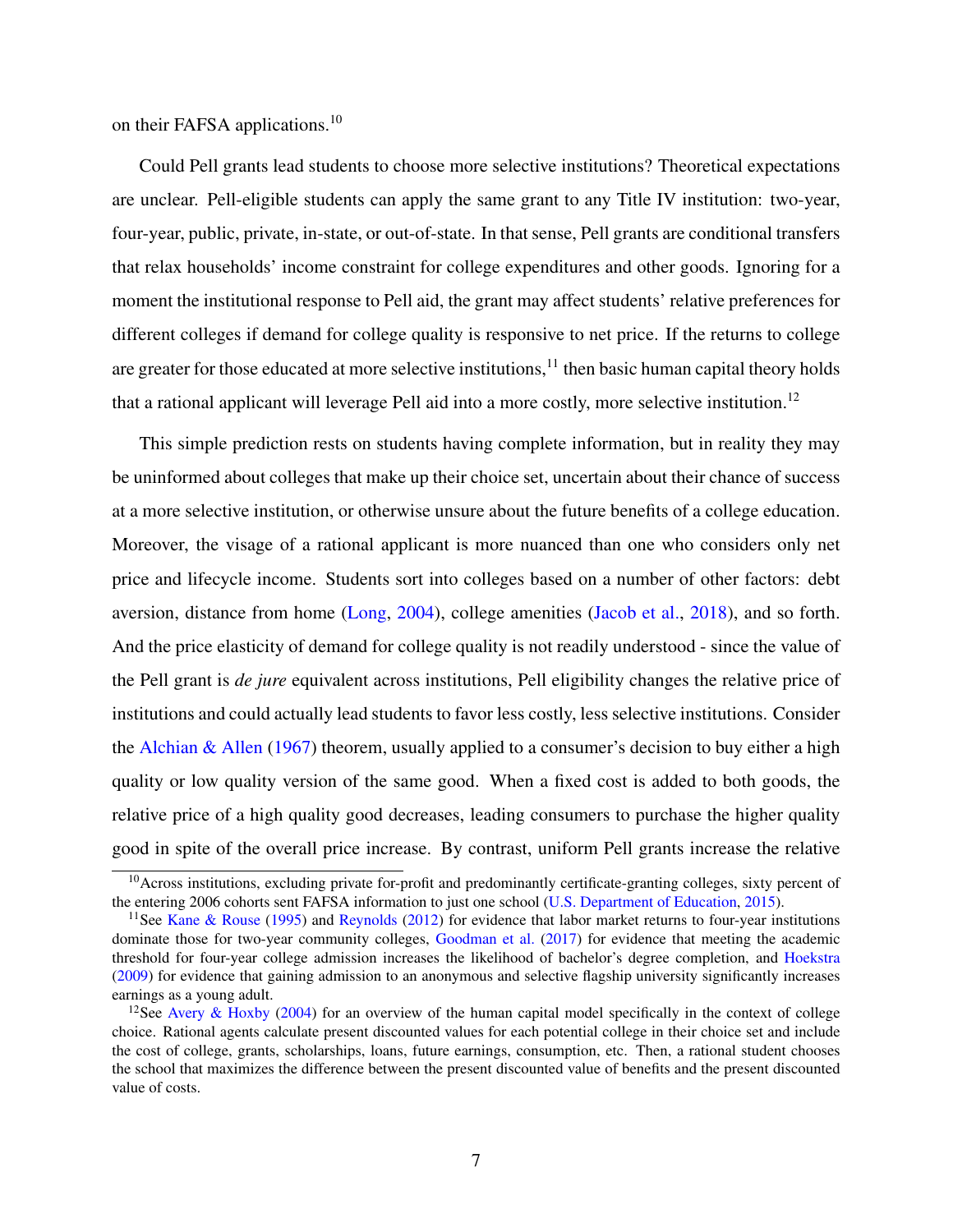price of more costly colleges, perhaps leading some students to favor less selective, less costly institutions. The "free ride" that a \$5,000 Pell grant affords at a community college, for instance, may have more salience than a \$5,000 discount at a four-year university.

Empirical evidence related to our question is less ambiguous than theory. Recent work has shown that gains in families' ability to pay for college – actual or perceived – lead students to select higher quality colleges. [Lovenheim & Reynolds](#page-27-0) ([2013\)](#page-27-0) find that rising home equity increases the probability a student attends a high quality institution, and this was especially true for students from low-income families. [Hoxby & Turner](#page-27-0) [\(2014\)](#page-27-0) report on a randomized controlled trial that provided ACT and SAT test-takers with application fee waivers and information on net price at several different colleges, under the hypothesis that high-achieving, low-income applicants are not fully aware of the aid available to them at more selective institutions. The treatment effectively increased families' perceived ability to pay and led students to enroll in better colleges at a cost of just \$6-15 per student. But for administrative reasons outlined above, the effect of a Pell grant on families' budget constraint may be much less apparent than new housing wealth or an informative mailer.

Expectations from theoretical and empirical frameworks are further clouded when institutional responses are taken in consideration. Colleges publicize the rate of Pell-eligible students they enroll, a signal of economic diversity that may have intrinsic value to institutions, advocacy groups, and alumni. Nevertheless, colleges allocate institutional grants with an approximation of students' ability to pay, a list of the schools each student listed on their FAFSA, as well as full knowledge of applicants' Pell eligibility. The grant may crowd out other sources of aid, yielding little difference in net price across colleges.<sup>13</sup>

The opaque and sharp nature of Pell eligibility as a function of EFC motivates a quasi-experimental analysis of the effect of Pell on college choices. But the timing and delivery of official Pell grant amounts, alongside uncertainty surrounding students' price sensitivity and demand for college quality, leads to ambiguous *a priori* expectations at and below the Pell grant threshold.

 $13$ [Turner](#page-28-0) ([2017\)](#page-28-0) finds evidence that Pell decreases institutional aid 11-20 percent, but that this is more than offset at the eligibility threshold by demand for needy students. Marginally Pell eligible students receive 26 percent *more* institutional aid. If this holds true for our Tennessee sample, then institutional response to Pell eligibility should work to enhance the price effects of the grant.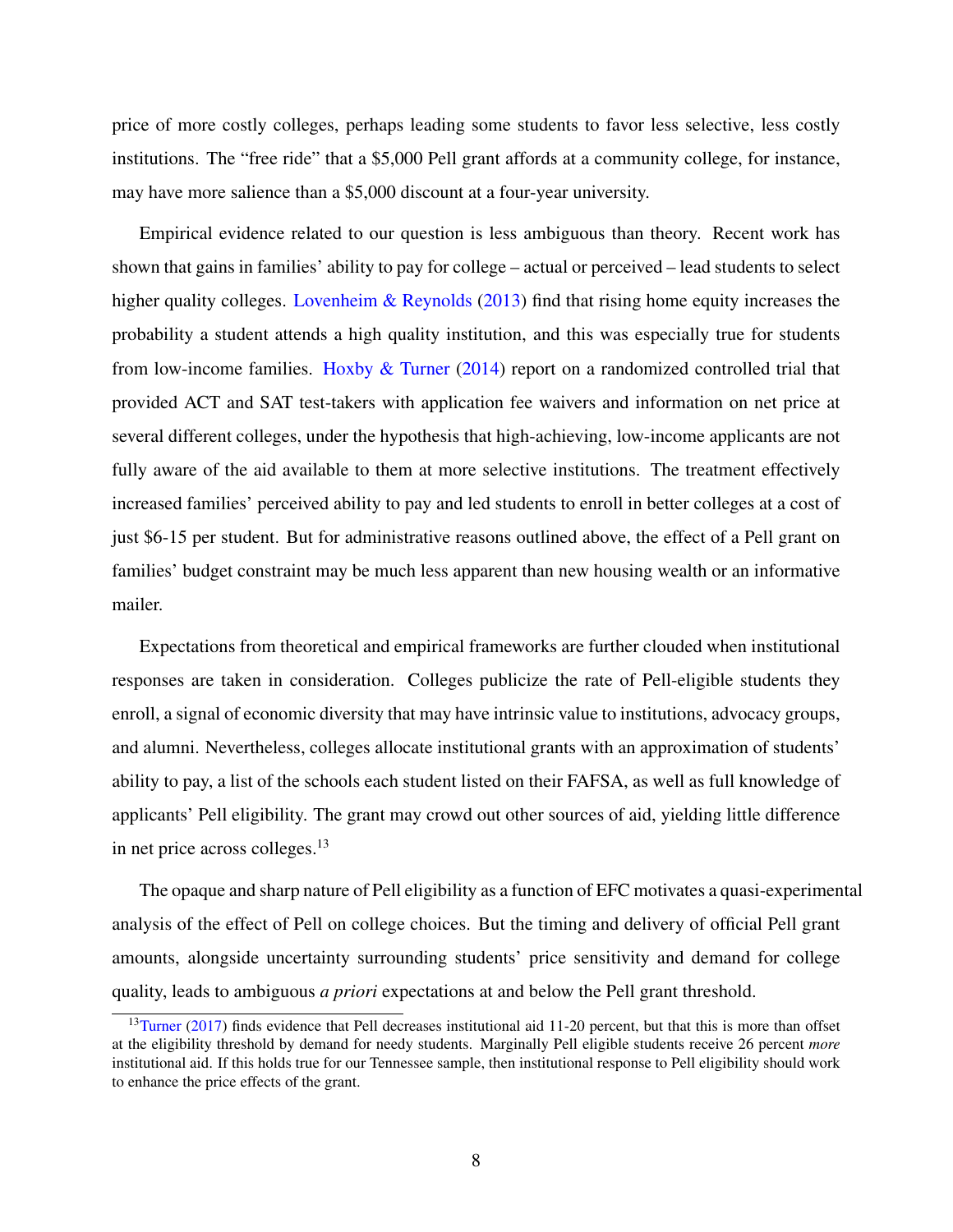# <span id="page-8-0"></span>3 Data and Methods

Data on 2006-2009 Tennessee high school graduates and their FAFSA records are provided by the Tennessee Higher Education Commission, who match students to college enrollment outcomes using the National Student Clearinghouse. We merge information on college selectivity and resources (the ACT scores of incoming classes, instructional expenditures per student, faculty per 100 students, cohort graduation rates,<sup>14</sup> Carnegie class, and published tuition and fees) from the federal Integrated Postsecondary Education Data System (IPEDS). National Student Clearinghouse data on these four cohorts cover observed postsecondary enrollment up to and including the 2009- 2010 academic year.<sup>15</sup> For each 2006-2009 graduate, we identify the first instance of a successful FAFSA (excluding dual enrollment) and link that application to college enrollment outcomes the following academic year.<sup>16</sup>*,*<sup>17</sup>

From the starting-point sample of 2006-2009 Tennessee high school graduates, we omit 22 percent who do not file a FAFSA before 2011. This sample selection is regrettable but necessary to evaluate the Pell grant's impact on matriculation decisions. Pell eligibility is determined via FAFSA processing, so students who neglect to file an application are automatically ineligible. Moreover, the forcing variable used in regression discontinuity analyses – each student's expected family contribution – is unavailable for students without an application on record. A more subtle data limitation is that we observe Pell eligibility and potential Pell grant amounts, but not take-up. Although results will not necessarily generalize to students who do not file for federal aid or accept entitled Pell grants, findings allow for sharp causal inference regarding financial aid eligibility and

<sup>&</sup>lt;sup>14</sup>Graduation rates are the share of first-time, full-time degree or certificate-seeking students who complete within 150 percent of normal time.

<sup>&</sup>lt;sup>15</sup>The National Student Clearinghouse is a non-profit entity whose enrollment data cover, as of this writing, in excess of 98 percent of United States college students. Coverage tends to be narrower, but still over 90 percent, among Tennessee college students due to a preponderance of small religiously-affiliated colleges that do not participate in the Clearinghouse. We have no reason to expect that non-participation rates will affect results and/or vary discontinuously over the Pell eligibility threshold.

<sup>&</sup>lt;sup>16</sup>This necessarily leads to imbalance across cohorts, in that we allow the 2006 cohort to wait up to four academic years after graduation to file a FAFSA and enroll in college, whereas we observe just one year after high school for 2009 graduates. As we show in the online appendix, results are robust to conditioning on student covariates and cohort fixed effects. Additionally, in an unreported analysis, we find that results are robust to the omission of students whose first FAFSA application is more than one year after high school.

<sup>&</sup>lt;sup>17</sup>The market for higher education is somewhat concentrated among Tennessee high school graduates, but not so much as to motivate a discrete choice model rather than regression discontinuity identification across a spectrum of college quality. The top five destinations for students in this sample draw 30 percent of college-going seniors, and the Herfindahl-Hirschman Index for all college destinations is 367.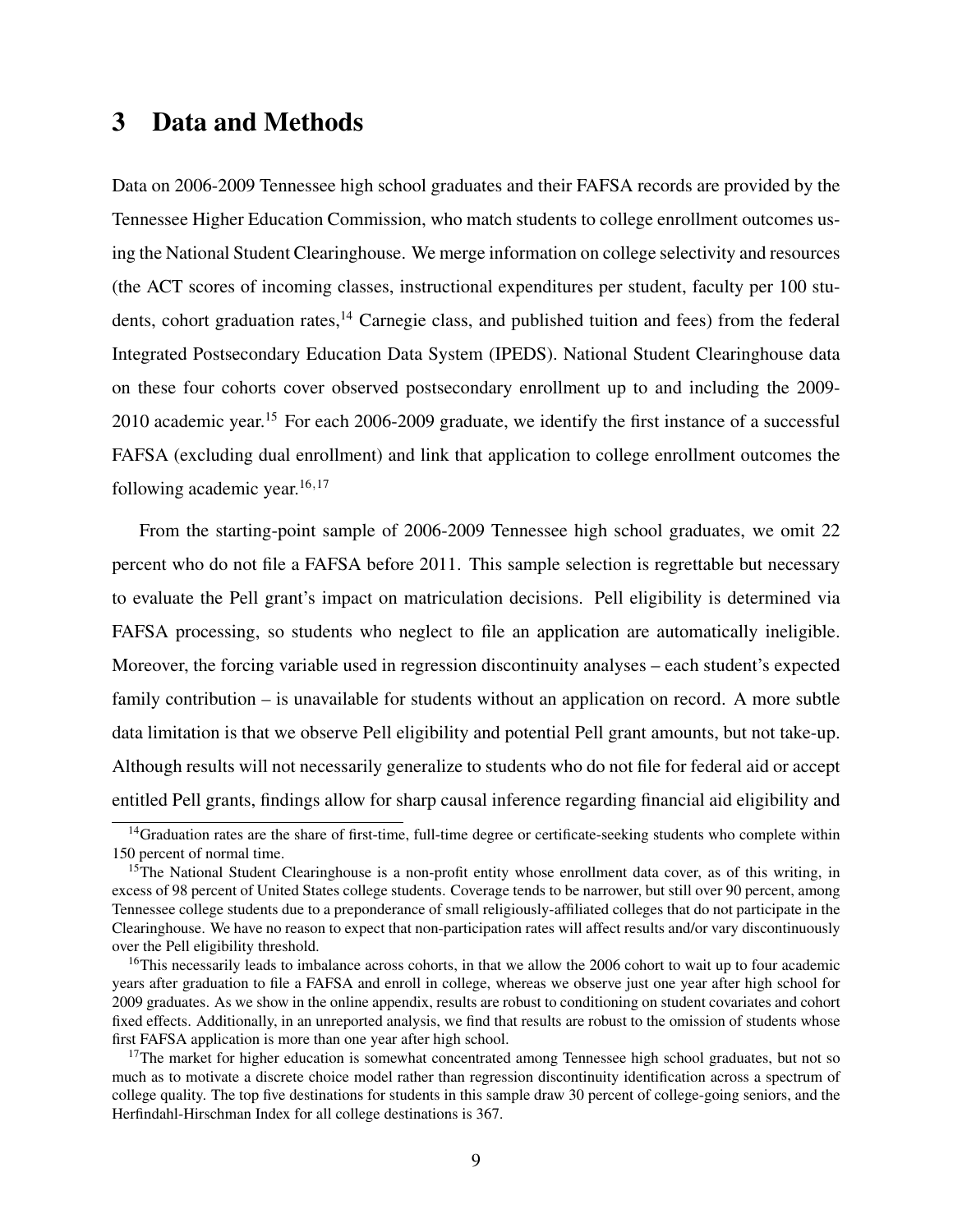college choices among low-income students who are considering college.

Table [1](#page-29-0) lists descriptive statistics for the FAFSA-filing sample as a whole, by subsequent college enrollment (Columns 1-2), as well as for the subset of students whose EFC falls within \$3,000 of Pell eligibility (Columns 3-4). Note that 80.5 percent of the bandwidth-restricted sample enrolled in college during the window of time between graduation and 2009-2010. This is considerably higher than the rate of college enrollment for Tennessee high school graduates a whole (63.5 percent among these four cohorts), which is a consequence of inherently higher rates of collegegoing among successful FAFSA filers. Table [2](#page-30-0) lists summary statistics for college outcomes of interest, conditional on enrolling in college at all. We examine a mutually exclusive and exhaustive set of six college sector options, demarcated by control (public or private), state (in Tennessee or not), and level (two-year or four-year). We additionally examine ten measures of college qual-ity and college selectivity, listed and summarized in the bottom portion of Table [2](#page-30-0).<sup>18</sup> The tenth measure aggregates five of the others  $-25^{th}$  and  $75^{th}$  ACT percentiles, instructional expenditures, faculty per 100 students, and graduation rates – into a normalized index of college quality.<sup>19</sup>

Column 5 and Column 3 in Table [1](#page-29-0) and [2](#page-30-0), respectively, list summary statistics for a nationally representative sample of traditional college students who filed for federal aid.<sup>20</sup> Looking first to Columns 4-5 in Table [1,](#page-29-0) FAFSA-filing, college-going students in Tennessee are similar to enrollees in the NPSAS in terms of Pell eligibility and receipt. Parents in the Tennessee sample typically have higher educational attainment: 48.5 percent of students have at least one college-educated parent, versus 40.8 percent of traditional-aged students in the NPSAS. The Tennessee sample is also more white and more male than the NPSAS.

<sup>&</sup>lt;sup>18</sup>Note that tuition varies across programs within institutions, particularly in private for-profit colleges. Tuition reported to IPEDS represents what a typical full-time student would pay.

<sup>&</sup>lt;sup>19</sup>We transform each of the five sub-measures to have mean zero and standard deviation one. The index is the mean of these measures, re-transformed to have a mean equal to zero and standard deviation equal to one within the bandwidth-restricted analytical sample of college-goers.

<sup>&</sup>lt;sup>20</sup>Statistics for student characteristics in in Table [1](#page-29-0) and college sector in Table [2](#page-30-0) are for students who applied for federal financial aid and were age 17-21 as first-year undergraduates. These statistics are from the publicly available DataLab tool for the 2008 wave of the NPSAS. Statistics for college quality outcomes are from IPEDS and are for all public and private, not-for-profit four-year and two-year colleges in the U.S. over the 2006-2009 time period, weighted by full-time undergraduate enrollment. While some characteristics of students are not available such as eligibility for specific aid programs in Tennessee, ACT scores, self-reported GPA, and ACT attempts, statistics for college sector, college quality, and several student characteristics are shown. Definitional differences in college sector are noted in footnote b, c, and d in Table [2](#page-30-0). In particular, students who applied for federal aid and attend more than one institution (7.7%) are not shown and are reported separately in the NPSAS data.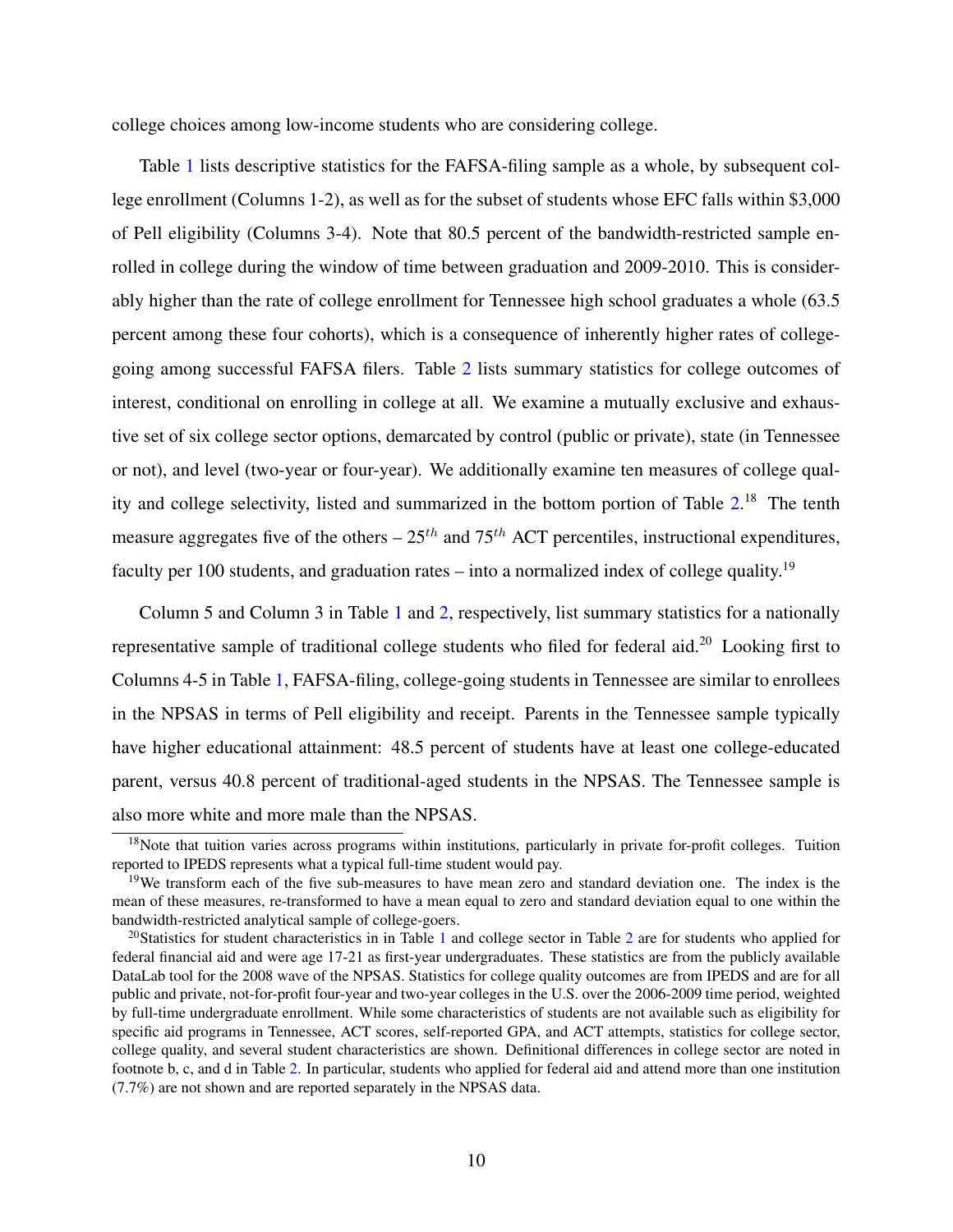<span id="page-10-0"></span>Looking to Table [2](#page-30-0) and comparing Columns 2-3, Tennessee students within \$3,000 EFC of Pell eligibility (Column 2) enroll in two-year public colleges, out-of-state colleges, and private non-profit colleges at a similar rate as a nationally representative sample of young undergraduates (Column 3). Traditional-aged Tennesseans are much less apt to enroll in private for-profit colleges than their peers in the NPSAS, and more apt to enroll in public in-state universities. Despite these differences in sectoral preferences, Tennessee graduates enroll in less selective, lower-cost, and lower-resource institutions as measured by ACT scores, instructional spending, net price, in-state tuition, and faculty. Although Tennesseans near the Pell eligibility threshold are almost twice as likely to enroll in a research university, they choose schools with lower graduation rates than the national average (33 percent versus 42 percent in the 2008 NPSAS). These comparisons demonstrate that while Tennessee's prospective college students and federal aid applicants have a typical amount of need alongside socioeconomic advantages in terms of race, gender, and parental education, they tend to sort into less costly and more constrained colleges and universities with weaker graduation outcomes. Financial aid could play a role in improving college choices, but as we show in the sections to follow, that does not appear to be the effect of Pell grants for these students.

Our workhorse specification for regression discontinuity analysis takes the following linear form:

$$
Y_{ic} = \alpha + \beta_1 PELL_{ic} + \beta_2 PELL_{ic} * (EFC_{ic} - \bar{E}_c) + \beta_3 (EFC_{ic} - \bar{E}_c) + \epsilon_{ic},\tag{1}
$$

where  $Y_i$  is a matriculation or institutional outcome for student *i* in cohort *c*,  $PELL$ <sub>*ic*</sub> is an indicator equal to one for students whose EFC is at or below the Pell eligibility threshold, and  $\bar{E}_c$  is the relevant Pell eligbility threshold for cohort *c*. Robust standard errors are clustered by EFC. We limit the main analysis to students whose nominal EFC falls within \$3,000 of the relevant Pell eligibility threshold. This particular bandwidth is similar to but generally wider than optimal bandwidths computed according to [Imbens & Kalyanaraman](#page-27-0) [\(2012\)](#page-27-0). The online appendix discusses results under wider and narrower bandwidths, optimal bandwidths for each outcome, coarser definitions of the EFC running variable, the inclusion of controls, and other functional forms (quadratic, cubic, fifth-degree polynomial, nonparametric).

Ours is a sharp regression discontinuity analysis, since Pell eligibility rates rise from zero to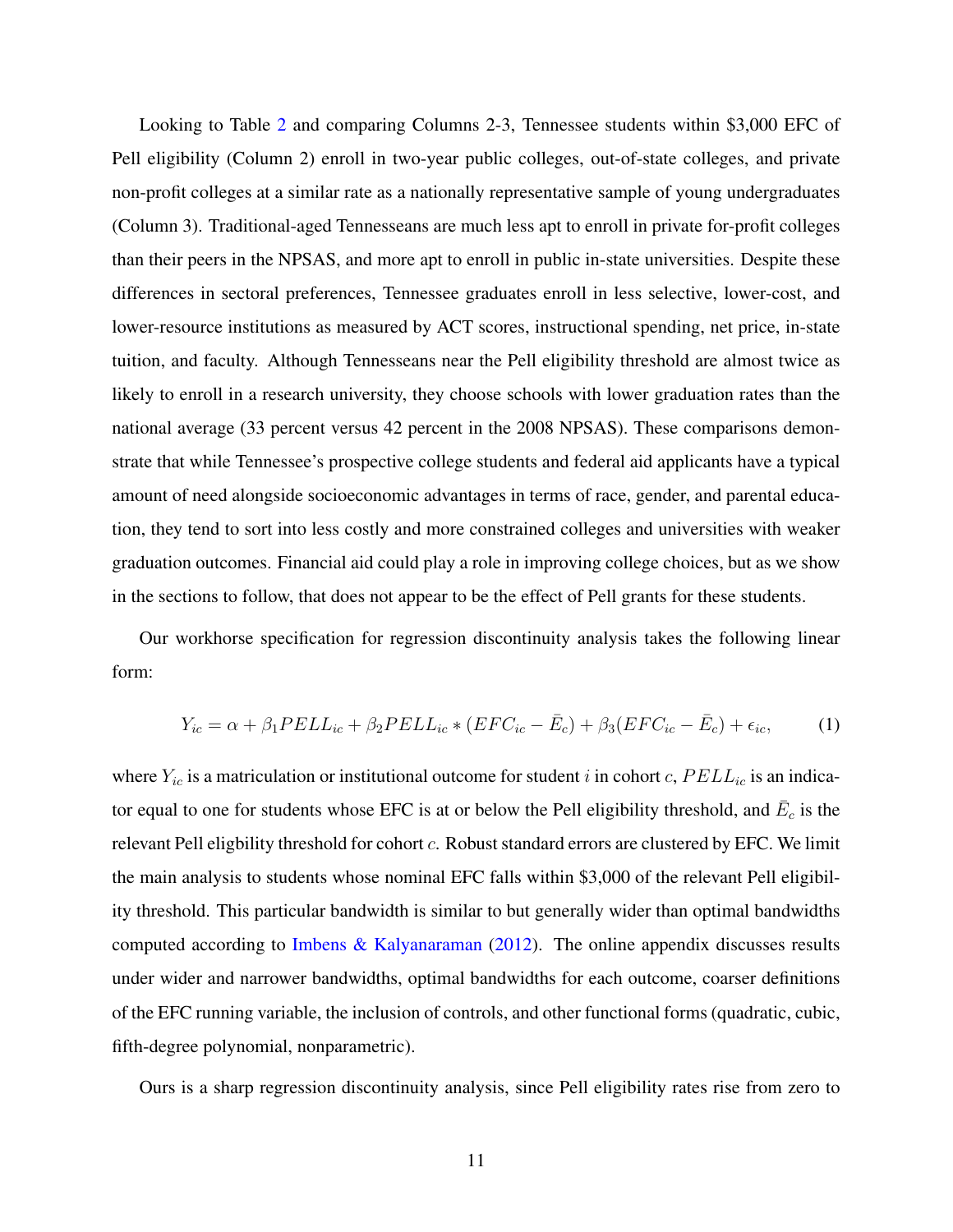very nearly one hundred percent at the  $EFC_{ic} = \bar{E}_c$  threshold.<sup>2[1](#page-31-0)</sup> Figure 1 depicts Pell eligibility relative to the EFC cutoff alongside grantees' potential scholarship.<sup>22</sup> The local average treatment effect (LATE) estimate of Pell eligibility on  $Y_{ic}$  is given by  $\beta_1$  in Equation [1.](#page-10-0) The LATE applies to compliers, i.e., those who are just eligible for Pell aid below the threshold. Compliance in terms of eligibility is close to universal in this sharp regression discontinuity design, but it is important to note that we can only speculate on the net gain in realized financial aid at and below the threshold. We observe official Pell eligibility in the FAFSA data on hand, but not the amount of the grant students were ultimately awarded, nor do we observe the value of other grants, scholarships, or tuition discounts that coincide with Pell eligibility. The \$481 discontinuous rise in potential Pell aid seen in Figure [1](#page-31-0) may be prorated for part-time enrollment, reduced by crowd out of institutional aid, or increased with add-on scholarships targeting Pell students.

The standard regression discontinuity identification assumption applies: in the absence of Pell eligibility, potential outcomes would have varied smoothly around the EFC threshold. We indirectly test the identification assumption in three ways. First, we follow [McCrary](#page-28-0) [\(2008\)](#page-28-0) and test for discontinuities in the density of EFC around the threshold (see Figure [2](#page-32-0)). A discrete rise in FAFSA records just below the Pell eligibility threshold would be consistent with strategic application behavior that might undermine our identification strategy (for example, if students with stronger college intentions are better able to manipulate their EFC to obtain Pell). Contrary to that notion, we find a significant drop in the density of student financial aid records on the Pell-eligible side of the cutoff.<sup>23</sup> A more aggregated running variable, with EFC measured in \$100 bins, varies smoothly over the threshold and rules out anything greater than a 1.7% rise in the height of \$100 EFC bins.<sup>24</sup> This implies that applicants are not strategically responding to the publicly available

 $^{21}$  $^{21}$  $^{21}$ Estimates of Equation 1 for reported Pell eligibility point to a first-stage discontinuity of between 99 and 100 percent.

<sup>&</sup>lt;sup>22</sup>Panel I of Figure [1](#page-31-0) represents students' actual, reported eligibility, whereas Panel II depicts the maximum grant that students would have been eligible for according to their EFC. Recall we do not observe actual Pell take-up. Pell grants, worth no more than \$5,350 for these cohorts, are rarely scaled back for exceeding the cost of attendance constraint, which generally measures in the tens of thousands of dollars.

<sup>&</sup>lt;sup>23</sup>The log difference in bin height, moving from left to right (eligible to ineligible) is estimated to be  $0.214$  at the eligibility threshold with a standard error of 0.049. The magnitude of this shift is about 0.20 students per \$1 EFC bin, or 2.9%.

<sup>&</sup>lt;sup>24</sup>The log difference in the height of \$100 EFC bins is 0.075 at the Pell cutoff, with a standard error of 0.046. Nevertheless, our preferred specification of Equation [1](#page-10-0) uses EFC as we observe it, in \$1 increments. Rounding the running variable can bias discontinuity estimates when the slope of the functional form changes at the cutoff [\(Dong,](#page-26-0) [2015\)](#page-26-0).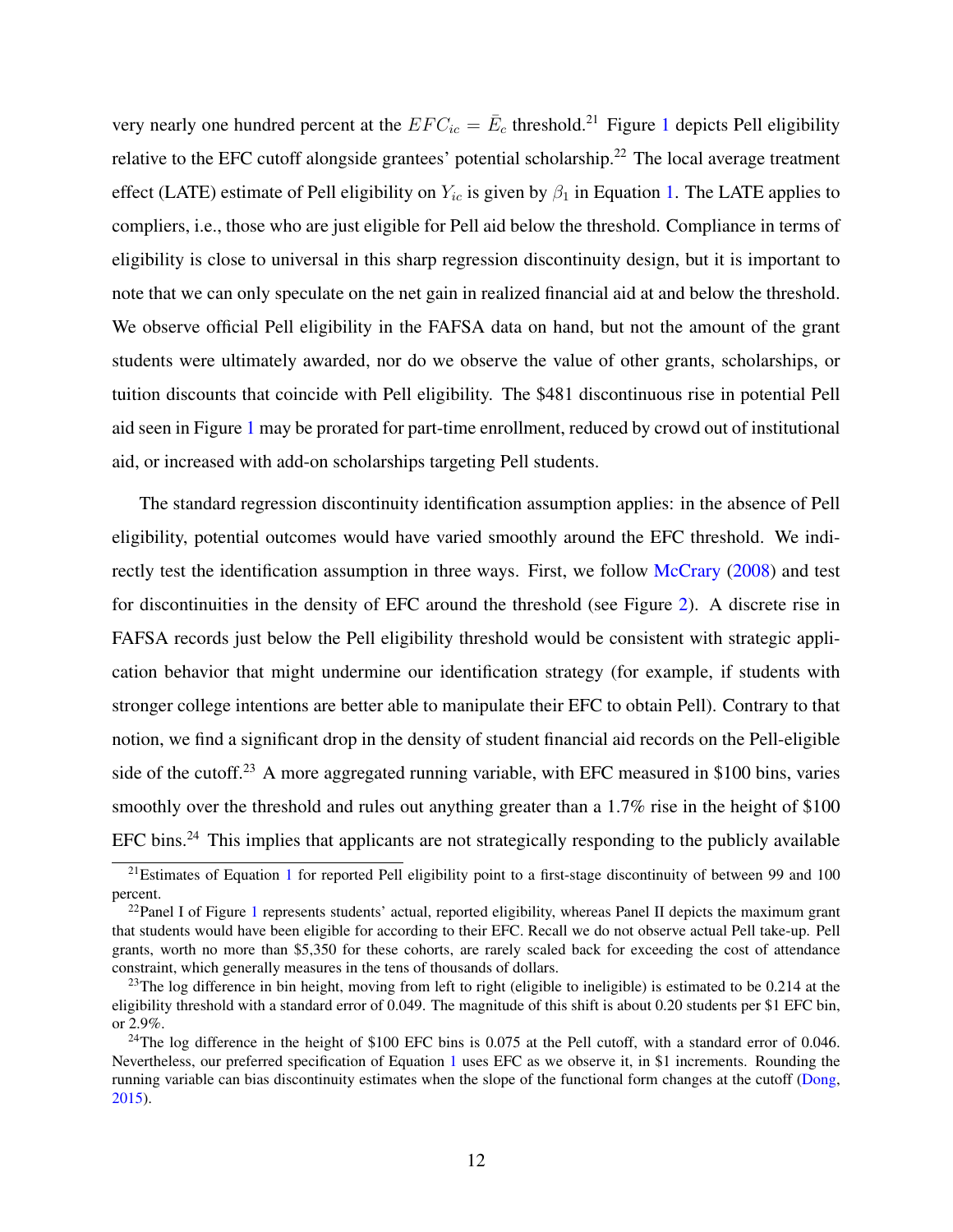(albeit, complex) EFC formula to gain Pell eligibility, although the unexplained fall in Pell-eligible students does not allay concerns about changes in the composition of students around the eligibility threshold. With this in mind, we estimate discontinuities in pre-college student characteristics like gender, race, ethnicity, and parental education. Results are listed in the top portion of Table [3.](#page-33-0) We see no indication that students below the Pell threshold were very different from students just above the threshold on these observable measures. We cannot reject the hypothesis that coefficients on  $PELL_{ic}$  indicators were jointly zero across Equation [1](#page-10-0) estimates for student features  $(\chi^2 = 11.65$  with *p*-value 0.63). Another way to test the fundamental identification assumption is to estimate college enrollment outcomes as a function of students' observable characteristics listed in Table [1](#page-29-0) and then examine whether predicted outcomes shift at the threshold. The bottom portion of Table [3](#page-33-0) lists findings from that exercise, where we show that expected enrollment outcomes vary smoothly over the Pell eligibility threshold. Figure [3](#page-34-0) visualizes the relationships between expected college choices and EFC, which are sloping but continuous for each college sector as well as the normalized college quality index.

As noted in Section [2,](#page-3-0) marginal Pell eligibility yields a modest grant, which may limit the extent to which students who drive local treatment effects realistically use the Pell to shop for different colleges. Two other factors working against an effect of Pell on college choice include crowd out of institutional aid and opaque, complex communications about Pell eligibility to students. In Section [4.3](#page-18-0), we explore these mechanisms in greater detail. We first assess the effect of larger discontinuities in need-based aid, taking advantage of one grant cycle with a particularly generous grant for marginally Pell-eligible students as well as a different need-based aid award worth up to \$4,000. We then explore treatment effect heterogeneity by students' self-reported price sensitivity, as well as campus capacity to modify institutional aid. Finally, we quantify causal discontinuities at a simplified threshold of maximum Pell grant eligibility. Results tend to rule out grant size and institutional crowding as factors muting the effect of Pell eligibility on college choices, weakly signifying complexity and delay in the application process as a plausible factor in student decisions.

We wish to examine the effects of Pell grants on students more removed from the eligibility cutoff, and not just for the sake of generalizing local regression discontinuity results. Student aid eligibility and the generosity of Pell grants change from one year to the next, such that marginally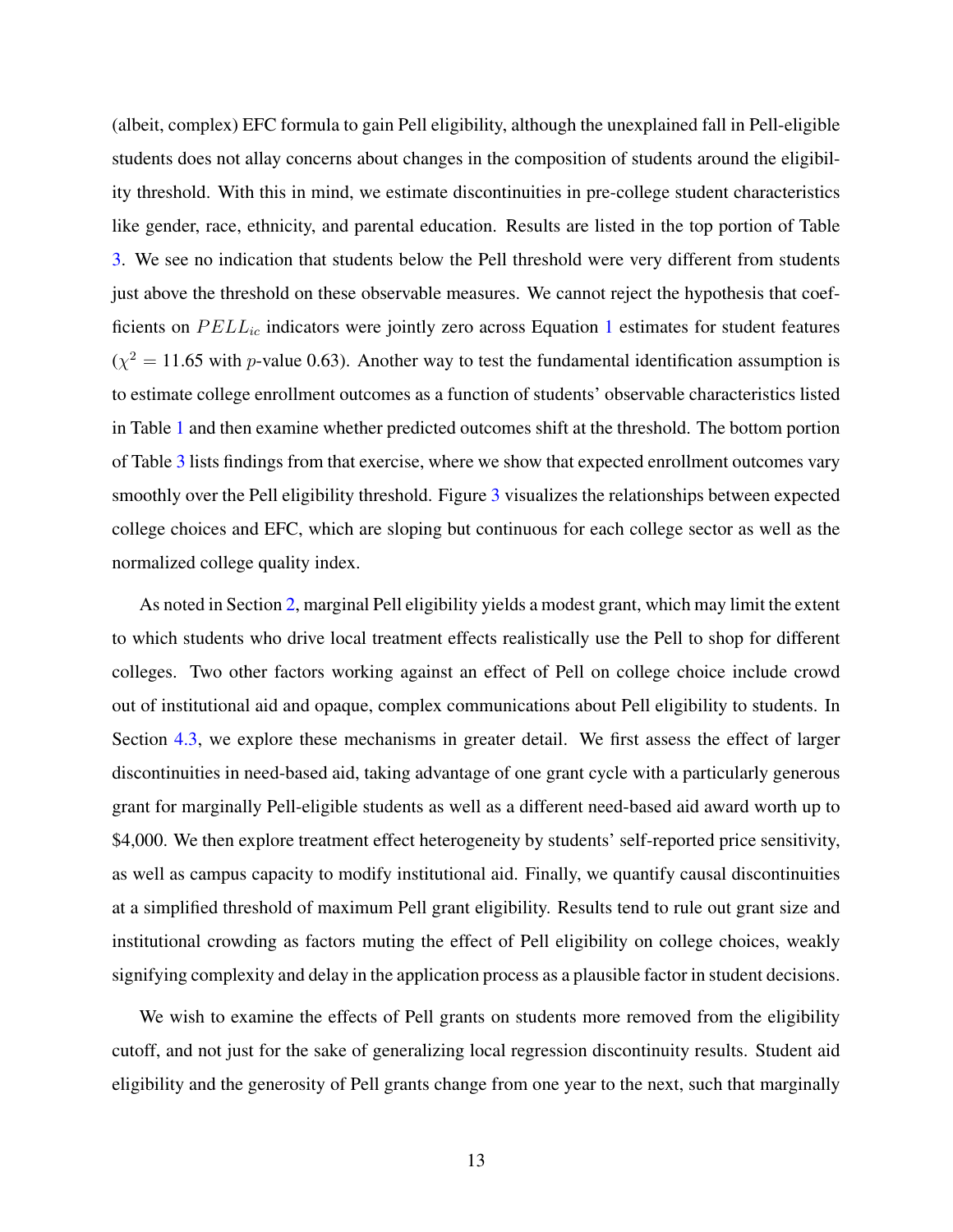Pell-eligible first-year students do not receive significantly more aid as second-year students or upperclassmen. Focusing on the 2007 cohort of applicants, when we estimate Equation [1](#page-10-0) for cumulative potential Pell aid including 2007 and subsequent years, we cannot reject the hypothesis that each \$1 rise in Pell grants at the 2007 cutoff increases total undergraduate aid by exactly \$1 ( $\hat{\beta}_1$  is 1.04, 0.88, and 0.12, respectively, for 2008, 2009, and 2010, and confidence intervals include 1.0). This is readily observed in Figure [4](#page-35-0). The contemporaneous aid discontinuity in 2007 is discernible, but there is no level shift of cumulative aid in later years. Inframarginal Pell-eligible students, however, collect more aid in their first year, and the slope of cumulative aid with respect to initial EFC grows steeper with each year. Needier students to the left of the eligibility cutoff may be more affected by Pell if they have a better sense of their current and future financial aid entitlements.

A number of methods have been pursued to explore causal effects away from a regression discontinuity threshold.<sup>25</sup> The best available method for inframarginal analysis in this setting is covariate-based matching introduced by [Angrist & Rokkanen](#page-25-0) [\(2015\)](#page-25-0), where counterfactual outcomes are extrapolated from one side of the threshold to the other based on observables other than the running variable. Our identifying assumption is that in the absence of Pell, outcomes would be mean-independent of  $EFC_{ic} - \bar{E}_c$  when conditioned on a set of  $X_{ic}$  student variables:  $\mathbb{E}[Y_{ic}^{(j)}|EFC_{ic} - \bar{E}_{c}, X_{ic}] = \mathbb{E}[Y_{ic}^{(j)}|X_{ic}]; j = 0, 1$ , where  $j = 1(EFC_{ic} - \bar{E}_{c} \le 0)$  indexes the Pell eligibility treatment and *Xic* represents a set of observed student features. We also require an assumption of common support:  $0 < P[PELL_{ic} = 1 | X_{ic}] < 1$ . As shown in the online appendix, predicted Pell eligibility has broad overlap across Pell-eligible and ineligible students.

The conditional independence assumption implies that the relationship between observable student features and college choices is the same on one side of the Pell eligibility threshold as the other. We test the plausibility of a bounded version of conditional independence using the following specification, applied separately to eligible and ineligible students within \$3,000 in EFC

<sup>&</sup>lt;sup>25</sup>See [Dong & Lewbel](#page-26-0) ([2015\)](#page-26-0) and [Card et al.](#page-25-0) [\(2015](#page-25-0)) for two leading examples. Also see the online appendix where we explore regression kink identification in this setting. Regression kink results are vulnerable to functional form choices, but they nevertheless support our overarching conclusion that the effect of Pell grants on student sorting among colleges is small at best.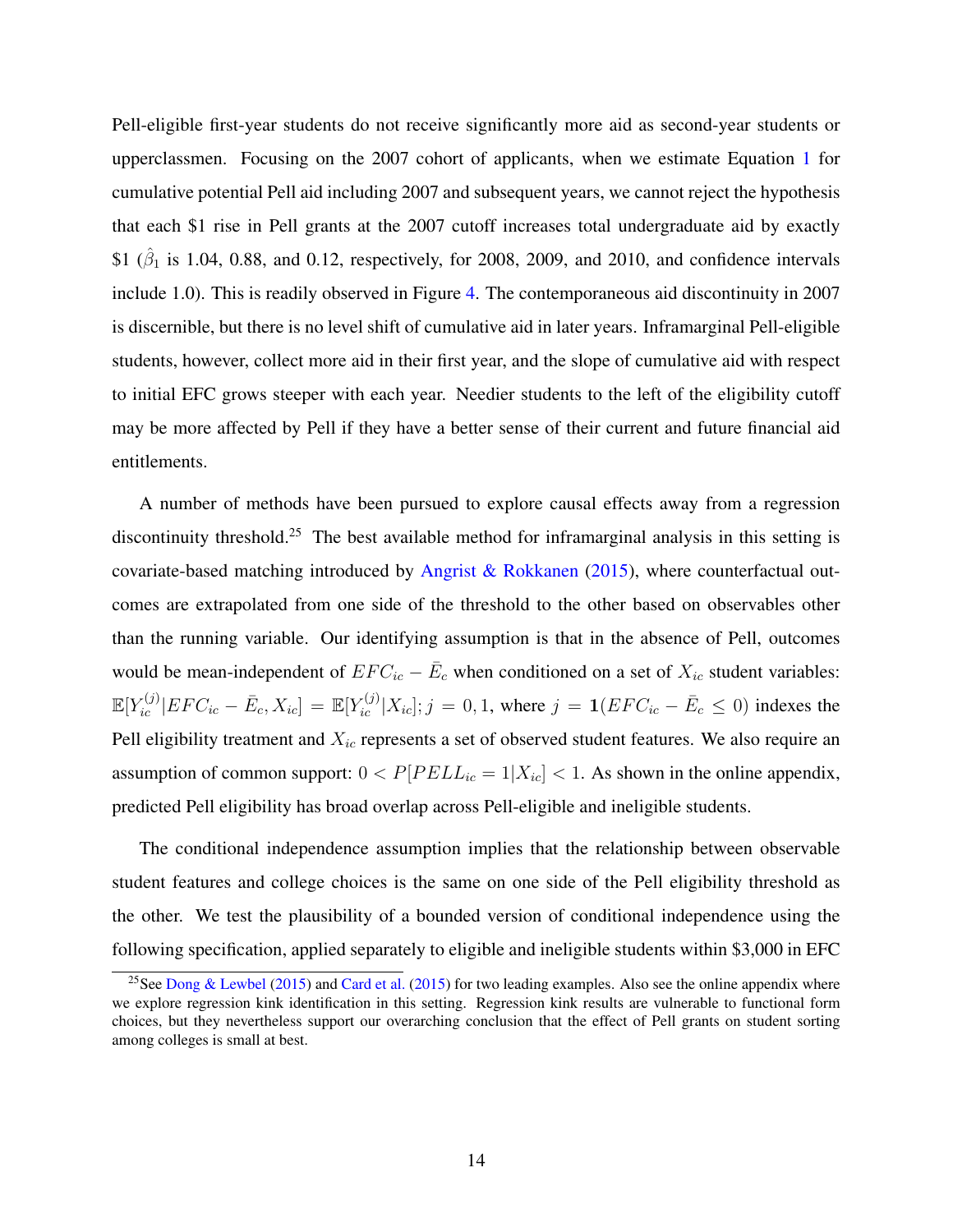<span id="page-14-0"></span>from the cutoff:<sup>26</sup>

$$
Y_{ic} = \alpha + \pi (EFC_{ic} - \bar{E}_c) + X_{ic}\gamma + \varepsilon
$$
\n(2)

A parsimonious set of *Xic* observables describing student *i* are used to model college enrollment choices. We include in *Xic* measures of demographics (gender, Caucasian race), families' ability to pay (the log of real adjusted gross income), parental education (binary indicators for mothers' college education and fathers' college education), and student ability and commitment to college (first ACT composite score, the number of ACT attempts, indicators for missing ACT data).<sup>27</sup>

If the running variable  $EFC_{ic} - \bar{E}_c$  is an insignificant determinant of enrollment conditional on  $X_{ic}$  on one side of the threshold, we can argue that  $\hat{Y_{ic}}$  can be used to form counterfactual estimates on the other side. As we show in Table A5 of the online appendix,  $\pi$  estimates from Equation 2 are generally small and insignificant in predicting college sector and college quality outcomes for ineligible students. Thus, we use fitted predictions of ineligible student outcomes on the right of the minimum Pell EFC cutoff to extrapolate counterfactual outcomes for eligible students to the left of the cutoff. Also in online appendix Table A5, however, we show that several Equation 2 estimates of  $\pi$  are large and statistically significant for eligible students. Increasingly larger Pell grants may affect college choices – indeed, that idea is the central hypothesis of this section – but this kinked treatment partially invalidates the conditional independence assumption.<sup>28</sup> We cannot confidently map counterfactual outcomes for ineligible students from fitted predictions of eligible students since the latter may have been affected by Pell grants. With this in mind, we focus on treatment-on-the-treated effect estimates where the conditional independence assumption is on firmer footing.

Figure [5](#page-36-0) provides a visual analysis of the conditional independence assumption for the likelihood of any college enrollment and three college selectivity and quality measures. To generate these figures we estimate Equation 2 excluding the running variable and plot residuals (dots) and local linear smoothing estimates (lines) against  $EFC_{ic}−E_c$ . We observe heteroscedasticity further from the Pell eligibility threshold, but no slope between the running variable and the unexplained

<sup>&</sup>lt;sup>26</sup>We use a \$3,000 bandwidth for the sake of consistency with the regression discontinuity sample, although inframarginal results are similar under somewhat wider bandwidths.

<sup>&</sup>lt;sup>27</sup>The variables in  $X_{ic}$  explain 42 percent of variance in the running variable.

<sup>&</sup>lt;sup>28</sup>Statistically significant  $\pi$  in Equation 2 means that we cannot explain away the importance of the running variable – a function of income – with other observed features and does not on its own imply a causal effect of incremental Pell aid on college outcomes.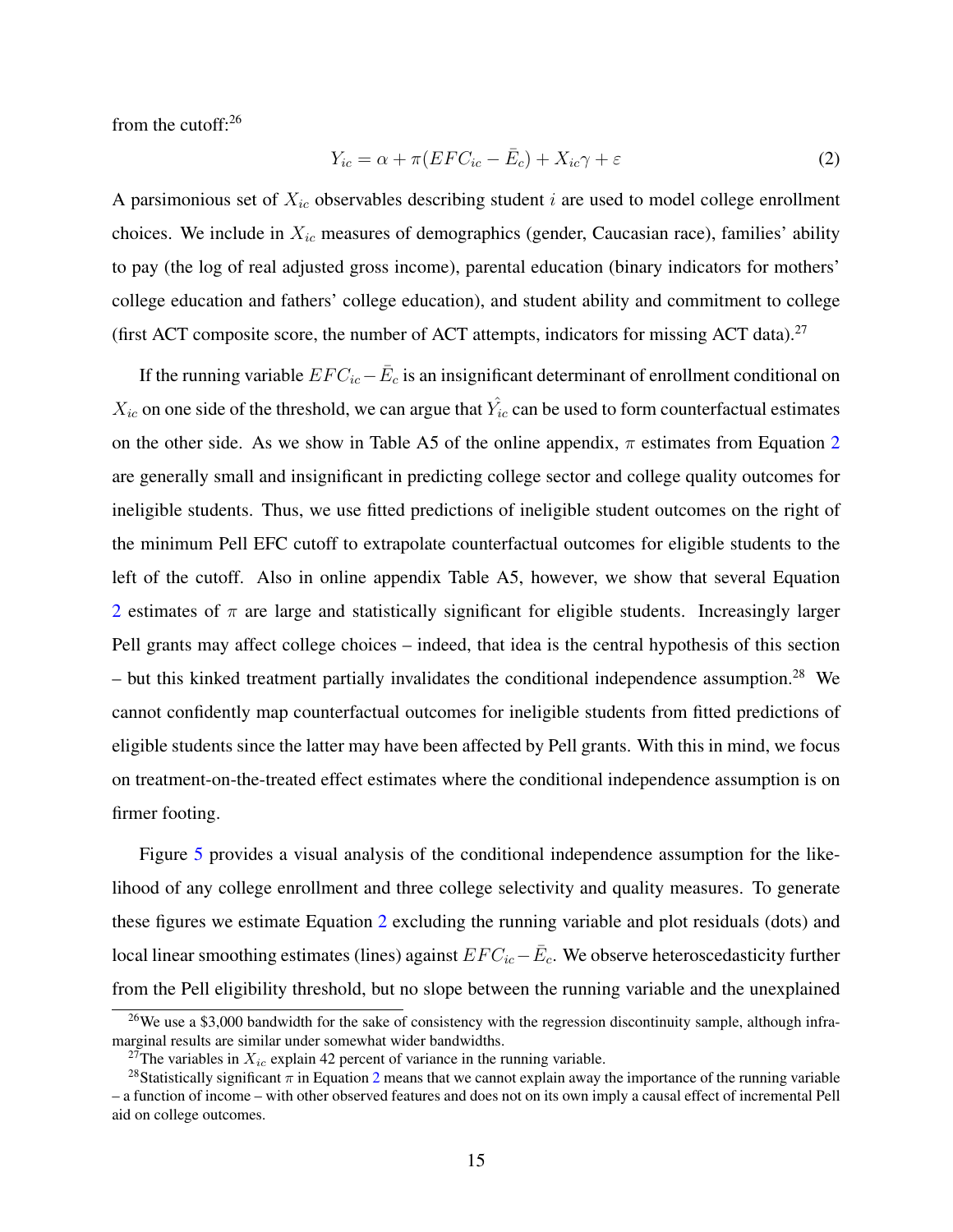portion of college choices. Regression and visual analysis of the conditional independence assumption lead us to conclude that this set of student features can predict counterfactual outcomes for Pell eligible students. Specifically, for each outcome we estimate Equation [2](#page-14-0) for Pell-ineligible students with EFC within \$3,000 of minimum Pell eligibility (excluding the EFC running variable from controls) and use parameter estimates to predict outcomes for Pell eligible students within the same bandwidth.<sup>29</sup> Following [Kline](#page-27-0) [\(2011](#page-27-0)) and [Angrist & Rokkanen](#page-25-0) ([2015\)](#page-25-0) we compute standard errors by bootstrap. Importantly, note that conditional independence results to follow are best interpreted as the effect of inframarginal Pell eligibility and not the elasticity of college choice with respect to additional dollars of Pell aid.

### 4 Results

#### 4.1 Pell eligibility, college enrollment, and the choice of college sector

Figure [6](#page-37-0) summarizes findings for the effect of Pell eligibility on any college enrollment. Point estimates and standard errors for  $\beta_1$  $\beta_1$  in Equation 1 are listed above each figure. We find no discernible increase in college-going below the Pell eligibility threshold. Potential Pell awards rise \$481 at the threshold, so we would expect to see 1.4-2.9 percentage point gains in college enrollment if the Pell discontinuity in aid was as effective as other financial aid programs that have been reviewed ([Deming & Dynarski](#page-26-0), [2010](#page-26-0); [Dynarski & Scott-Clayton](#page-26-0), [2013](#page-26-0)). But the confidence interval for Pell's effect on college enrollment falls well short of that benchmark, ruling out any gain greater than 0.7 percentage points.<sup>30</sup> This finding is consistent across subsamples of students based on gender and race, and as we show in the online appendix, results are robust to several modifications of the Equation [1](#page-10-0) specification.

One reason that Pell eligibility might be ineffective at pushing marginal college students to enroll is that for these cohorts, eligibility was communicated to students through a complex application process that stretched throughout most of their senior year of high school, after students had committed to enrolling (or not enrolling) in college. This would also tend to work against Pell as

<sup>&</sup>lt;sup>29</sup>See [Kline](#page-27-0) ([2011\)](#page-27-0) for a formal comparison of this regression-based estimator of counterfactuals to semi-parametric, propensity score estimators.

 $30$ This also falls short of Pell's effect on enrollment gains for non-traditional adult students, 1.3-1.5 percentage points from \$745 in aid [\(Seftor & Turner](#page-28-0), [2002\)](#page-28-0).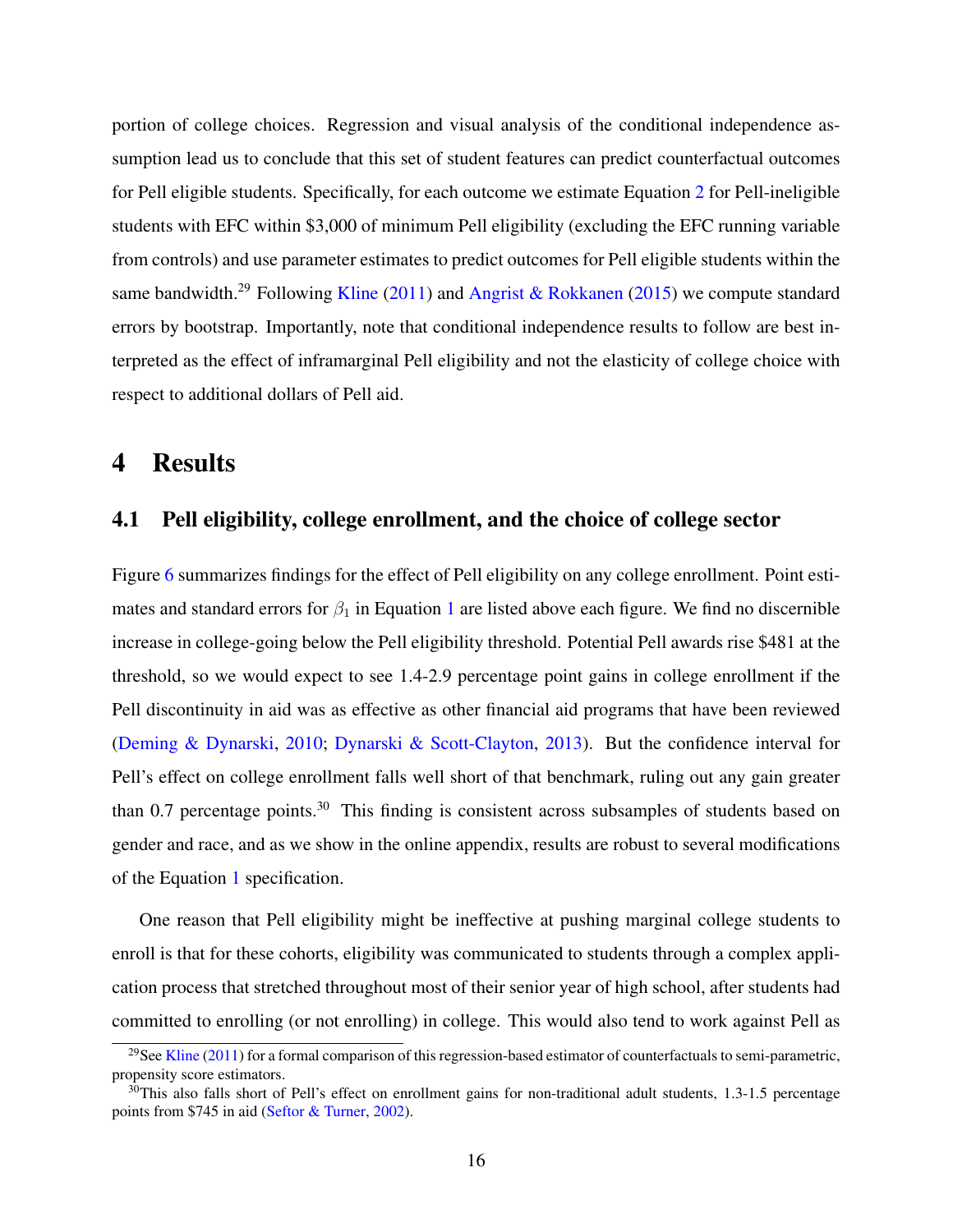a tool for students choosing between different colleges, but in principle applicants have leeway to consider aid packages from multiple schools. With this in mind, we limit the sample to collegegoing students and estimate Equation [1](#page-10-0) for a mutually exclusive and exhaustive set of six college sectors. Results are listed in Table [4](#page-38-0) and visualized in Figure [7](#page-39-0).

Column 1 of Table [4](#page-38-0) lists point estimates and robust standard errors for  $\beta_1$  $\beta_1$  from Equation 1, applied to the college sector choices of all college enrollees in the four-cohort sample of Tennessee high school graduates. We find no significant discontinuities in students' enrollment behavior broadly, although there are three marginally significant results for subsamples that are worthy of note. First, males are 0.4 percentage points more likely to enroll in a private for-profit college below the Pell eligibility threshold. The point estimate is small and weakly significant, but large relative to the mean for this outcome (also 0.4 percent) and as we show in the online appendix, generally robust to more flexible specifications. Second, females are less likely to enroll in an instate four-year college and 1.1 percentage points more likely to enroll in an out-of-state four-year college just below the Pell threshold, relative to students who are marginally ineligible for Pell. These findings are robust across several alternative specifications discussed in the online appendix.

Among the thirty estimates presented in Table [4](#page-38-0), we might expect three to fall within the 10 percent level of statistical significance. Even if we consider them to be genuine consequences of Pell eligibility, they do not amount to strong evidence that Pell eligibility helps students shop across college options or enroll in better colleges than they would have otherwise.  $\chi^2$  tests fail to reject the hypothesis that discontinuities are jointly equal to zero for the broad sample of students (Column 1), and for subsamples by gender and race (Columns 2-5). Note that the likelihood of enrolling in a four-year public or non-profit university (combining three of the outcomes listed in Table [4](#page-38-0)) falls by an insignificant 0.6 percentage points with a confidence interval ranging from -3.0 to 1.7. The upper end of that range falls short of the 2.7 percentage point effect of Tennessee's merit-based scholarship on four-year enrollment ([Bruce & Carruthers](#page-25-0), [2014\)](#page-25-0) and the analogous 2.4 percentage point reduced-form effect of Georgia's SAT admission criteria [\(Goodman et al.](#page-26-0), [2017](#page-26-0)).

We note an important observation from Figure [7](#page-39-0) before moving on to results for student decisions in terms of college quality. The slope of some outcomes with respect to the running variable changes noticeably at the threshold in ways that suggest that the elasticity of student responses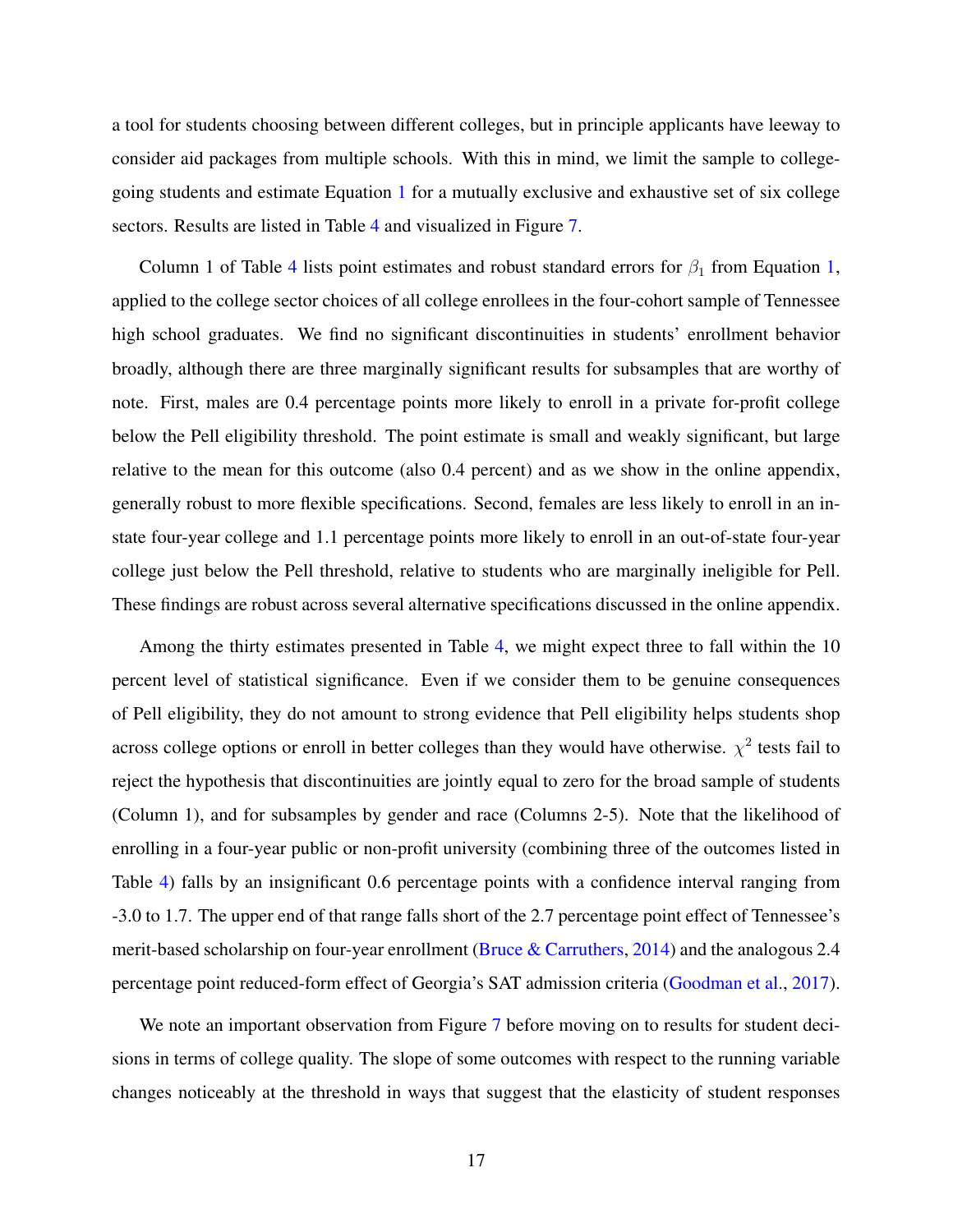with respect to the grant *value*, rather than grant eligibility, favors more selective colleges. In particular, enrollment in Tennessee two-year community colleges appears to become less likely for needier students who qualify for larger Pell grants, and enrollment in out-of-state four-year public universities becomes more likely. But based on evidence described in Section [4.4](#page-21-0), these rotations are likely due to changes in student composition rather than Pell grants.<sup>31</sup>

### 4.2 Pell and the quality of college

Next, we examine the effect of Pell eligibility on the quality of college chosen, as proxied by nine institutional characteristics drawn from IPEDS and one summary index: the 25*th* and 75*th* percentiles of enrollee ACT scores, per-student instructional expenditures,<sup>32</sup> faculty per 100 students, graduation rates, Carnegie class, tuition and fees for in-state residents, tuition and fees for out-of-state residents, average net price,<sup>33</sup> and lastly, a normalized index of college quality that combines five of these measures. Results are found in Table [5](#page-40-0). We see little evidence in Column 1 to suggest that the broad population of Tennessee college-goers systematically sorts across college quality domains in response to Pell eligibility. Almost all of the point estimates in Column 1 of Table [5](#page-40-0) are consistent with the idea that students move to higher-quality institutions because of Pell, but none of these estimates are statistically significant at conventional levels. The upper limit of confidence intervals for instructional spending and graduation rates (\$341 per student and 1.8 percentage points, respectively) are small relative to the effect of sending prospective students customized information about college costs combined with application fee waivers (\$1,418 and 3.1 percentage points, per [Hoxby & Turner](#page-27-0) [\(2014\)](#page-27-0)).

Columns 2 through 5 of Table [5](#page-40-0) lists results by gender and race. For each sample of students, we fail to reject the hypothesis that college quality discontinuities are jointly equal to zero. Some dimensions of male college choices, however, may be sensitive to Pell eligibility. Marginally Pelleligible males attend institutions with a slightly higher interquartile range of student body ACT

 $31$ In accordance with Section [4.4](#page-21-0), regression kink designs discussed in the online appendix do not detect a robust kink in college sector shares.

 $32$ Instructional expenditures per student are also available from the Delta Cost Project. The Delta Cost Project database consists of IPEDS financial data for colleges, but the data have been adjusted to account for changes in reporting and accounting standards over time. Results and robustness checks when using instructional expenditures per FTE from Delta Cost are consistent with those when using instructional expenditures directly from IPEDS.

<sup>&</sup>lt;sup>33</sup> Average net price is for full-time, first-time degree or certificate-seeking undergraduates who received aid from grant or scholarship aid.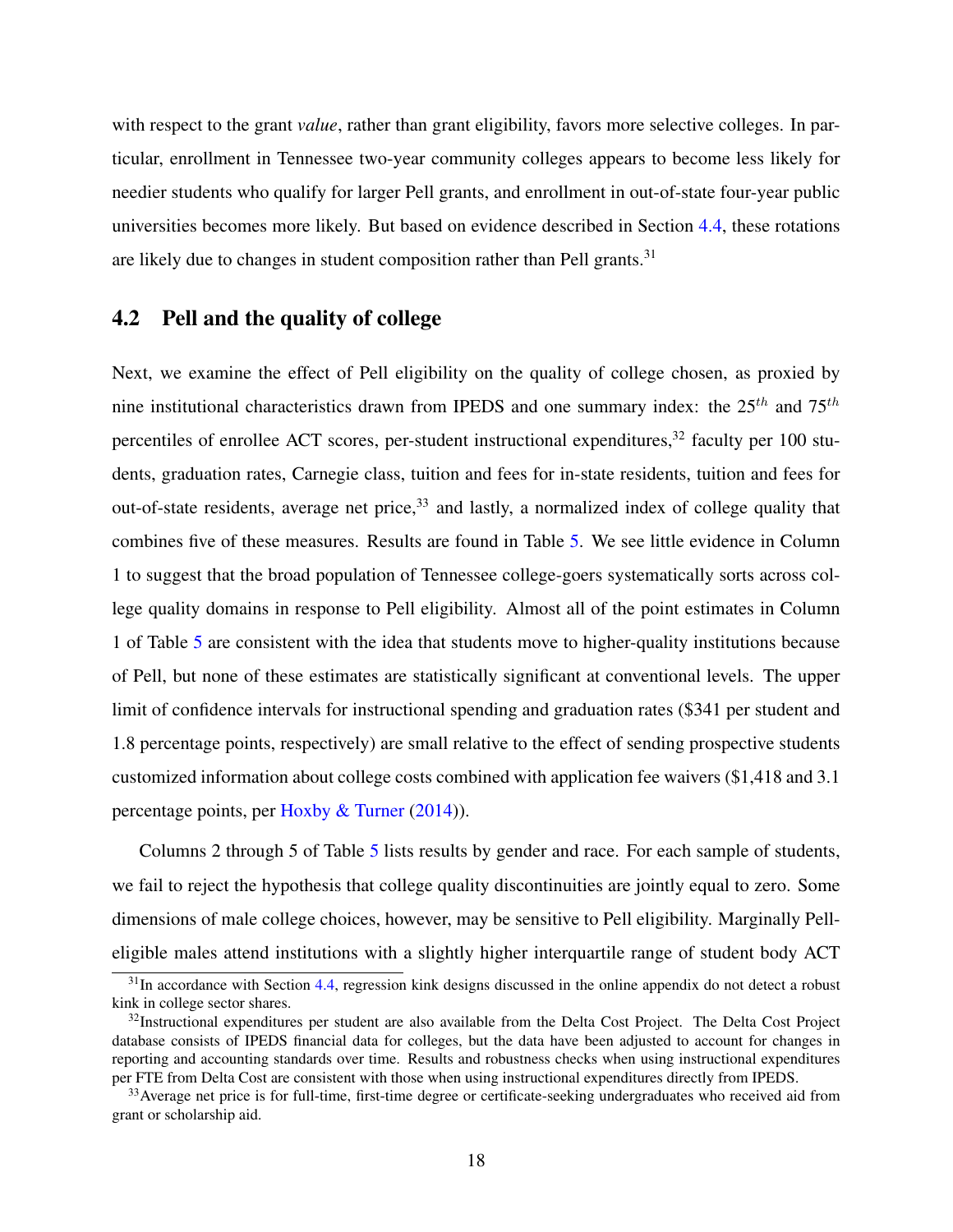<span id="page-18-0"></span>scores, by 0.21 composite points at the 25*th* percentile and 0.31 points at the 75*th* percentile. These discontinuities are subjectively small, equal to one percent of sample means, or 8-10 percent of sample standard deviations. We also detect weakly significant discontinuities in net price for males, but not for other subsamples. Marginally Pell-eligible males attend colleges with a higher net price, by \$262. Of all of the college outcomes we examine in this study, results for the interquartile ACT range of males' college choices are thus far the strongest evidence for quality upgrading at the Pell eligibility threshold. Note, however, that in the online appendix we find no inframarginal evidence that males further from the Pell eligibility threshold attend more ACT-selective colleges.

#### 4.3 Mechanisms

There are three leading explanations for weak effects of Pell on college sorting: institutional capture of Pell aid, limited price response to a small grant at the eligibility threshold, and limited awareness of Pell eligibility due to opaque and delayed communications about federal financial aid. Table [6](#page-41-0) reports regression discontinuity findings for particular subsamples and alternative thresholds that shed light on the relative importance of these three candidate mechanisms. Column 1 repeats baseline results from Figure [6,](#page-37-0) Table [4,](#page-38-0) and Table [5](#page-40-0).

Perhaps the minimum Pell grant – just \$400 for 2006 and 2007 cohorts – was too small to elicit a discernible response from prospective students. Column 2 focuses on the 2009 cohort of applicants, who were eligible for a \$976 Pell grant at the eligibility cutoff. The magnitude of null point estimates changes relative to the baseline, but not in a consistent way suggesting that larger Pell grants led to quality upgrading or significantly different college choices.

Students taking the ACT answer a variety of survey questions, and Column 3 results rely on one of them as a signal for price sensitivity. Specifically, the Column 3 analysis focuses on students who rank tuition as the most or second-most important factor in choosing a college.<sup>34</sup> We do not see evidence of a differential response among such students.

Below the Pell eligibility threshold, the EFC schedule offers a larger discontinuity in financial aid for some low-income students who enroll in an in-state public or private institution. Tennessee Student Assistance Awards (TSAA) are currently worth \$1,000-4,000 (about \$2,000 on average),

<sup>&</sup>lt;sup>34</sup>Other listed factors include college size, location, field of study, gender composition, and sector.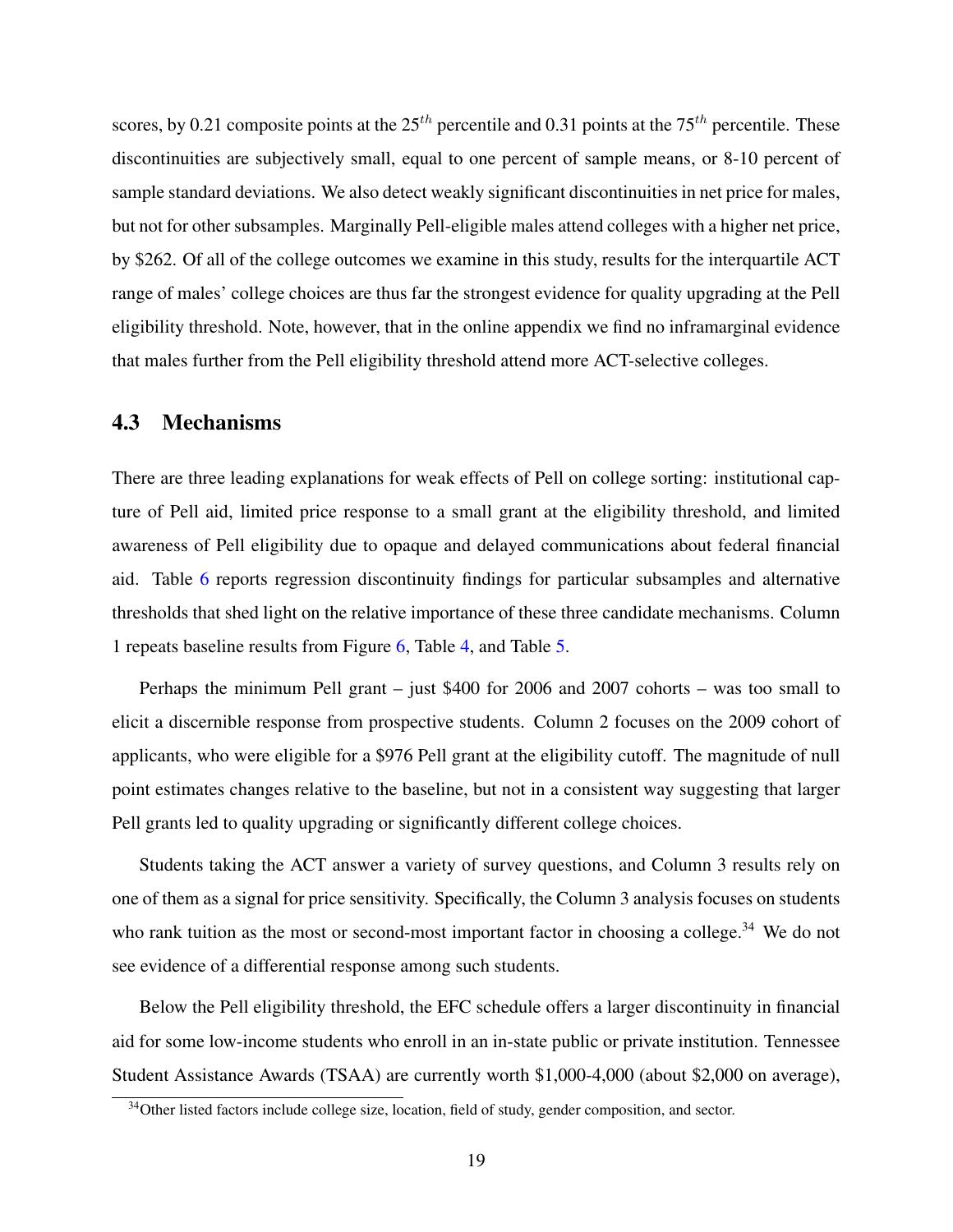with the largest grants available to students in private Tennessee universities. TSAA eligibility is tied to EFC of \$2,100 or less, and unlike Pell awards, the grants are not phased in for successively lower EFC. Passing the \$2,100 threshold qualifies *some* students for the TSAA,<sup>35</sup> but on a firstcome, first-served basis, in that students who file FAFSAs earlier are given priority. The first-stage effect of the TSAA cutoff on eligibility varies from 31-61 percentage points across the 2006- 2009 cohorts. Importantly, eligibility for this sizable grant is communicated via the same channel as Pell. Column 4 reports results of a two-stage least squares analogue of Equation [1](#page-10-0) for the TSAA discontinuity, with the indicator  $1(EF C_{ic} \leq 2100)$  serving as the excluded instrument for TSAA eligibility. We detect a marginally significant 1.9 percentage point decline in out-of-state four-year college enrollment attributable to the TSAA (an intended consequence of the policy) and marginally significant declines in college selectivity as reflected in the lower end of the ACT interquartile range. Also note that the statistically insignificant effect of the TSAA on any college enrollment is larger than the analogous effect of Pell and more in accordance with research on other financial aid vehicles (in magnitude if not precision).<sup>36</sup> Alongside imprecise effects of TSAA eligibility on several other college measures, these findings are quite limited evidence of behavioral changes due to the TSAA. Nonetheless,  $\chi^2$  tests reject the hypothesis that TSAA grants have no local effect on college choice or quality dimensions, and even modest effects from larger, more targeted awards for slightly earlier filers<sup>37</sup> stand in contrast to Column 1-2 results for minimum Pell grant eligibility of varying size.

Column 5 reports enrollment effects from a different discontinuity inherent to FAFSA processing that simplifies the application itself. Families with adjusted gross income (AGI) falling below a particular threshold are automatically assigned an EFC of zero and thus automatically entitled to the maximum Pell grant. This threshold is \$20,000 for the first three cohorts in our sample and

<sup>&</sup>lt;sup>35</sup>[McCrary](#page-28-0) ([2008\)](#page-28-0) density tests indicate that EFC is smoothly distributed over the TSAA threshold (with a log difference in bin height of -0.043 and a standard error of 0.048). Like Pell grants, TSAA grants can be reduced for part-time enrollment, early withdrawal, or exceeding the cost of attendance when combined with other sources of aid.

<sup>&</sup>lt;sup>36</sup>TSAA results listed in Column 4 are largely robust to alternative specifications (available on request). Since TSAA eligibility threshold falls within our baseline bandwidth in the Pell analyses, a practical reason for examining the potential effect of TSAA eligibility is to assess whether this separate grant contaminates Pell results. Column 4 discontinuities at \$2,100 EFC are subjectively small and not likely to sway results at Pell eligibility thresholds of \$3,850 - 4,617 EFC.

<sup>&</sup>lt;sup>37</sup>TSAA-eligible "early" filers likely filed no earlier than February of their senior year of high school due to requirements to use prior-year information from income tax returns.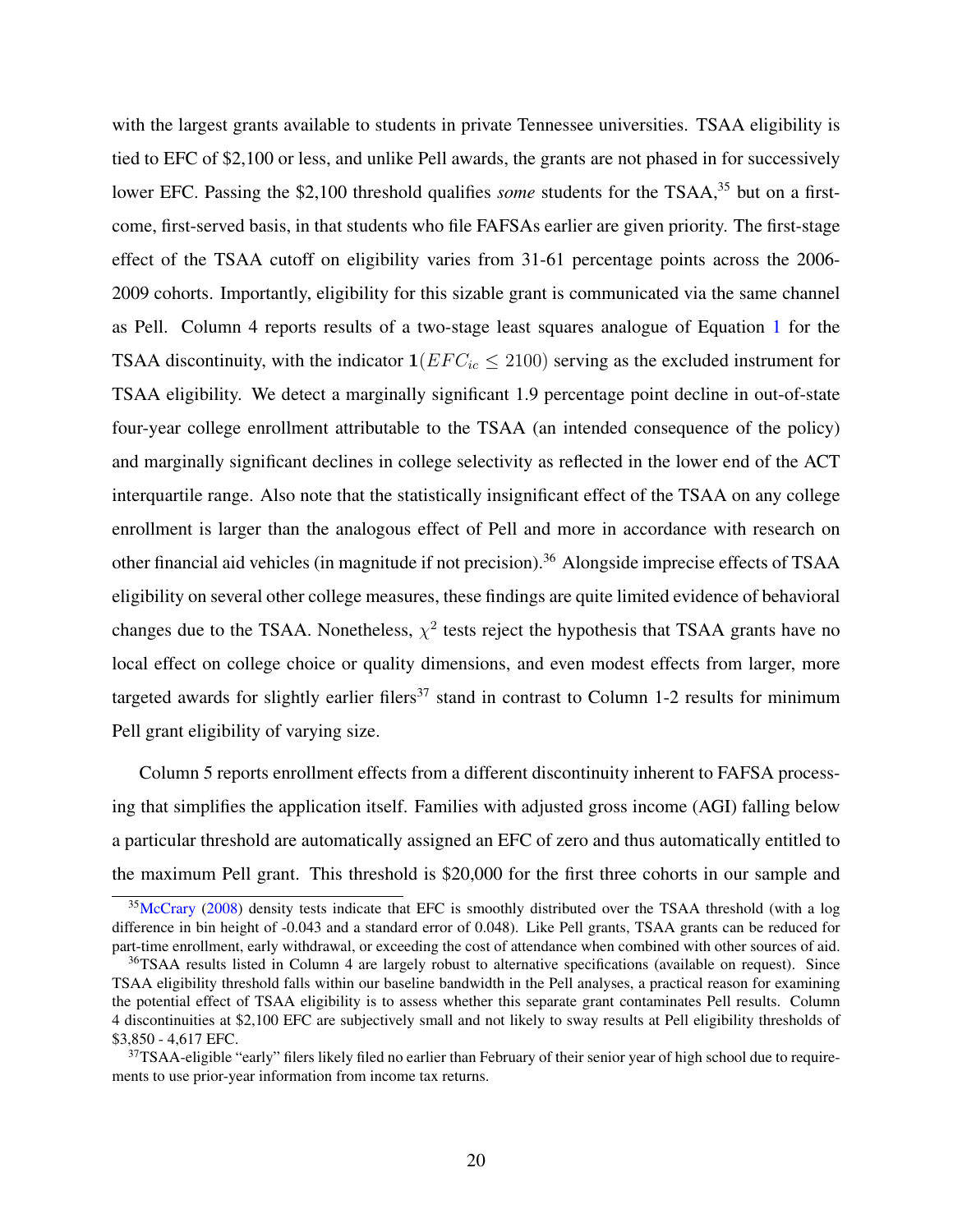\$30,000 for the last.<sup>38</sup> The likelihood of having zero EFC rises 60 percentage points at the AGI threshold, and the average Pell grant rises \$747 before counting sector-dependent changes in TSAA grants. For online FAFSA filers, who accounted for the vast majority by 2006, automatic-zero rules can substantially shorten and simplify the application process through skip-logic prompts. The automatic-zero rule should also simplify FAFSA verification for students selected by institutions or the U.S. Department of Education to corroborate application items. We estimate by two-stage least squares the effect of Pell grant aid on college outcomes, using  $1(AGI_{ic} \leq \bar{A}_c)$  as the excluded instrument for Pell awards. Looking across all Column 5 outcomes in Table [6](#page-41-0), we easily reject the hypothesis that college choice discontinuities are jointly equal to zero at the automatic zero threshold, and particular outcomes change in ways that suggest a price effect. Each \$1,000 in additional Pell aid arising from the automatic-zero rule raises college enrollment by an insignificant 0.3 percentage points (or as much as 3.1 percentage points at the top of the confidence interval) and leads to significant sorting out of public universities in favor of costlier private universities with less of a research focus and (insignificantly) more instructional resources. Compliers choose colleges with \$360 higher published in-state tuition, a 2.8 percentage point lower likelihood of Carnegie research status, and insignificantly higher rates of instructional spending and faculty per student.<sup>39</sup> But given small, statistically imprecise changes in selectivity (ACT scores) and graduation rates at the automatic-zero threshold, it is not *a priori* clear that affected students are better off.

Table [6](#page-41-0) includes two additional outcomes drawn from IPEDS: The ratio of net price to outof-state tuition and the percent of enrolled students receiving institutional aid (means for these variables are 67 and 31 percent, respectively). If institutions reduced the effectiveness of Pell through endogenous price-setting, the net value of the grant would be larger at colleges with higher values of the net price ratio and lower shares of students with institutional aid. Looking across the five specifications in Table [6,](#page-41-0) we see no statistically significant or directionally consistent changes in the net price ratio at the Pell eligibility, TSAA, or automatic-zero thresholds. The share of students receiving institutional aid rises at each aid cutoff we examine, but never more

<sup>&</sup>lt;sup>38</sup>AGI values are smoothly distributed over the automatic-zero threshold. The log difference in bin height is 0.022, with a standard error of 0.033.

<sup>&</sup>lt;sup>39</sup>The economic magnitudes of college choice discontinuities at the automatic-zero threshold are robust to other specifications, although we lose precision with more flexible controls for AGI or narrower bandwidths. Results are available on request.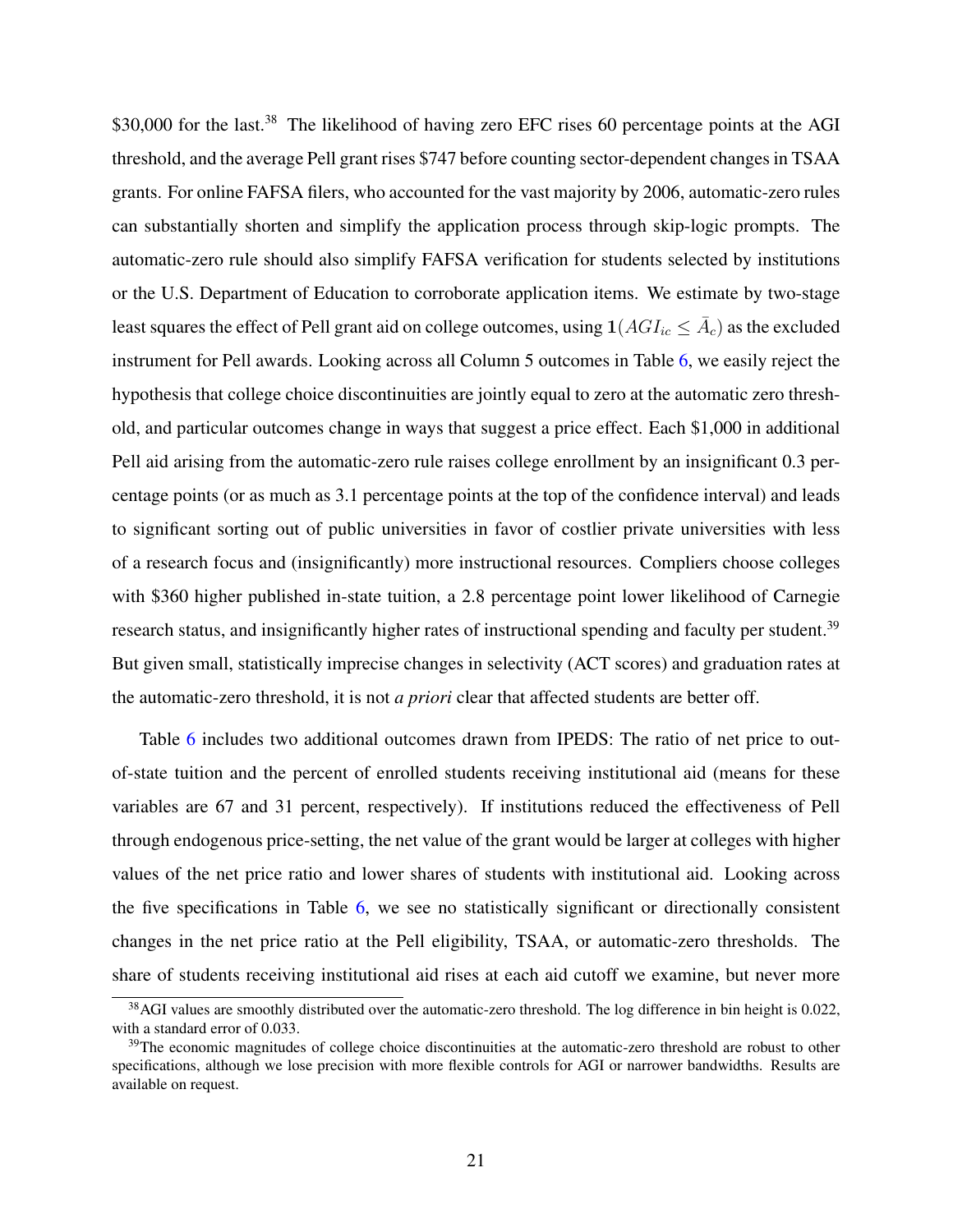<span id="page-21-0"></span>than 1.3 percentage points and never with enough precision to rule out no change at all. Under a generous interpretation of confidence intervals, Columns 1-3 suggest that marginally Pell-eligible students sort into colleges with more tuition discounting and more institutional aid, which would be consistent with enhanced rather than captured aid at the threshold.

There are a few headlining inferences to draw from the variety of results and sources of additional financial aid reviewed in Table [6](#page-41-0). First, additional aid from minimum Pell grants or Pell processing does not lead to an unambiguous change in the quality of colleges that students choose. Of the 80 coefficients presented in the table, just six are statistically significant at conventional levels, and they do not depict a clear flow of students toward or away from particular kinds of institutions. Second, Pell aid does not lead students to favor colleges that have less control over institutional aid, and presumably, less dexterity to capture Pell aid. Third, larger grants or price sensitivity on their own do not substantially change student behavior relative to baseline, null findings from eligibility for minimum Pell grants (Columns 1-3). And last, additional aid arising from the TSAA or automatic-zero rule appears to affect student choice to a greater degree than minimum Pell eligibility. So of the three candidate mechanisms under consideration, extensions in Table [6](#page-41-0) tend to rule out grant size and institutional capture as exclusive reasons for muted effects of Pell eligibility on college choices, weakly pointing to Pell grant opacity, timing, and complexity as a more plausible explanation.

### 4.4 Treatment effects away from the eligibility threshold

With the notable exceptions of gender-specific findings for college selectivity and subtle signs of sorting at the TSAA and automatic-zero thresholds, regression discontinuity results imply that Pell eligibility and Pell awards have limited bearing on students' demand for college overall and their relative demand across the spectrum of college quality and selectivity. One well-known limitation of regression discontinuity analysis is that inferences have local validity and do not necessarily extend to inframarginal individuals more removed from the treatment threshold. In the current context, this means that we do not know if null results at the Pell cutoff generalize to needier students who qualify for larger grants, who are more likely to qualify for Pell grants in subsequent years, and who may be more attuned to the possibility of Pell support.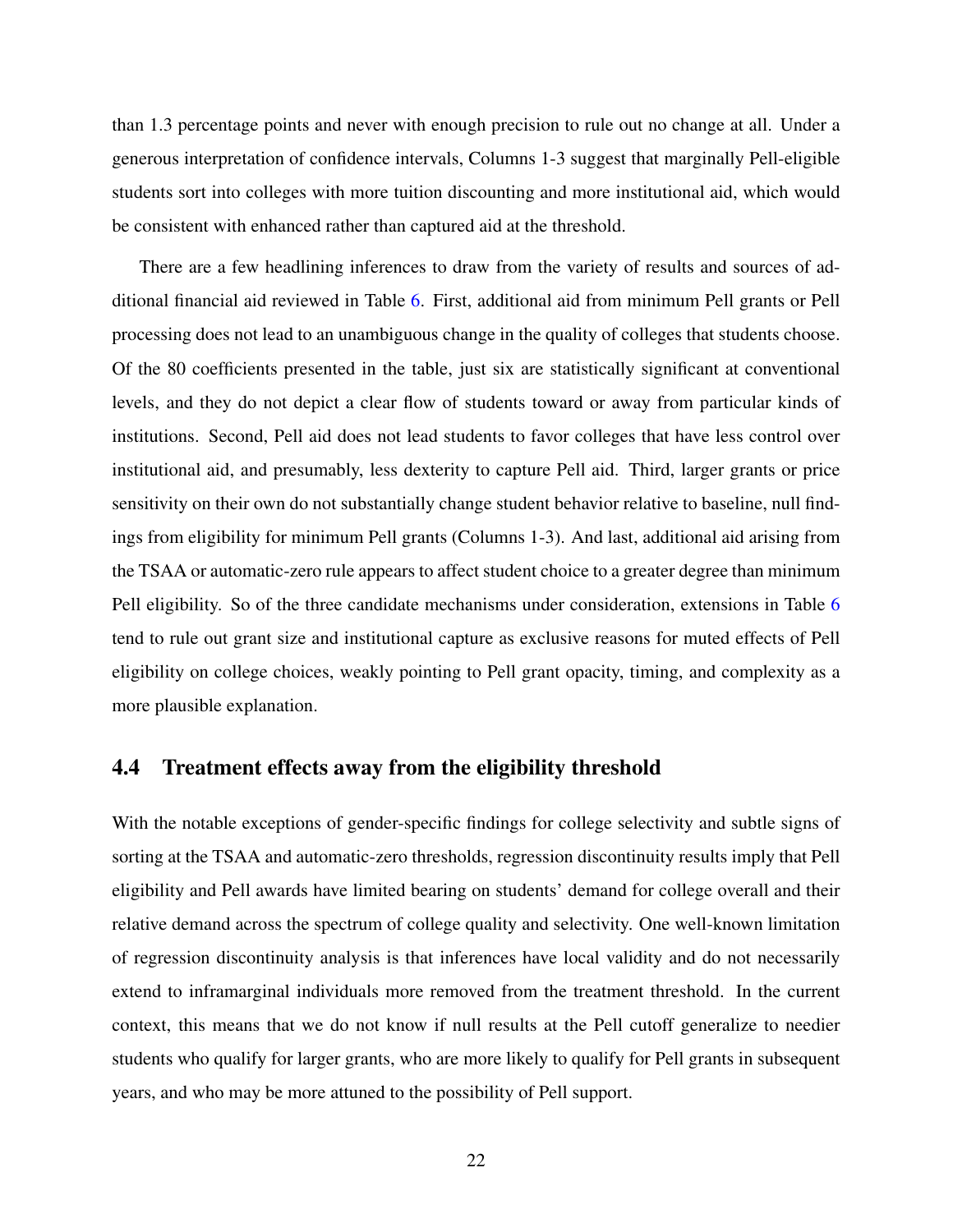With this limitation in mind, we follow a method introduced by [Angrist & Rokkanen](#page-25-0) [\(2015](#page-25-0)) and examine treatment effects below the eligibility threshold. As outlined in Section [3](#page-8-0), we first focus on Pell-*ineligible* students whose EFC falls within \$3,000 of the Pell cutoff and estimate college outcomes as a function of exogenous student characteristics listed in Section [3.](#page-8-0) We then map parameter estimates to Pell-*eligible* students with EFC up to \$3,000 below the threshold. Treatment-on-the-treated effects are taken to be the average difference between observed and predicted outcomes, with standard errors estimated by bootstrap.

Key results are depicted in Figure [8](#page-42-0) for any college enrollment, Figure [9](#page-43-0) for college sector outcomes, and Figure [10](#page-44-0) for college quality outcomes. Circles represent observed student outcomes and "X" markers represent counterfactual estimates, summarized by \$200 EFC bin. Treatment effects and standard errors are listed under each figure heading. We find no significant treatment effect on college-going below the Pell cutoff (Figure [8\)](#page-42-0) and no meaningful effect on students' chosen college sector (Figure [9](#page-43-0)).

Regarding the quality of colleges chosen (Figure [10\)](#page-44-0), sub-threshold treatment effects indicate that Pell-eligible students attend institutions with higher tuition and fees than they would have otherwise, by \$240 on out-of-state schedules. Within this range of Pell-eligible students, grants were \$2,068 on average. This means that each dollar of Pell aid was potentially offset by 11.6 cents of higher tuition, without considering changes in out-of-pocket costs from institutional grants and in-state allowances. In-state tuition and net price also rise above the counterfactual, but by statistically insignificant amounts. While it appears from Figure [10](#page-44-0) that treatment effects for outof-state tuition grow as EFC falls, we emphasize that 11.6 cents per Pell dollar is an average treatment effect as a share of average Pell aid in this window, and not an elasticity with respect to Pell aid.

A \$240 gap in actual versus expected tuition is small on the scale of Pell awards, but it is also small on the scale of typical out-of-state tuition among college-going students in the Pell-eligible sample (over \$14,000). Even within one subsector – the in-state set of four-year public universities – the standard deviation of published tuition and fees is nearly ten times greater than \$240. For more context, [Hoxby & Turner](#page-27-0) [\(2014](#page-27-0)) show that experimental beneficiaries of information on net price at various institutions ultimately enrolled in places where instructional spending was \$1,418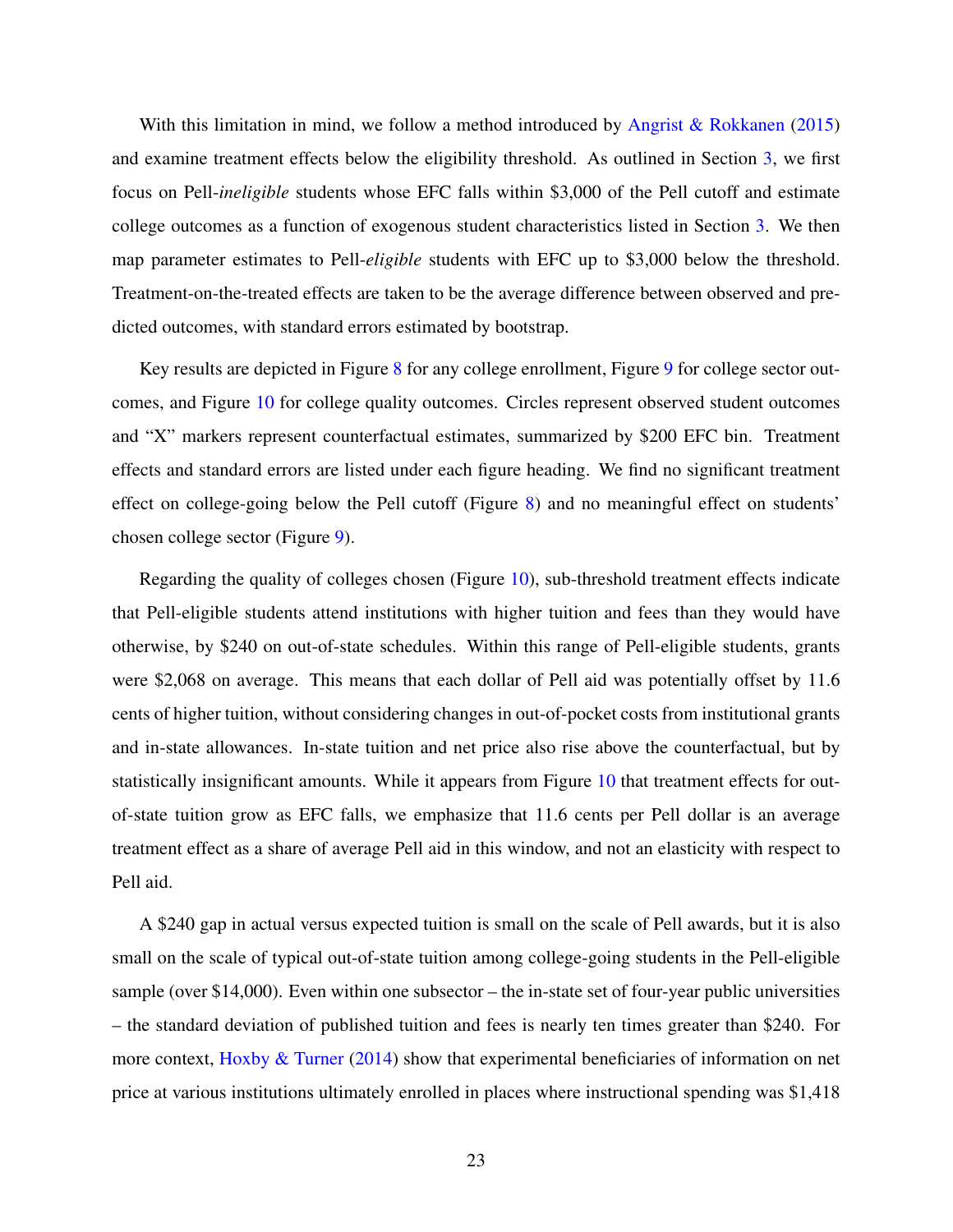greater per student, where all student-related spending was \$3,037 greater, and where graduation rates were 3 percentage points higher (their Table 5). Nevertheless, joint hypothesis tests from results depicted in Figures [9](#page-43-0) and [10](#page-44-0) indicate a subtle shift in where students choose to enroll below the minimum Pell eligibility threshold.<sup>40</sup>

### 5 Discussion

Our regression discontinuity analysis detects no effect of Pell eligibility on Tennesseans' college enrollment *per se*, which is consistent with earlier work on this topic and difference-in-difference identification strategies ([Hansen](#page-27-0), [1983;](#page-27-0) [Kane](#page-27-0), [1995](#page-27-0)). We also find little evidence at the eligibility threshold to suggest that students use the Pell eligibility as a tool to shop among colleges. Scattered results in favor of quality upgrading among marginally Pell-eligible students include females' substitution out of state and males' choice of more selective colleges at the threshold, but these results are economically small, sensitive to specification, or statistically imprecise. Even under the most optimistic interpretation of confidence intervals, the effect of Pell grant eligibility on college choice is small relative to the effect of merit aid, college admission criteria, or customized information about the net price of college.

One of our more intriguing findings regards the tuition and fees of Pell-eligible students' selected institutions. By identifying treatment effects below the threshold, we find support for the idea that students sort into more costly colleges as a consequence of successively more generous Pell aid, but by just 11.6 cents per dollar of Pell aid. Relative to students at the eligibility cutoff, inframarginal students stand to gain more Pell aid over time and may have a better sense of financial aid entitlements. And yet, we find limited to negligible effects of Pell eligibility on their college choices. Moreover, higher tuition does not necessarily equate with higher quality, and several other dimensions of college selectivity and quality change very little (such as graduation rates) or not at all (instructional expenditures, Carnegie research status) at and below the eligibility threshold. Complementary methods to identify local kinks in treatment effects, discussed at length in the online appendix, find no robust effect of kinks in the Pell formula on realized tuition.

<sup>40</sup>We easily reject the hypothesis that differences between actual and predicted college characteristics, including sector and quality outcomes, are jointly equal to zero  $(\chi 2 = 372)$ .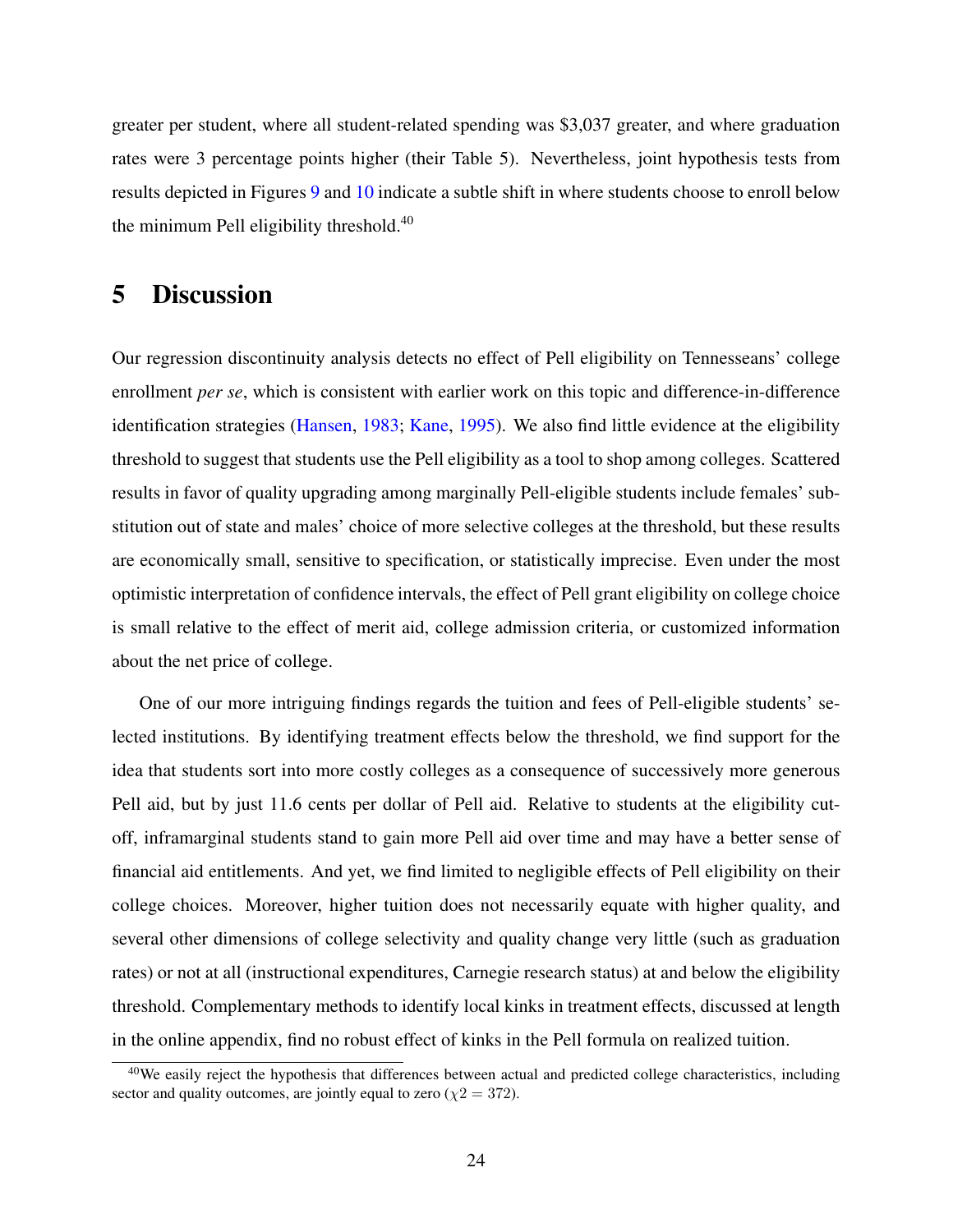It does not appear that price insensitivity to small grants at the Pell eligibility cutoff are concealing larger effects of Pell than what we see. One cohort benefitting from larger minimum Pell grants was not more affected by eligibility, nor were students who listed tuition as one of their top considerations in choosing a college. One remaining explanation for generally null results lies with the way in which Pell eligibility and Pell amounts were announced to students. The same opaque and formulaic eligibility criterion that motivates sharp regression discontinuity analysis may hinder applicants' awareness of the program. Moreover, results from financial aid applications were delivered late in the senior year of high school for these cohorts, when many college plans were already in place.

We find suggestive evidence that a larger grant prioritizing earlier filers, or a simplified rule for the maximum Pell grant, leads to modestly more sorting than Pell eligibility *per se*. The federal financial aid process is changing in ways that simplify the application process and move it up in time. Applicants for 2017-2018 could apply as early as the fall of their senior year of high school, and online applicants now benefit from automatic retrieval of income tax data. It remains to be seen whether these developments will effectively make students aware of their Pell eligibility in a way that is useful for college planning. Final determination of Pell aid still rests with institutions, who are tasked with verifying FAFSA components. What is more clear is that for these cohorts of traditional Tennessee college students, the effect of Pell grant aid on whether and where students enrolled in college fell far short of more salient and more timely changes in families' perceived ability to pay.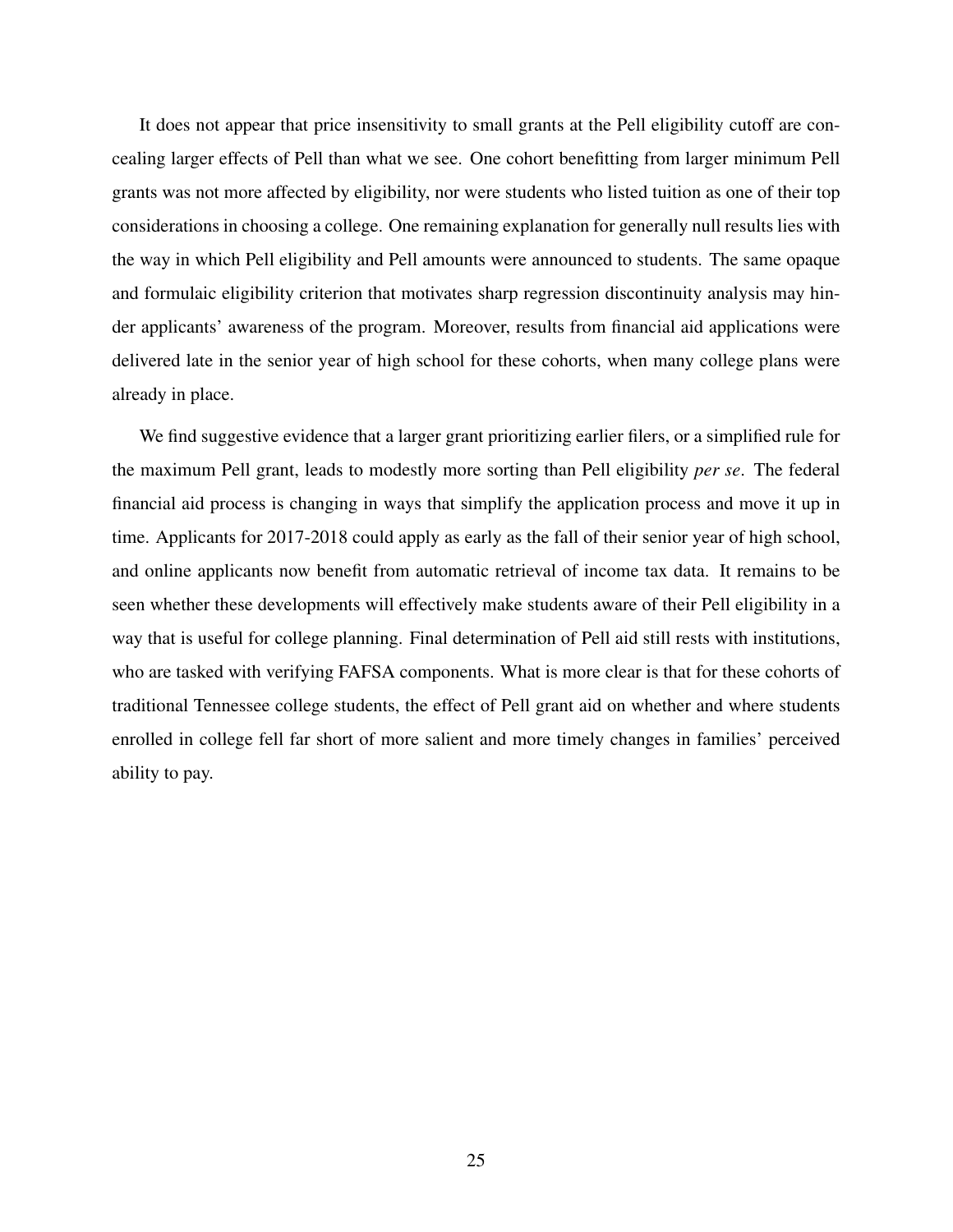### <span id="page-25-0"></span>References

Alchian, A. A., & Allen, W. R. (1967). *University Economics*. Wadsworth Publishing Company.

- Angrist, J., & Rokkanen, M. (2015). Wanna Get Away? Regression Discontinuity Estimation of Exam School Effects Away from the Cutoff. *Journal of the American Statistical Association*, *110*(512), 1331–1344.
- Avery, C., & Hoxby, C. M. (2004). Do and Should Financial Aid Packages Affect Students' College Choices? In C. M. Hoxby (Ed.) *College Choices: The Economics of Where to Go, When to Go, and How to Pay for It*. Chicago: University of Chicago Press.
- Bettinger, E. (2004). How Financial Aid Affects Persistence. In C. M. Hoxby (Ed.) *College Choices: The Economics of Where to Go, When to Go, and How to Pay for It*. Chicago: University of Chicago Press.
- Bettinger, E. P., Long, B. T., Oreopoulos, P., & Sanbonmatsu, L. (2012). The Role of Application Assistance and Information in College Decisions: Results from the H&R Block FAFSA Experiment. *Quarterly Journal of Economics*, *127*(3), 1205 – 1242.
- Bruce, D. J., & Carruthers, C. K. (2014). Jackpot? The Impact of Lottery Scholarships on Enrollment in Tennessee. *Journal of Urban Economics*, *81*, 30–44.
- Card, D., Lee, D. S., Pei, Z., & Weber, A. (2015). Inference on causal effects in a generalized regression kink design. *Econometrica*, *83*(6), 2453–2483.
- Carnevale, A. P., & Van Der Werf, M. (2017). The 20% Solution: Selective Colleges Can Afford to Admit More Pell Grant Recipients. Georgetown University Center on Education and the Workforce.
- Cohodes, S., & Goodman, J. (2014). Merit Aid, College Quality, and College Completion: Massachusetts' Adams Scholarship as an In-Kind Subsidy. *American Economic Journal: Economic Policy*, *6*(4), 251–85.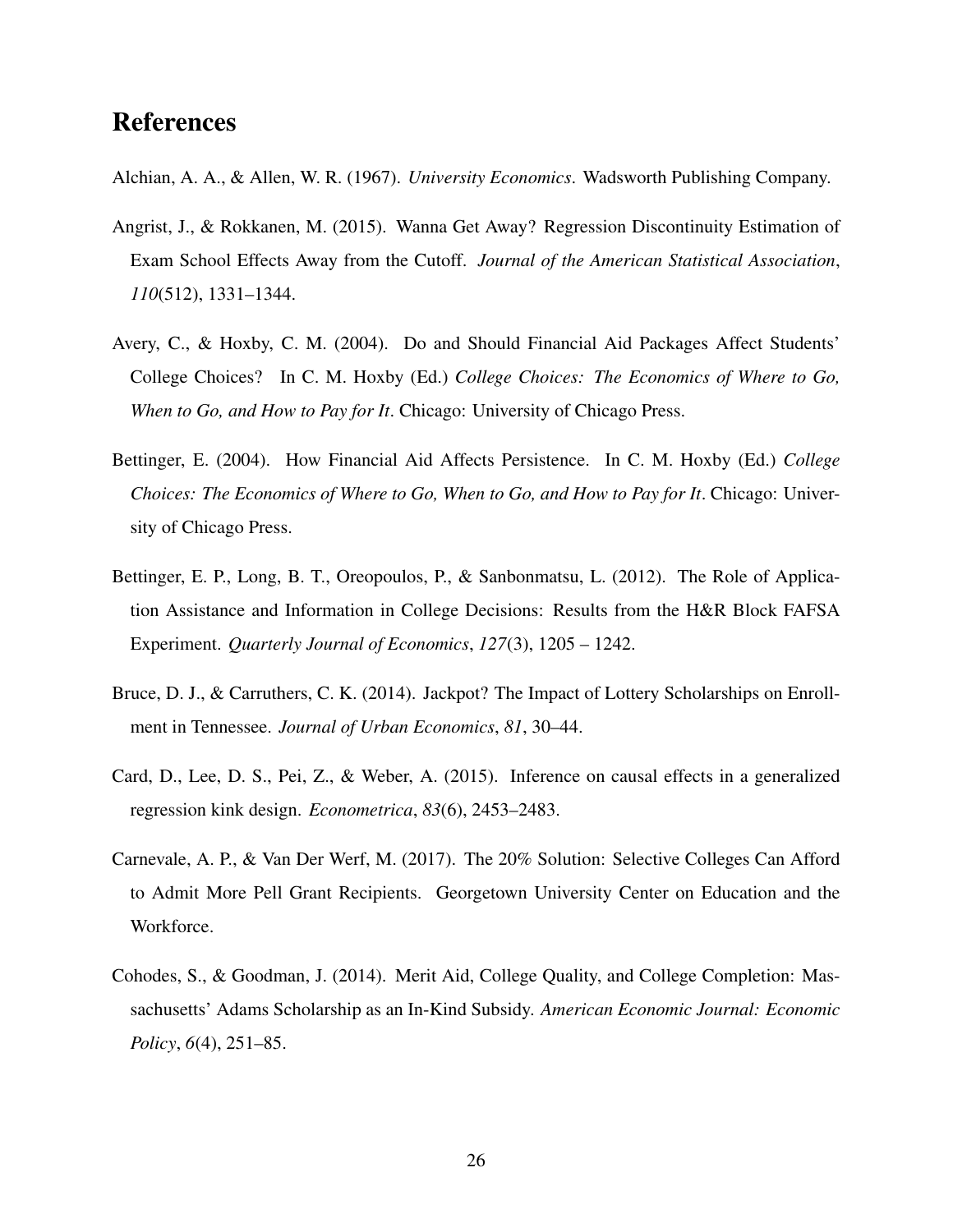- <span id="page-26-0"></span>Deming, D., & Dynarski, S. (2010). Into College and Out of Poverty? Policies to Increase the Postsecondary Attainment of the Poor. In P. Levine, & D. Zimmerman (Eds.) *Targeting Investments in Children: Fighting Poverty When Resources Are Limited*. University of Chicago Press.
- Denning, J. T., Marx, B. M., & Turner, L. J. (2018). Propelled: The effects of grants on graduation, earnings, and welfare. Working Paper No. 23860, National Bureau of Economic Research, Cambridge, MA.
- Dong, Y. (2015). Regression Discontinuity Applications with Rounding Errors in the Running Variable. *Journal of Applied Econometrics*, *30*(3), 422–446.
- Dong, Y., & Lewbel, A. (2015). Identifying the Effect of Changing the Policy Threshold in Regression Discontinuity Models. *Review of Economics and Statistics*, *97*(5), 1081–1092.
- Dynarski, S., & Scott-Clayton, J. (2008). Complexity and Targeting in Federal Student Aid: A Quantitative Analysis. In J. M. Poterba (Ed.) *Tax Policy and the Economy, Volume 22*. Chicago: The University of Chicago Press.
- Dynarski, S., & Scott-Clayton, J. (2013). Financial Aid Policy: Lessons from Research. *The Future of Children*, *23*(1), 67–91.
- Dynarski, S., Scott-Clayton, J., & Wiederspan, M. (2013). Simplifying Tax Incentives and Aid for College: Progress and Prospects. *Tax Policy and the Economy*, *27*(1), 161–202.
- Dynarski, S., & Scott-Clayton, J. E. (2006). The Cost of Complexity in Federal Student Aid: Lessons from Optimal Tax Theory and Behavioral Economics. *National Tax Journal*, *59*(2), 319–356.
- Dynarski, S., & Wiederspan, M. (2012). Student Aid Simplification: Looking Back and Looking Ahead. *National Tax Journal*, *65*(1), 211–234.
- Goodman, J. (2008). Who Merits Financial Aid? Massachusetts' Adams Scholarship. *Journal of Public Economics*, *92*, 2121–2131.
- Goodman, J., Hurwitz, M., & Smith, J. (2017). Access to Four-year Public Colleges and Degree Completion. *Journal of Labor Economics*, *35*(3), 829–867.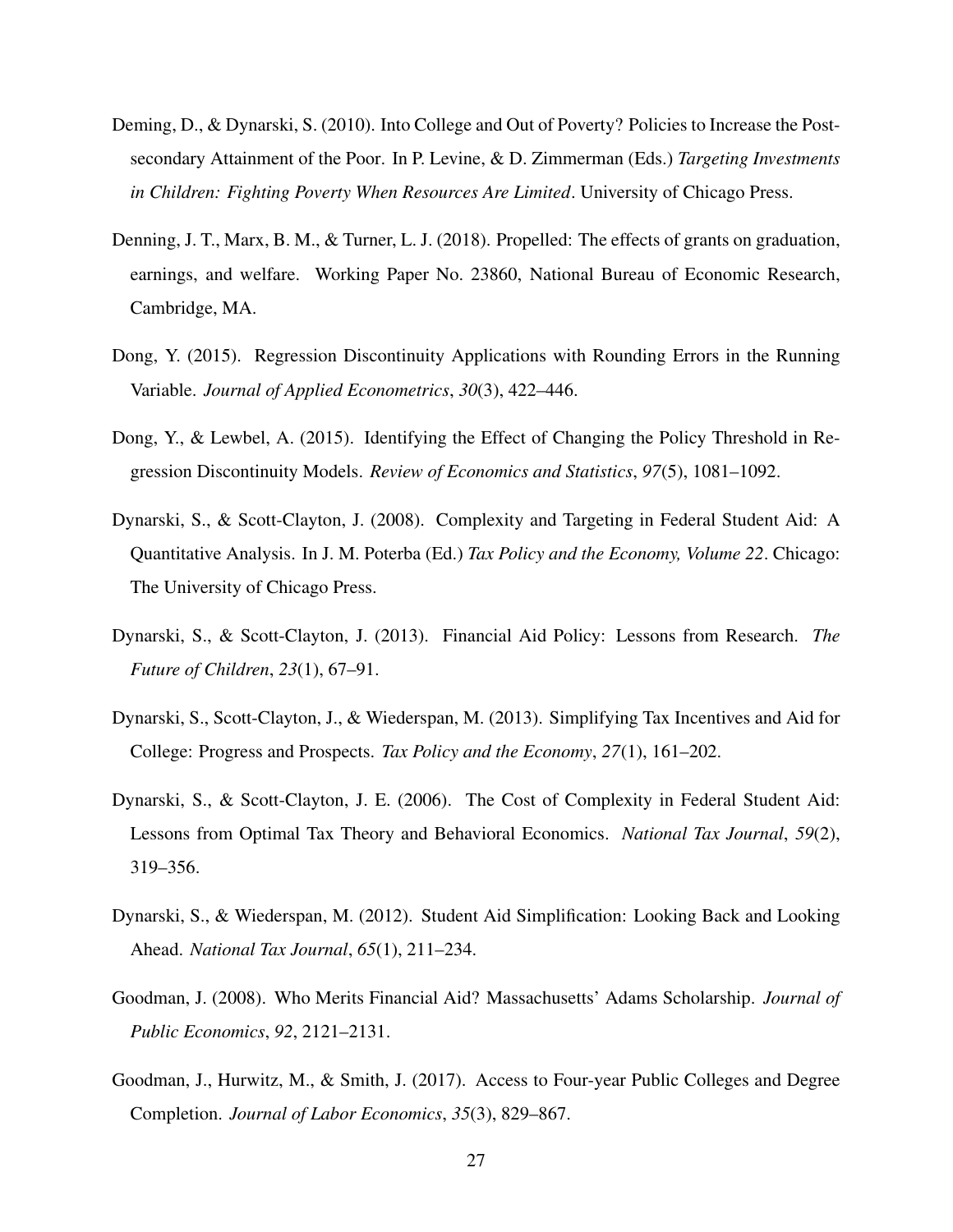- <span id="page-27-0"></span>Hansen, W. L. (1983). The Impact of Student Financial Aid on Access. In J. Froomkin (Ed.) *The Crises in Higher Education*. New York: Academy of Political Science.
- Hoekstra, M. (2009). The Effect of Attending a Flagship State Univeristy on Earnings: A Regression Discontinuity Approach. *Review of Economics and Statistics*, *91*, 717–724.
- Hoxby, C., & Turner, S. (2014). Expanding College Opportunities for Low-Income, High-Achieving Students. Stanford Institute for Economic Policy Research Discussion Paper No. 12-014.
- Imbens, G., & Kalyanaraman, K. (2012). Optimal Bandwidth Choice for the Regression Discontinuity Estimator. *Review of Economic Studies*, *20*, 1–27.
- Jacob, B., McCall, B., & Stange, K. M. (2018). College as Country Club: Do Colleges Cater to Students' Preferences for Consumption? *Journal of Labor Economics*, *36*(2), 309–348.
- Kane, T. J. (1995). Rising Public College Tuition and College Entry: How Well Do Public Subsidies Promote Access to College? Working Paper No. 5164, National Bureau of Economic Research, Cambridge, MA.
- Kane, T. J., & Rouse, C. E. (1995). Labor-Market Returns to Two- and Four-Year College. *American Economic Review*, *85*(3), 600 – 614.
- Kline, P. (2011). Oaxaca-Blinder as a Reweighting Estimator. *American Economic Review*, *101*(3),  $532 - 537.$
- Long, B. T. (2004). How Have College Decisions Changed over Time? An Application of the Conditional Logistic Choice Model. *Journal of Econometrics*, *121*(1-2), 271 – 296.
- Lovenheim, M. F., & Reynolds, C. L. (2013). The Effect of Housing Wealth on College Choice: Evidence from the Housing Boom. *Journal of Human Resources*, *48*(1), 1–35.
- Marx, B. M., & Turner, L. J. (2018). Borrowing trouble? Student Loans, the Cost of Borrowing, and Implications for the Effectiveness of Need-based Grant Aid. *American Economic Journal: Applied Economics*, *10*(2), 163–201.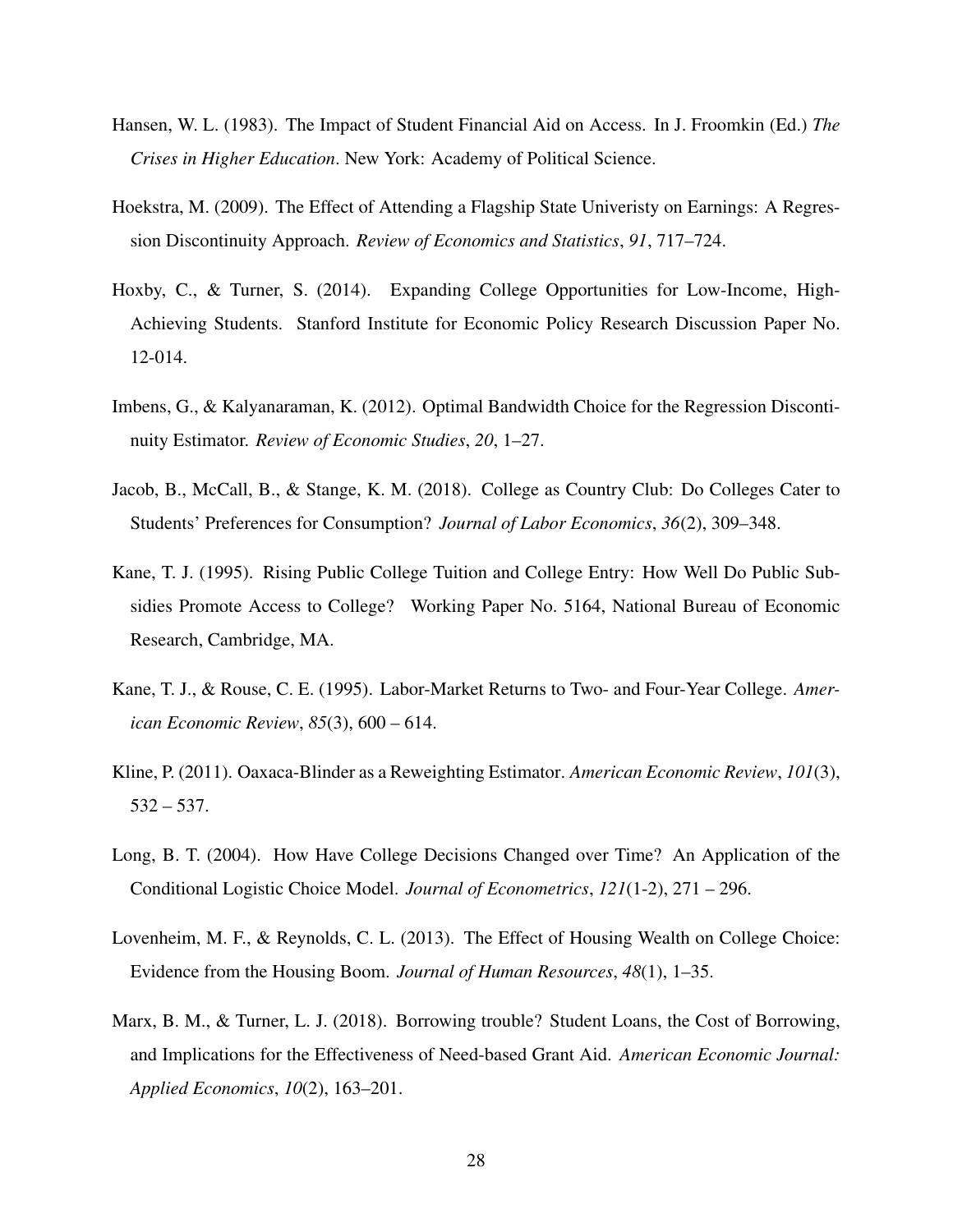- <span id="page-28-0"></span>McCrary, J. (2008). Manipulation of the Running Variable in the Regression Discontinuity Design: A Density Test. *Journal of Econometrics*, *142*, 698–714.
- Reynolds, C. L. (2012). Where to Attend? Estimating the Effects of Beginning College at a Twoyear Institution. *Economics of Education Review*, *31*(4), 345–362.
- Rubin, R. B. (2011). The Pell and the Poor: A Regression-Discontinuity Analysis of On-Time College Enrollment. *Research in Higher Education*, *52*(7), 675 – 692.
- Scott-Clayton, J., & Schudde, L. (2016). Pell Grants as Performance-Based Aid? An Examination of Satisfactory Academic Progress Requiremetns in the Nation's Largest Need-Based Aid Program. *Research in Higher Education*, *57*(8), 943–967.
- Seftor, N. S., & Turner, S. E. (2002). Back to School: Federal Student Aid Policy and Adult College Enrollment. *Journal of Human Resources*, *37*(2), 336 – 352.
- Turner, L. (2017). The Economic Incidence of Federal Student Grant Aid. Working paper.
- U.S. Department of Education (2007). Summary of Changes for the Application Processing System: 2008-2009. *Washington, D.C: U.S. Department of Education, Federal Student Aid*, (p. 6).
- U.S. Department of Education (2012). *2011-2012 Federal Pell Grant Program End-of-Year Report*. Office of Postsecondary Education. Retrieved March 7, 2014, from http://www2.ed.gov/finaid/prof/resources/data/pell-2011-12/pell-eoy-2011-12.pdf.
- U.S. Department of Education (2015). College Scorecard Data. https://collegescorecard.ed.gov/.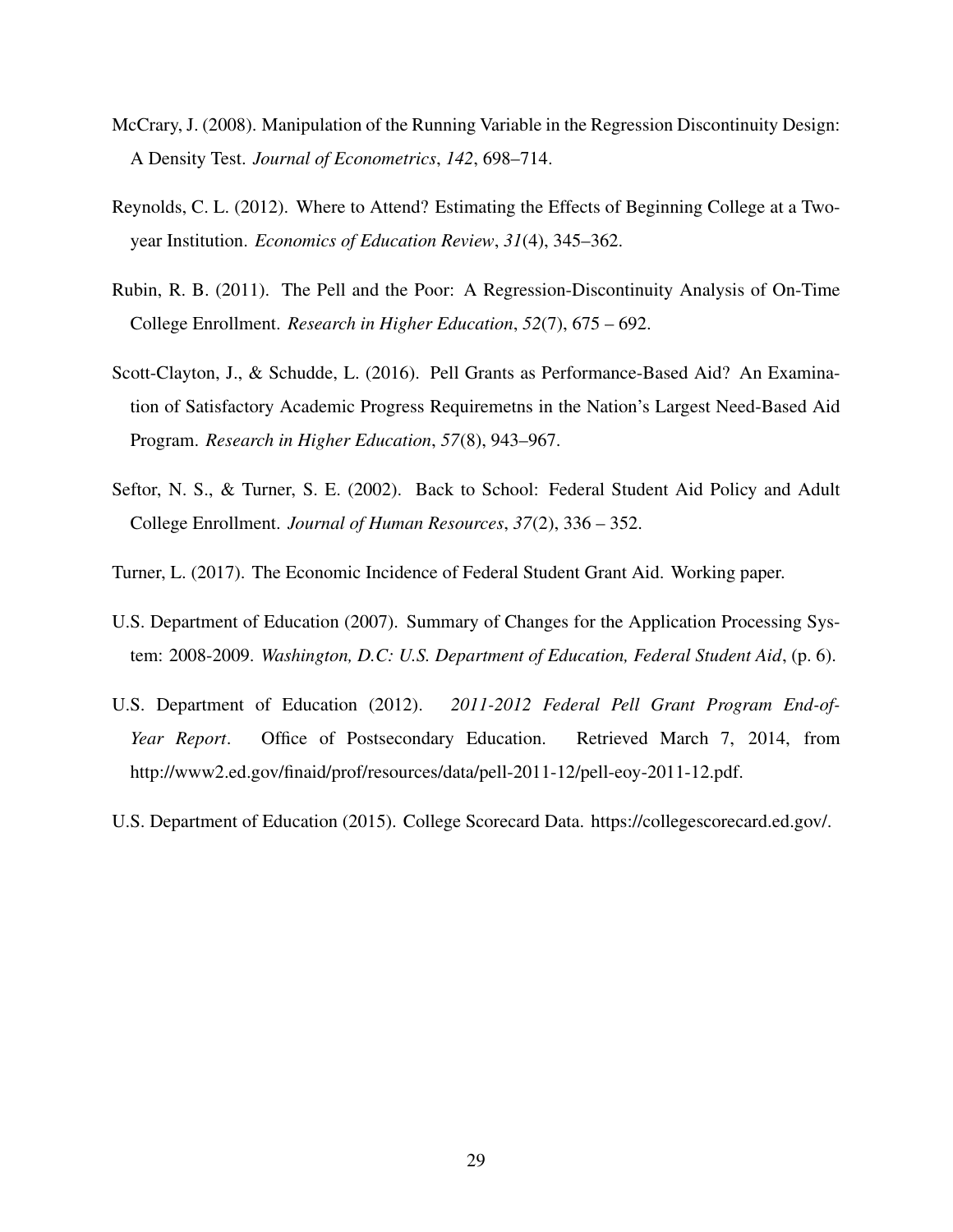|                                  | (1)             | (2)              | (3)              | (4)                         | (5)             |
|----------------------------------|-----------------|------------------|------------------|-----------------------------|-----------------|
|                                  | Full sample     |                  |                  | Bandwidth-restricted sample | National sample |
| College-going?                   | No $(20.3\%)$   | Yes $(79.7%)$    | No $(19.5%)$     | Yes $(80.5\%)$              |                 |
| Pell eligible                    | 0.721           | 0.436            | 0.644            | 0.583                       | 0.547           |
|                                  | (0.449)         | (0.496)          | (0.479)          | (0.493)                     |                 |
| Potential Pell award (thousands) | 3.079           | 1.659            | 1.414            | 1.225                       | 1.190           |
|                                  | (2.174)         | (2.099)          | (1.279)          | (1.247)                     |                 |
| Mother has a college education   | 0.246           | 0.438            | 0.272            | 0.388                       | $0.408^a$       |
|                                  | (0.431)         | (0.496)          | (0.445)          | (0.487)                     |                 |
| Father has a college education   | 0.143           | 0.357            | 0.151            | 0.265                       | $0.408^{a}$     |
|                                  | (0.35)          | (0.479)          | (0.358)          | (0.441)                     |                 |
| Eligible for TN HOPE             | 0.066           | 0.414            | 0.101            | 0.409                       |                 |
|                                  | (0.249)         | (0.493)          | (0.302)          | (0.492)                     |                 |
| Eligible for TN ACCESS           | 0.005<br>(0.07) | 0.010<br>(0.102) | 0.004<br>(0.061) | 0.010<br>(0.097)            |                 |
|                                  | 0.003           | 0.045            | 0.002            | 0.025                       |                 |
| Eligible for TN GAM              | (0.058)         | (0.207)          | (0.047)          | (0.155)                     |                 |
| White, non-Hispanic              | 0.570           | 0.642            | 0.748            | 0.733                       | 0.548           |
|                                  | (0.479)         | (0.434)          | (0.442)          | (0.439)                     |                 |
| Female                           | 0.614           | 0.529            | 0.561            | 0.474                       | 0.576           |
|                                  | (0.499)         | (0.496)          | (0.499)          | (0.496)                     |                 |
| <b>Best ACT Composite Score</b>  | 18.868          | 21.186           | 18.977           | 20.775                      |                 |
|                                  | (3.113)         | (4.317)          | (3.053)          | (4.033)                     |                 |
| First ACT Composite Score        | 18.131          | 20.089           | 18.254           | 19.748                      |                 |
|                                  | (2.902)         | (4.183)          | (2.875)          | (3.961)                     |                 |
| Self-reported high school GPA    | 3.074           | 3.244            | 3.074            | 3.224                       |                 |
|                                  | (0.451)         | (0.516)          | (0.458)          | (0.52)                      |                 |
| Number of ACT attempts           | 1.752           | 2.102            | 1.755            | 2.054                       |                 |
|                                  | (0.657)         | (1.035)          | (0.688)          | (1.012)                     |                 |

#### <span id="page-29-0"></span>TABLE 1: Summary statistics by college-going status and bandwidth

*Notes:* Authors' calculations. Source data for Columns 1 through 4 describe four cohorts of Tennessee public high school graduates from the classes of 2006-2009. The bandwidth-restricted subsample includes students whose expected family contribution falls within \$3,000 (nominal) of the Pell threshold. Column 5 lists national data from the 2008 NPSAS, and percentages are for students who applied for federal financial aid, are first year undergraduate students, and are age 17 to 21. *<sup>a</sup>*Maternal and paternal education are not reported separately in the NPSAS. Having at least one college-educated parent describes 40.8 percent of the NPSAS sample and 48.5 percent of the Tennessee sample.

N (students) 28,470 111,949 6,852 28,340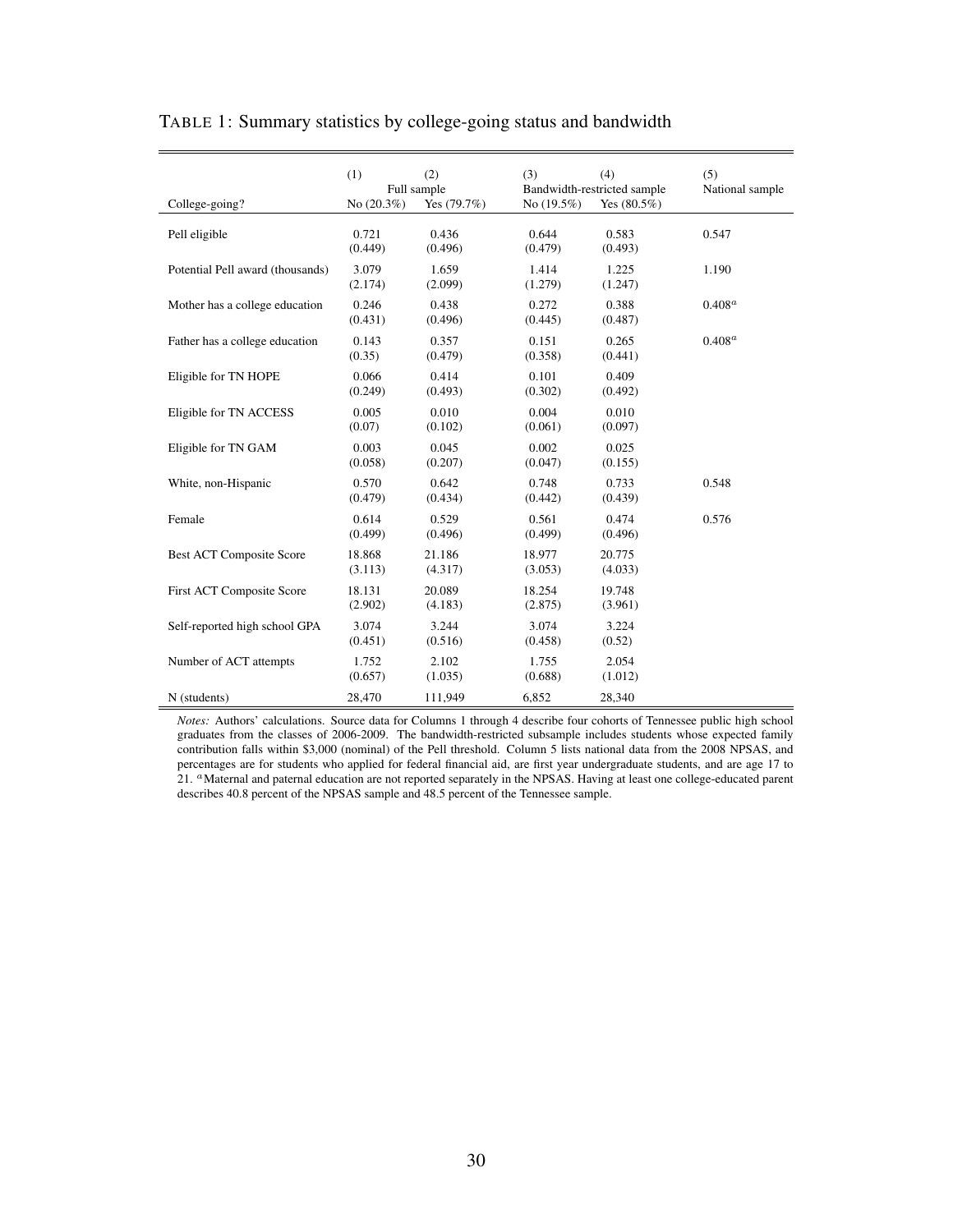|                                                           | (1)<br>Full sample | (2)<br>Bandwidth-restricted | (3)<br>National sample |
|-----------------------------------------------------------|--------------------|-----------------------------|------------------------|
| College sector                                            |                    |                             |                        |
|                                                           |                    |                             |                        |
| Enrolled in a public TN two-year college                  | 0.334<br>(0.472)   | 0.374<br>(0.484)            | $0.383^{b}$            |
| Enrolled in a public TN four-year college                 | 0.461<br>(0.499)   | 0.442<br>(0.497)            | 0.245c                 |
| Enrolled in a public out-of-state two-year college        | 0.014<br>(0.117)   | 0.014<br>(0.119)            | 0.012                  |
| Enrolled in a public out-of-state four-year college       | 0.047<br>(0.212)   | 0.038<br>(0.191)            | 0.023                  |
| Enrolled in a private four-year non-profit college        | 0.135<br>(0.341)   | 0.125<br>(0.331)            | 0.132                  |
| Enrolled in a for-profit college                          | 0.006<br>(0.079)   | 0.004<br>(0.067)            | 0.120 <sup>d</sup>     |
| College quality                                           |                    |                             |                        |
| ACT Composite $25th$ Percentile Score (or SAT equivalent) | 19.148<br>(2.928)  | 18.847<br>(2.708)           | 21.0<br>(3.3)          |
| ACT Composite $75th$ Percentile Score (or SAT equivalent) | 24.263<br>(3.216)  | 23.952<br>(3.094)           | 25.9<br>(3.2)          |
| Instructional expenditures per FTE student (thousands)    | 7.057<br>(6.156)   | 6.641<br>(5.812)            | 7.472<br>(6.900)       |
| Faculty per 100 students                                  | 7.115<br>(4.606)   | 6.863<br>(4.398)            | 7.262<br>(10.610)      |
| Graduation rate, total cohort                             | 34.962<br>(20.082) | 33.031<br>(19.314)          | 42.3<br>(23.8)         |
| Published in-state tuition and fees (thousands)           | 6.497<br>(6.080)   | 6.141<br>(5.772)            | 8.293<br>(8.929)       |
| Published out-of-state tuition and fees (thousands)       | 14.633<br>(4.873)  | 14.129<br>(4.681)           | 13.769<br>(8.632)      |
| Net price (thousands)                                     | 9.681<br>(4.323)   | 9.267<br>(3.992)            | 11.223<br>(6.413)      |
| "High research" or "Very high research" Carnegie class    | 0.341<br>(0.474)   | 0.306<br>(0.461)            | $0.160^e$              |
| Normalized college quality index <sup><i>a</i></sup>      | 0.000<br>(1.000)   | 0.000<br>(1.000)            |                        |
| $N$ (students)                                            | 111,949            | 28,319                      |                        |

#### <span id="page-30-0"></span>TABLE 2: Summary statistics for college enrollees, by bandwidth

*Notes:* Authors' calculations. Source data for Columns 1 and 2 describe four cohorts of Tennessee public high school graduates from the classes of 2006-2009. The bandwidth-restricted subsample includes students whose expected family contribution falls within \$3,000 (nominal) of the Pell threshold. Column 3 lists national data from the 2008 NPSAS and IPEDS for college sector and college quality outcomes, respectively. NPSAS data are for students who applied for federal financial aid and who are first year undergraduate students 17 to 21 years of age. IPEDS data are for public and private, not-for-profit four-year and two-year institutions over the 2006-2009 academic years, and summary statistics are weighted by undergraduate FTE. *<sup>a</sup>*The normalized college quality index is the mean of five quality measures, each transformed to have mean equal to zero and a standard deviation equal to one: 25*th* and 75*th* percentile ACT intake, instructional expenditures per FTE, faculty-student ratio (x100), and graduation rate.<sup>*b*</sup>Percentage is for a public, in-state two-year college. *<sup>c</sup>*Percentage is for a public, in-state four-year college. *<sup>d</sup>*Percentages from NPSAS for college sector do not add to one as the following are not shown: a private, not-for-profit less than four-year (0.4%); a public less than two-year institution (0.4%); and students who attended more than one institution (7.7%). We do not observe the sectors where multi-institution students enroll. *<sup>e</sup>*The national sample percentage for Carnegie classification is from the 2008 NPSAS.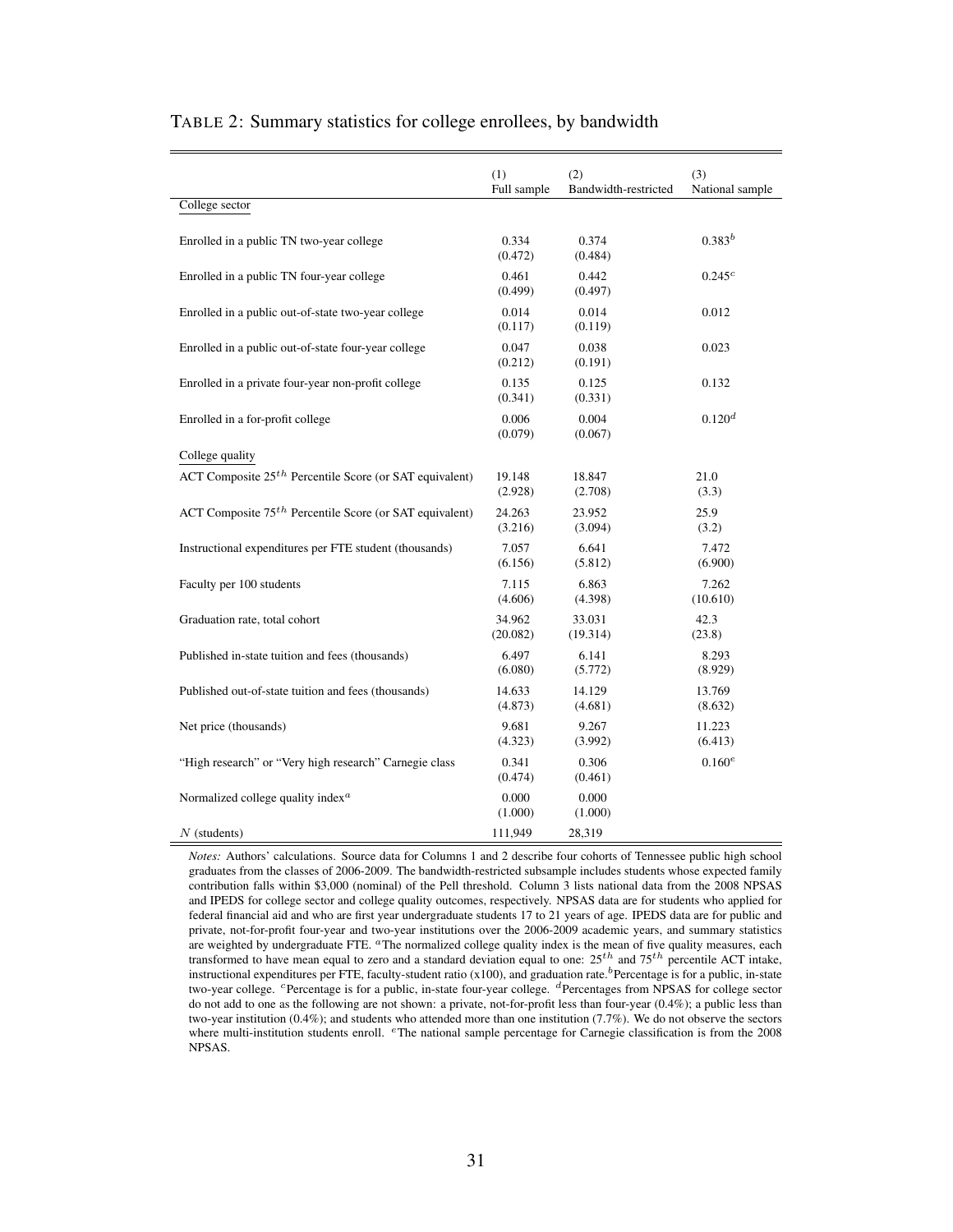<span id="page-31-0"></span>

FIGURE 1: Observed Pell eligibility (Panel I) and potential grant amounts (Panel II), by distance from EFC thresholds. Scatter points (dots) represent mean eligibility or grant by distance from Pell eligibility thresholds, where marker size is weighted by the number of students in each \$100 EFC bin.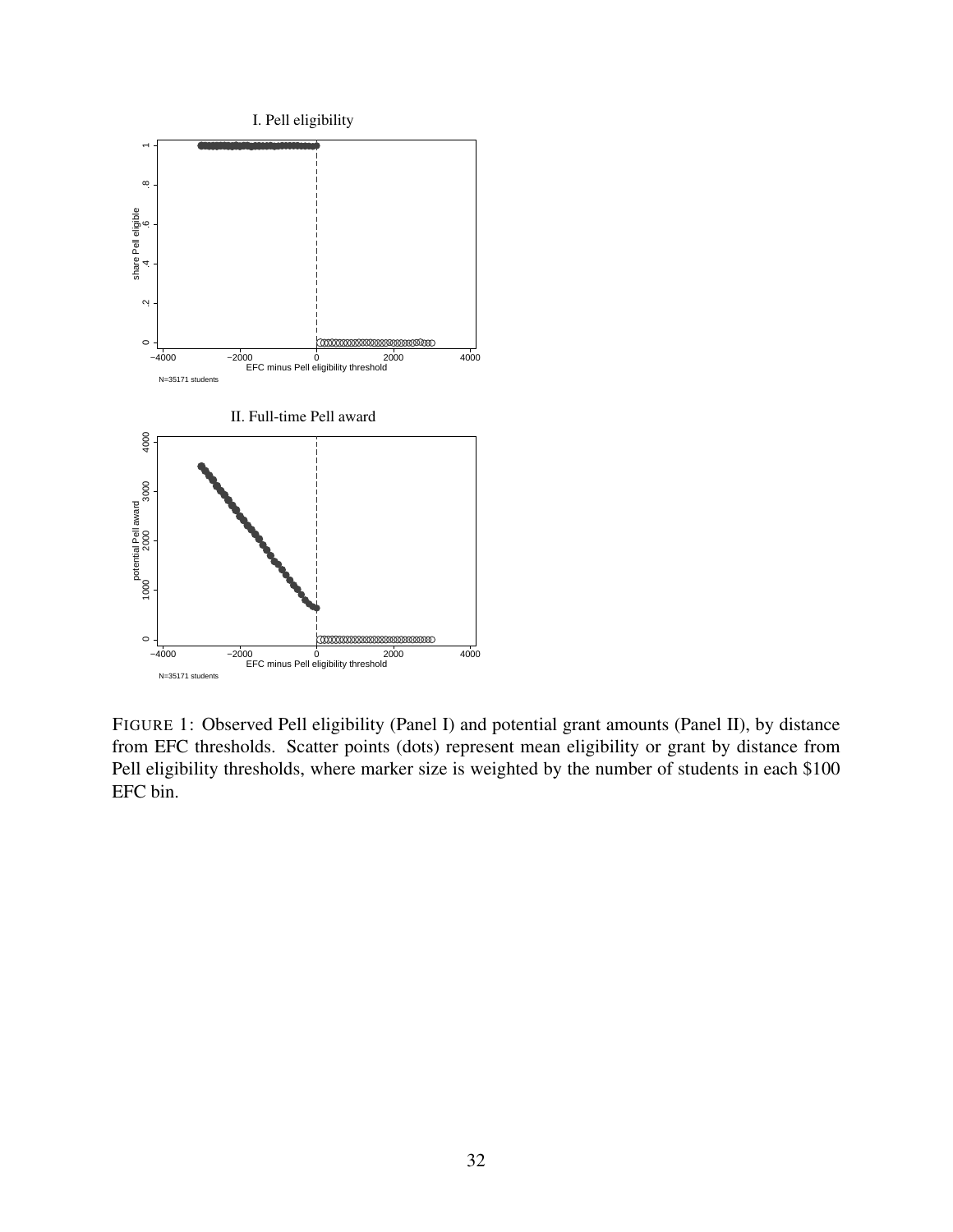<span id="page-32-0"></span>

FIGURE 2: Distribution of the running variable around the Pell eligibility threshold. The figure depicts results from a [McCrary](#page-28-0) [\(2008](#page-28-0)) density test of EFC within \$3,000 of the Pell eligibility threshold. The running variable is expressed in \$1 EFC increments in Panel I and \$100 EFC increments in Panel II. Log differences in bin height at the threshold are listed above each figure, with standard errors in parentheses. Panel I illustrates a significant fall in the density of student FAFSA records in the Pell-eligible region of EFC. This fall is less discernible in Panel II, which depicts the density of EFC in \$100 increments.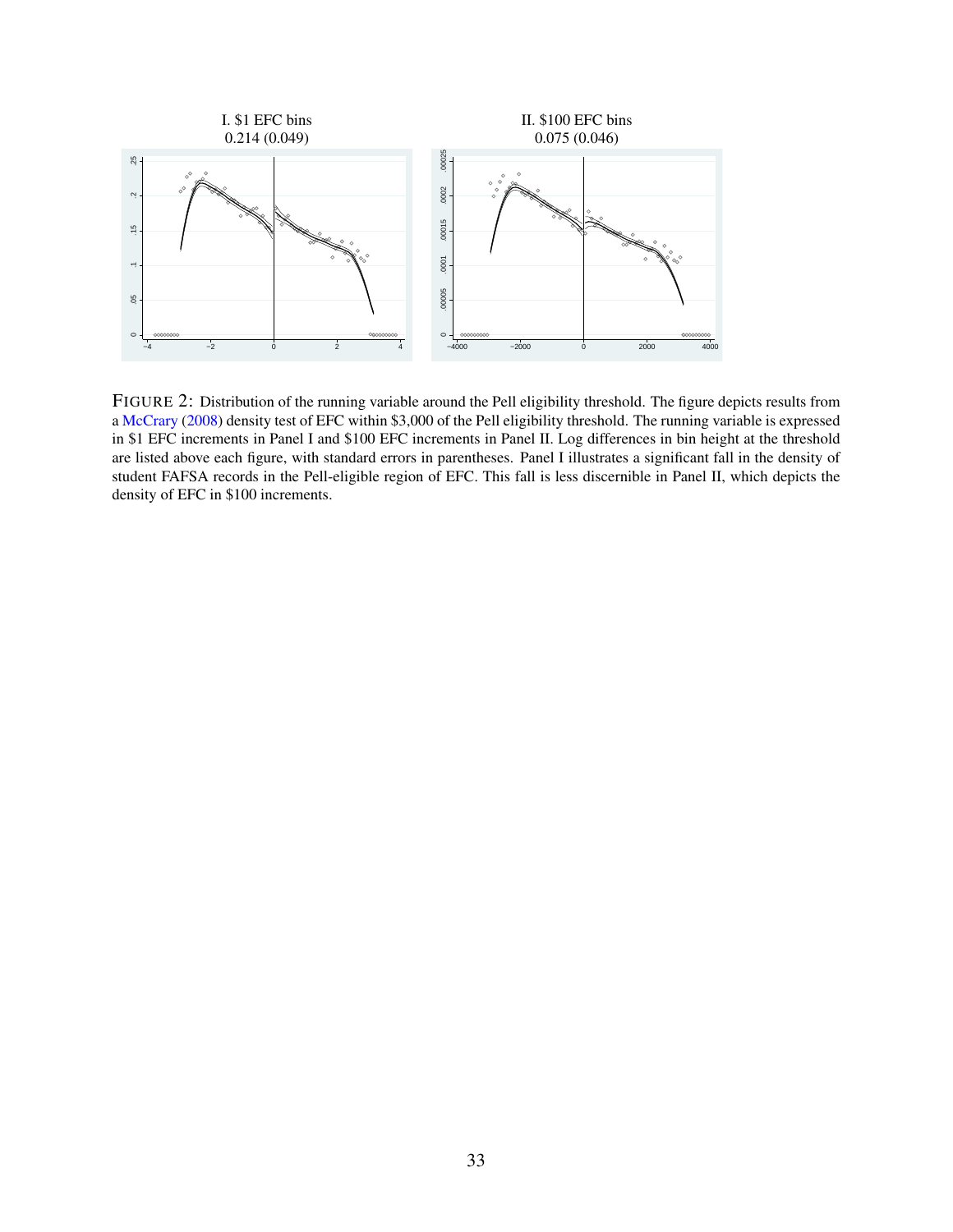|                                                                           | (1)<br>Coefficient | (2)<br>Robust St. Err. |
|---------------------------------------------------------------------------|--------------------|------------------------|
| Student characteristics - joint significance $\chi^2(p)$ : 11.72 (0.63)   |                    |                        |
| Mother has a college education                                            | 0.001              | (0.010)                |
| Father has a college education                                            | $-0.015$           | (0.010)                |
| Eligible for TN HOPE                                                      | $-0.011$           | (0.010)                |
| Eligible for TN ACCESS                                                    | $-0.001$           | (0.002)                |
| Eligible for TN GAM                                                       | 0.002              | (0.003)                |
| White, non-Hispanic                                                       | 0.008              | (0.009)                |
| Female                                                                    | 0.004              | (0.011)                |
| Best ACT composite score                                                  | $-0.046$           | (0.083)                |
| First ACT composite score                                                 | $-0.025$           | (0.082)                |
| Self-reported high school GPA                                             | 0.006              | (0.011)                |
| Number of ACT attempts                                                    | $-0.007$           | (0.021)                |
| Predicted college outcomes - joint significance $\chi^2(p)$ : 2.09 (0.95) |                    |                        |
| Predicted: any college enrollment                                         | $-0.006$           | (0.007)                |
| Predicted: two-year in-state public enrollment                            | 0.002              | (0.004)                |
| Predicted: four-year in-state enrollment                                  | $-0.006$           | (0.005)                |
| Predicted: two-year out-of-state public enrollment                        | 0.000              | (0.000)                |
| Predicted: four-year out-of-state public enrollment                       | $-0.001$           | (0.001)                |
| Predicted: private four-year non-profit enrollment                        | $-0.001$           | (0.002)                |
| Predicted: private for-profit enrollment                                  | $-3.9E-04$         | $(3.7E-04)$            |
| Predicted: normalized college quality index                               | 0.004              | (0.013)                |
|                                                                           |                    |                        |

<span id="page-33-0"></span>TABLE 3: Falsification tests for discontinuities in observables and predicted outcomes

*Notes:*  $N = 35,171$  $N = 35,171$  $N = 35,171$  students. The table reports estimates of  $\beta_1$  from Equation 1 applied to student observables (top panel) or predictions of college enrollment outcomes  $(\hat{Y}_i, \text{ bottom panel})$  based on regressions of  $Y_i$  against student observables. Above each set of  $\beta_1$  estimates we report  $\chi^2$  statistics for tests of the joint significance of *PELL<sub>ic</sub>* coefficients across equations, with *p*-values in parentheses. Robust standard errors, clustered by EFC, are in parentheses next to each coefficient.  $* p < 0.1; ** p < 0.05; ** p < 0.01$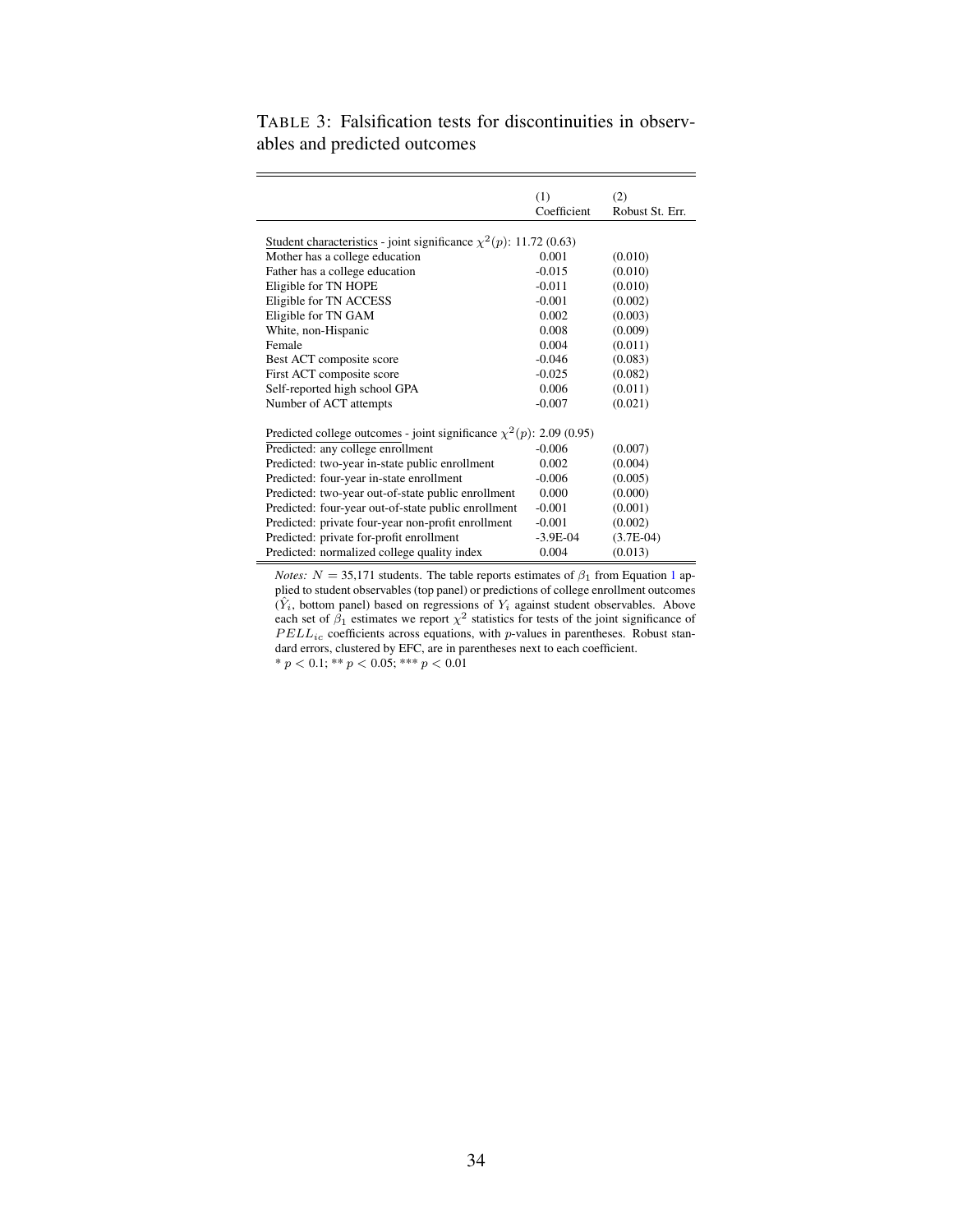<span id="page-34-0"></span>

FIGURE 3: Predicted college choices and EFC. Figures plot predicted college outcomes, estimated as a function of students' pre-college characteristics including gender, race, merit aid eligibility, parental education, ACT, high school GPA, and number of ACT sittings. Estimated discontinuities according to Equation 1 are above each figure and also found in Table 3.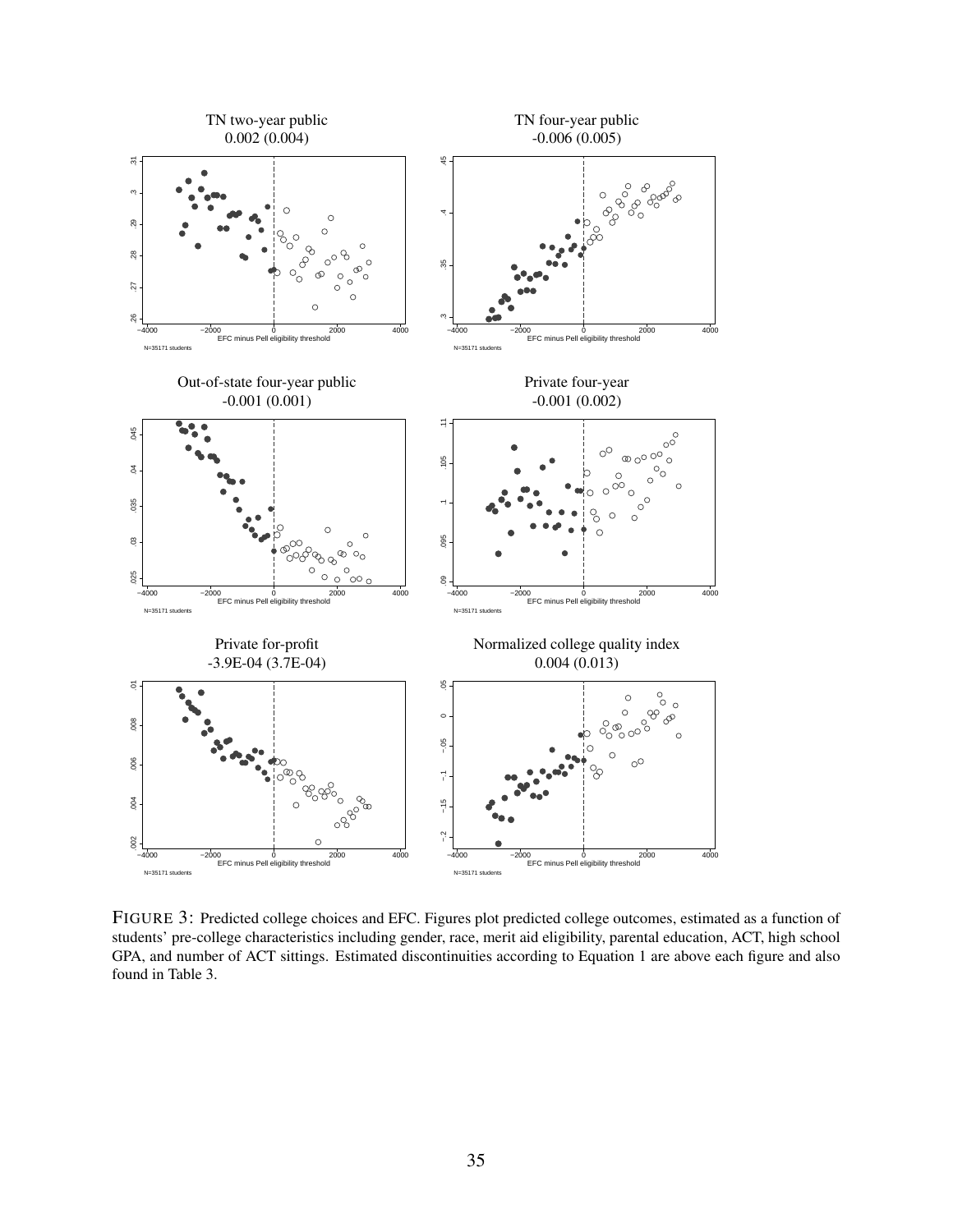<span id="page-35-0"></span>

FIGURE 4: Cumulative potential Pell grant awards by first-year EFC. The figure depicts potential Pell grants for 2006-2007 first-time financial aid applicants (circles) alongside mean-smoothing local polynomial estimates of cumulative aid entitlements through later years.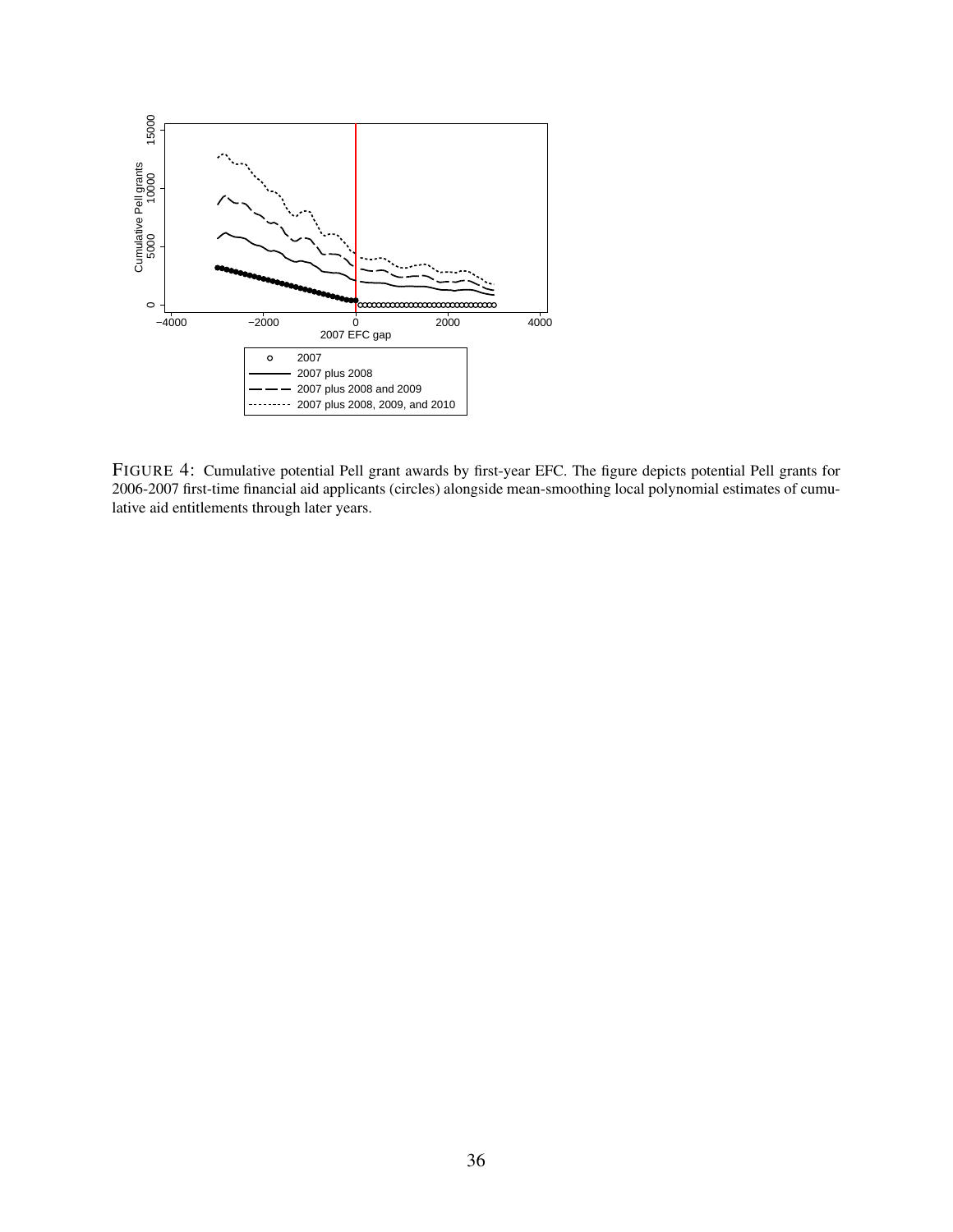<span id="page-36-0"></span>

FIGURE 5: The figure depicts residuals and local linear smoothed predictions from regressions of each outcome on student observables used in inframarginal analysis.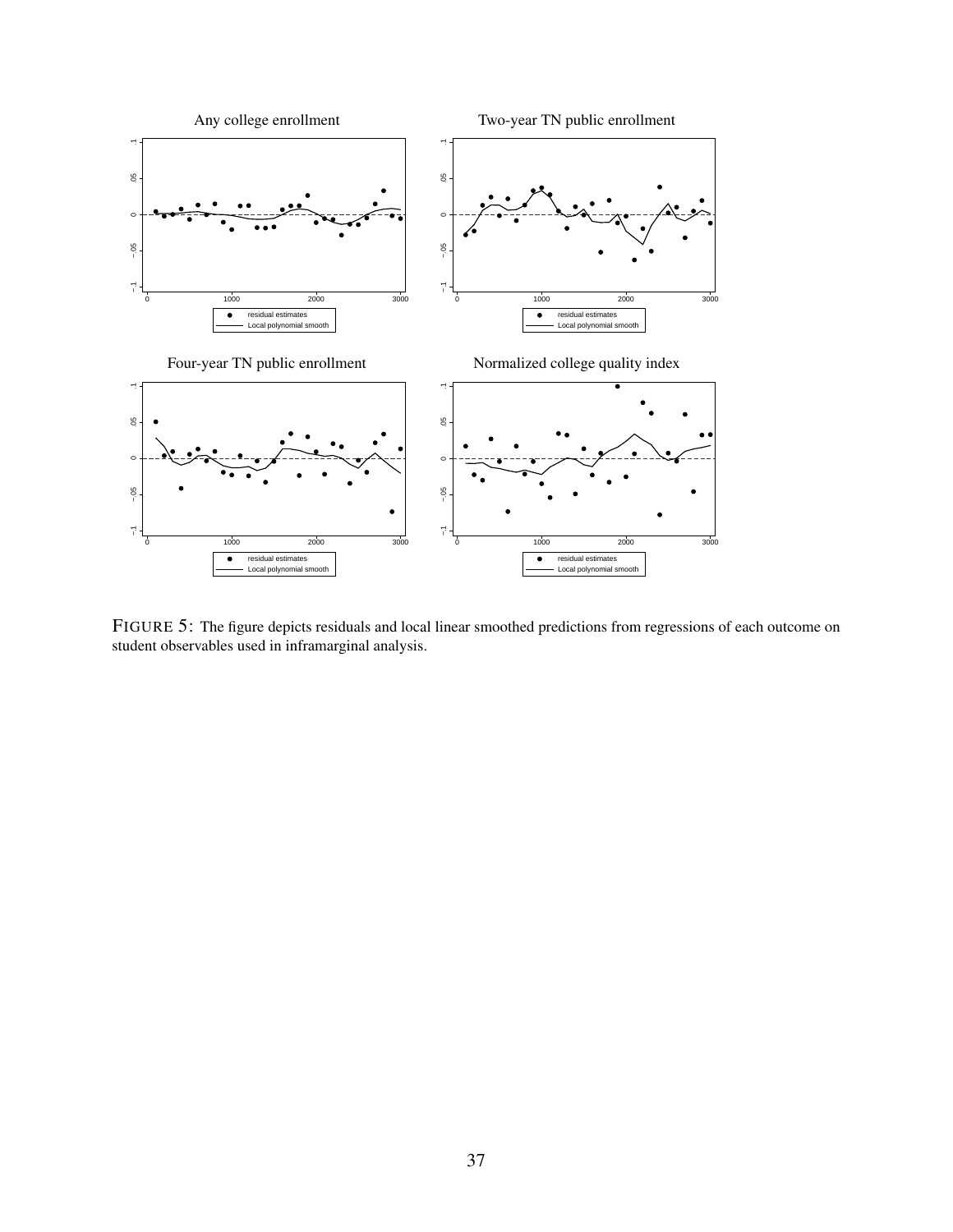<span id="page-37-0"></span>

FIGURE 6: Regression discontinuity results for any college enrollment. Scatter points (dots) represent mean college enrollment by distance from Pell eligibility thresholds, with marker size weighted by the number of students in each \$100 EFC bin. Solid lines fit point estimates from Equation [1,](#page-10-0) with dashed lines bounding 95 percent confidence intervals. Point estimates for *β*<sup>1</sup> are reported below figure headings, with robust standard errors in parentheses. \* *p <* 0.1; \*\* *p <* 0.05; \*\*\* *p <* 0.01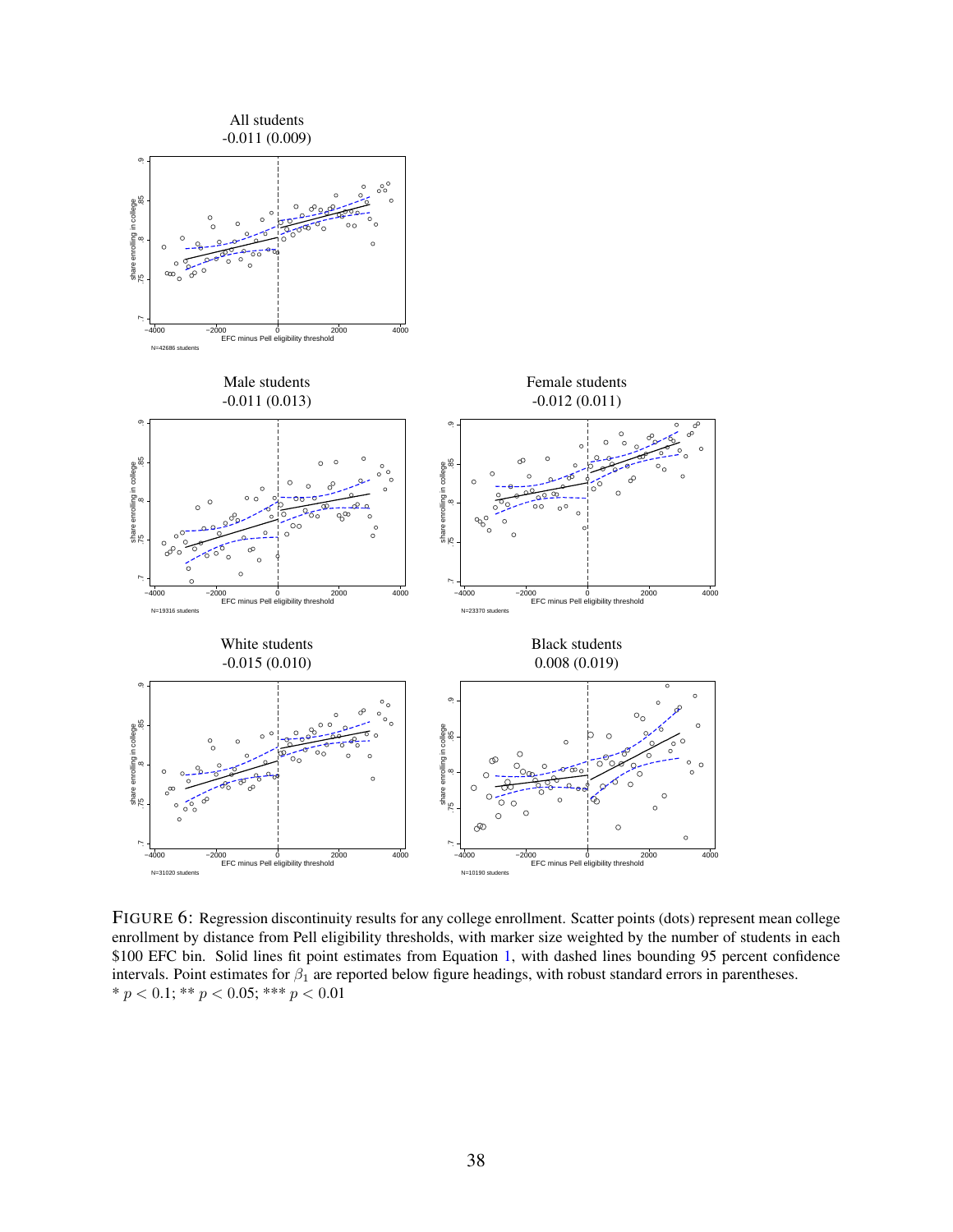| Enrolled in a public TN two-year college            | (1)          | (2)           | (3)             | (4)            | (5)                   |
|-----------------------------------------------------|--------------|---------------|-----------------|----------------|-----------------------|
|                                                     | All students | Male students | Female students | White students | <b>Black students</b> |
|                                                     | 0.00226      | $-0.0232$     | 0.0226          | 0.00199        | 0.0209                |
| Enrolled in a public TN four-year college           | (0.0119)     | (0.0176)      | (0.0157)        | (0.0137)       | (0.0242)              |
|                                                     | $-0.00920$   | 0.0154        | $-0.0289*$      | $-0.00576$     | $-0.0227$             |
|                                                     | (0.0123)     | (0.0182)      | (0.0164)        | (0.0138)       | (0.0277)              |
| Enrolled in a public out-of-state two-year college  | 0.00157      | $-0.000888$   | 0.00355         | 0.00364        | $-0.00724$            |
|                                                     | (0.00272)    | (0.00451)     | (0.00336)       | (0.00284)      | (0.00831)             |
| Enrolled in a public out-of-state four-year college | 0.00245      | $-0.00820$    | $0.0108*$       | 0.00516        | $-0.00391$            |
|                                                     | (0.00454)    | (0.00685)     | (0.00592)       | (0.00465)      | (0.0131)              |
| Enrolled in a private non-profit four-year college  | 0.000514     | 0.0108        | $-0.00744$      | $-0.00733$     | 0.0122                |
|                                                     | (0.00795)    | (0.0119)      | (0.0108)        | (0.00924)      | (0.0174)              |
| Enrolled in a private for-profit college.           | 0.00136      | $0.00359*$    | $-0.000442$     | 0.00201        | $-0.00270$            |
|                                                     | (0.00158)    | (0.00204)     | (0.00227)       | (0.00143)      | (0.00587)             |
| $N$ (students)                                      | 28,319       | 12,344        | 15,975          | 20,943         | 6,381                 |
| $\chi^2$                                            | 2.74         | 8.42          | 7.77            | 5.76           | 2.74                  |
| $p$ -value                                          | 0.8402       | 0.2087        | 0.2553          | 0.4505         | 0.8402                |

#### <span id="page-38-0"></span>TABLE 4: Regression discontinuity estimates (Equation [1](#page-10-0)) for choice of college sector

*Notes:* The table reports estimates of *β*<sup>1</sup> from Equation [1,](#page-10-0) applied to mutually exclusive and exhaustive college sector outcomes. Robust standard errors, clustered by EFC, are in parentheses below each coefficient. For each column, we report *χ* 2 statistics and *p*-values for tests of joint significance of *P ELLic* coefficients across outcomes.

\* *p <* 0.1; \*\* *p <* 0.05; \*\*\* *p <* 0.01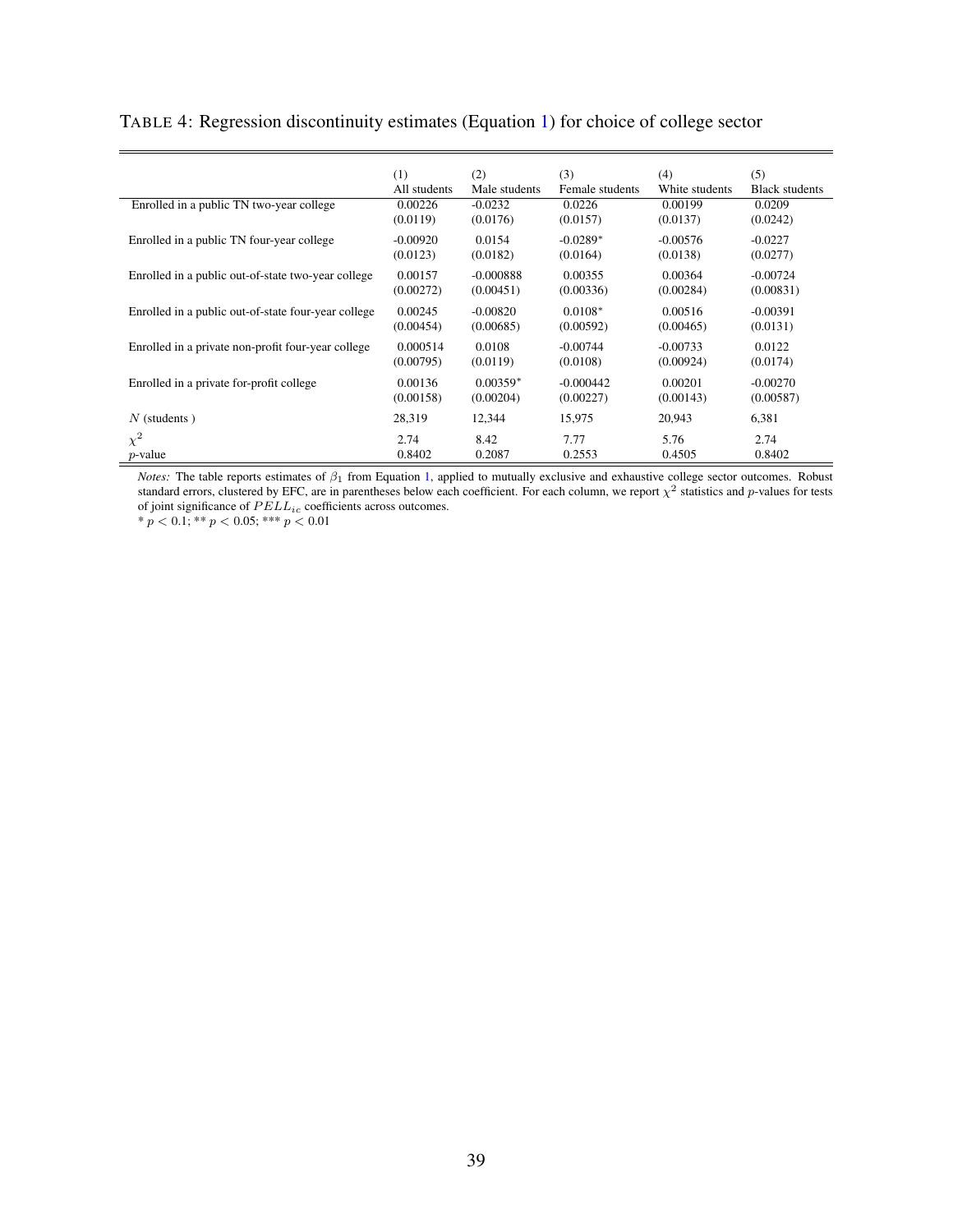<span id="page-39-0"></span>

FIGURE 7: Regression discontinuity results for choice of college sector. Scatter points (dots) represent college sector outcomes by distance from Pell eligibility thresholds, with marker size weighted by the number of students in each \$100 EFC bin. Solid lines fit point estimates from Equation [1,](#page-10-0) with dashed lines bounding 95 percent confidence intervals. Point estimates for *β*<sup>1</sup> are reported below figure headings, with robust standard errors in parentheses. \* *p <* 0.1; \*\* *p <* 0.05; \*\*\* *p <* 0.01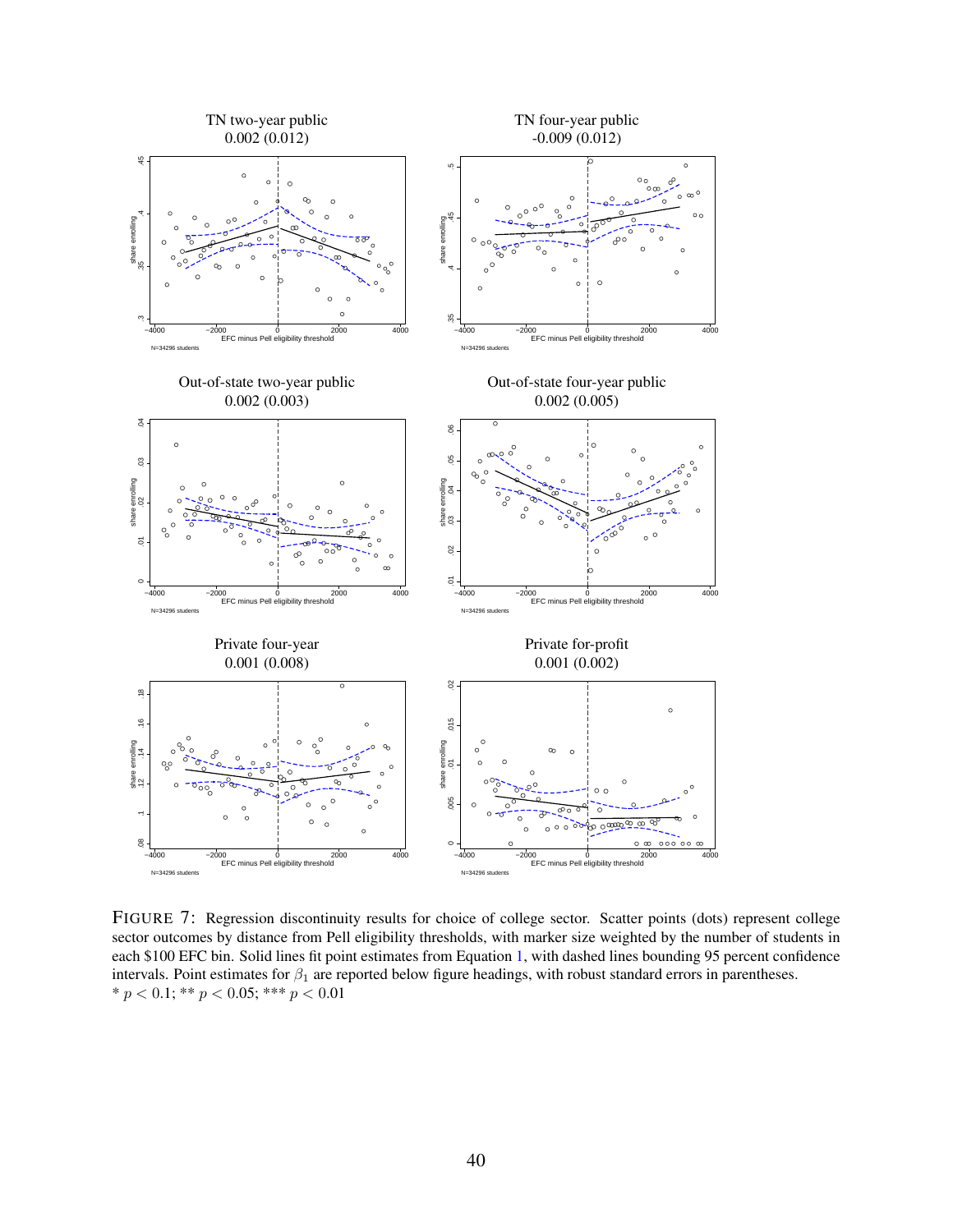|                                                        | (1)          | (2)           | (3)             | (4)            | (5)                   |
|--------------------------------------------------------|--------------|---------------|-----------------|----------------|-----------------------|
|                                                        | All students | Male students | Female students | White students | <b>Black students</b> |
| ACT $25th$ percentile (or SAT equivalent)              | 0.112        | $0.214**$     | 0.0299          | 0.0772         | 0.0290                |
|                                                        | (0.0697)     | (0.108)       | (0.0898)        | (0.0745)       | (0.183)               |
| ACT $75th$ percentile (or SAT equivalent)              | 0.111        | $0.310**$     | $-0.0474$       | 0.0829         | 0.0279                |
|                                                        | (0.0789)     | (0.123)       | (0.102)         | (0.0873)       | (0.200)               |
| Instructional expenditures per FTE student (dollars)   | 19.17        | 117.1         | $-57.31$        | 59.70          | $-529.2$              |
|                                                        | (164.3)      | (262.3)       | (207.9)         | (153.3)        | (511.7)               |
| Faculty per 100 students                               | $-0.00246$   | 0.0832        | $-0.0691$       | $-0.00139$     | $-0.235$              |
|                                                        | (0.121)      | (0.192)       | (0.154)         | (0.115)        | (0.365)               |
| Graduation rate                                        | 0.783        | 1.054         | 0.563           | 0.560          | $-0.0719$             |
|                                                        | (0.499)      | (0.753)       | (0.648)         | (0.565)        | (1.120)               |
| In-state tuition and fees (dollars)                    | 153.9        | 249.7         | 83.07           | 67.03          | $-8.600$              |
|                                                        | (151.8)      | (231.7)       | (201.3)         | (167.0)        | (375.3)               |
| Out-of-state tuition and fees (dollars)                | 145.0        | 254.6         | 58.50           | 139.0          | $-195.1$              |
|                                                        | (121.4)      | (183.9)       | (158.6)         | (130.1)        | (307.0)               |
| Net price (dollars)                                    | 98.91        | $262.0*$      | $-26.74$        | 12.94          | 200.5                 |
|                                                        | (95.50)      | (147.3)       | (125.9)         | (104.1)        | (253.6)               |
| "High research" or "Very high research" Carnegie class | 0.00616      | 0.00748       | 0.00491         | 0.00862        | $-0.0423$             |
|                                                        | (0.0123)     | (0.0183)      | (0.0164)        | (0.0133)       | (0.0298)              |
| Normalized college quality index                       | 0.0293       | 0.0656        | 0.000521        | 0.0221         | $-0.0230$             |
|                                                        | (0.0260)     | (0.0404)      | (0.0335)        | (0.0273)       | (0.0700)              |
| $N$ (students)                                         | 24,646       | 10,675        | 13,971          | 18,310         | 5,426                 |
| $\chi^2$                                               | 5.45         | 9.58          | 7.78            | 4.58           | 9.02                  |
| $p$ -value                                             | 0.8594       | 0.4784        | 0.6500          | 0.9173         | 0.5305                |

#### <span id="page-40-0"></span>TABLE 5: Regression discontinuity estimates (Equation [1](#page-10-0)) for college quality

*Notes:* The table reports estimates of *β*<sup>1</sup> from Equation [1,](#page-10-0) applied to quality measures of students' chosen college. Robust standard errors, clustered by EFC, are in parentheses below each coefficient. For each column, we report  $\chi^2$  statistics and *p*-values for tests of joint significance of  $PELL_{ic}$ coefficients across outcomes.

\* *p <* 0.1; \*\* *p <* 0.05; \*\*\* *p <* 0.01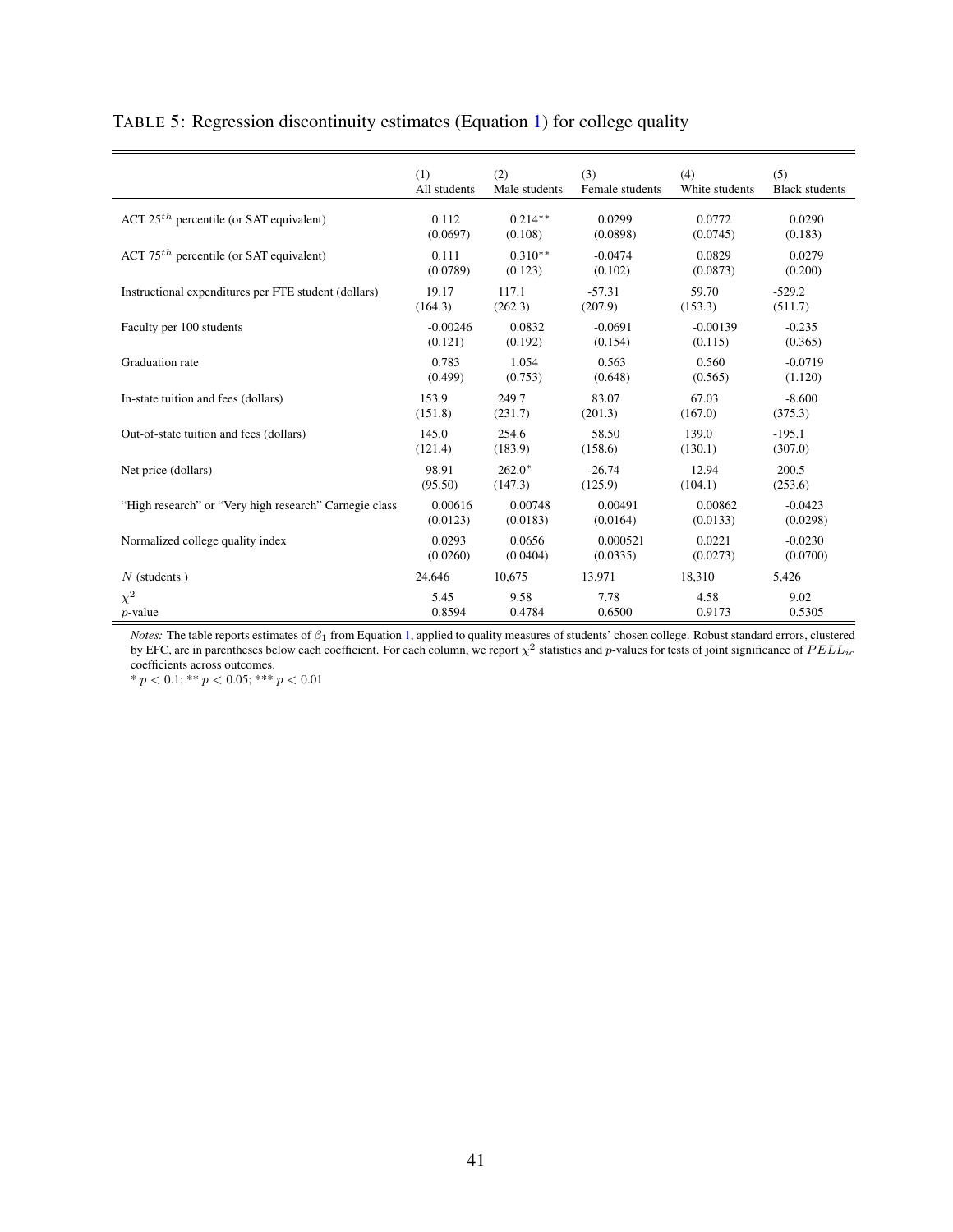<span id="page-41-0"></span>

|            | TABLE 6: Regression discontinuity estimates for notable subsamples and larger grant |  |  |  |  |
|------------|-------------------------------------------------------------------------------------|--|--|--|--|
| treatments |                                                                                     |  |  |  |  |

|                                          | (1)             | (2)              | (3)                  | (4)                          | (5)                        |
|------------------------------------------|-----------------|------------------|----------------------|------------------------------|----------------------------|
|                                          | <b>Baseline</b> | Class of<br>2009 | Rank tuition<br>high | <b>TSAA</b><br>discontinuity | Auto-Zero<br>Discontinuity |
| Treatment                                | Pell            | Pell             | Pell                 | <b>TSAA</b>                  | Pell grant                 |
|                                          | eligibility     | eligibility      | eligibility          | eligibility                  | (000s)                     |
| Any college enrollment                   | $-0.0114$       | $-0.0196$        | $-0.00633$           | 0.0168                       | 0.00410                    |
|                                          | (0.00850)       | (0.0182)         | (0.0105)             | (0.0194)                     | (0.0135)                   |
| $N$ (students)                           | 35,171          | 7,829            | 17,085               | 27,192                       | 48,645                     |
| Public two-year TN college               | 0.00226         | $-0.0148$        | 0.0000345            | $-0.0120$                    | $-0.00962$                 |
|                                          | (0.0119)        | (0.0240)         | (0.0163)             | (0.0232)                     | (0.0131)                   |
| Public 4-year TN college                 | $-0.00920$      | 0.0229           | $-0.00682$           | 0.0188                       | $-0.0223*$                 |
|                                          | (0.0123)        | (0.0242)         | (0.0171)             | (0.0240)                     | (0.0130)                   |
| Public out-of-state four-year college    | 0.00245         | 0.00240          | 0.00216              | $-0.0186*$                   | 0.00364                    |
|                                          | (0.00454)       | (0.00880)        | (0.00582)            | (0.00951)                    | (0.00537)                  |
| Private four-year college                | 0.000514        | $-0.0164$        | 0.00251              | 0.0166                       | $0.0186**$                 |
|                                          | (0.00795)       | (0.0160)         | (0.0106)             | (0.0160)                     | (0.00857)                  |
| ACT $25^{th}$ percentile                 | 0.112           | 0.196            | 0.0714               | $-0.231*$                    | 0.00412                    |
|                                          | (0.0697)        | (0.151)          | (0.0916)             | (0.136)                      | (0.0870)                   |
| ACT $75^{th}$ percentile                 | 0.111           | 0.148            | 0.0716               | $-0.205$                     | 0.0340                     |
|                                          | (0.0789)        | (0.152)          | (0.105)              | (0.154)                      | (0.0986)                   |
| Instructional spending per FTE           | 19.17           | $-331.4$         | $-93.36$             | $-276.6$                     | 100.7                      |
|                                          | (164.3)         | (310.4)          | (190.4)              | (306.6)                      | (164.1)                    |
| Faculty per 100 students                 | $-0.00246$      | $-0.309$         | $-0.0308$            | $-0.140$                     | 0.158                      |
|                                          | (0.121)         | (0.223)          | (0.139)              | (0.236)                      | (0.124)                    |
| Graduation rate                          | 0.783           | 1.605            | 0.815                | $-0.703$                     | 0.0851                     |
|                                          | (0.499)         | (1.040)          | (0.646)              | (0.943)                      | (0.584)                    |
| In-state tuition and fees                | 153.9           | $-212.3$         | 193.9                | $-191.2$                     | 359.5**                    |
|                                          | (151.8)         | (329.4)          | (195.4)              | (291.2)                      | (164.0)                    |
| Net price                                | 98.91           | 16.51            | 101.1                | $-173.8$                     | 56.90                      |
|                                          | (95.50)         | (205.4)          | (124.7)              | (181.1)                      | (112.2)                    |
| Carnegie Very High or High Research      | 0.00616         | 0.0293           | 0.00571              | $-0.0375$                    | $-0.0279**$                |
|                                          | (0.0123)        | (0.0239)         | (0.0165)             | (0.0234)                     | (0.0140)                   |
| Normalized college quality index         | 0.0293          | 0.0272           | 0.0189               | $-0.0150$                    | $-0.0401$                  |
|                                          | (0.0260)        | (0.0522)         | (0.0326)             | (0.0493)                     | (0.0284)                   |
| Ratio: Net price to out-of-state tuition | $-0.00676$      | $-1.177$         | $-0.130$             | 1.348                        | 0.405                      |
|                                          | (0.526)         | (1.207)          | (0.700)              | (0.988)                      | (0.608)                    |
| % students with institutional aid        | 0.778           | 0.586            | 1.057                | 1.305                        | 0.553                      |
|                                          | (0.666)         | (1.483)          | (0.876)              | (1.246)                      | (0.749)                    |
| $N$ (students)                           | 28,319          | 6,751            | 14,790               | 21,309                       | 36,348                     |
| $\chi^2$                                 | 17.29           | 21.81            | 12.35                | 376.06                       | 743.32                     |
| $p$ -value                               | 0.3669          | 0.1129           | 0.7196               | 0.000                        | 0.000                      |

*Notes:* The table reports estimates of  $β_1$  $β_1$  from Equation 1 in Columns 1-3, where Column 1 repeats baseline results found in Figure [6,](#page-37-0) Table [4](#page-38-0), and Table [5.](#page-40-0) Column 2 limits the sample to 2009 graduates, who benefitted from the largest marginal Pell award. Column 3 limits the sample to students who ranked tuition as the first or second most important factor in their college choice. Columns 4-5 contain results from two fuzzy discontinuities: the first for TSAA and the second for automatic-zero EFC at fixed adjusted gross income thresholds. Robust standard errors, clustered by units of the running variable, are in parentheses under each coefficient. For each column, we report *χ* 2 statistics and *p*-values for tests of joint significance of *P ELLic* coefficients across outcomes.

\* *p <* 0.1; \*\* *p <* 0.05; \*\*\* *p <* 0.01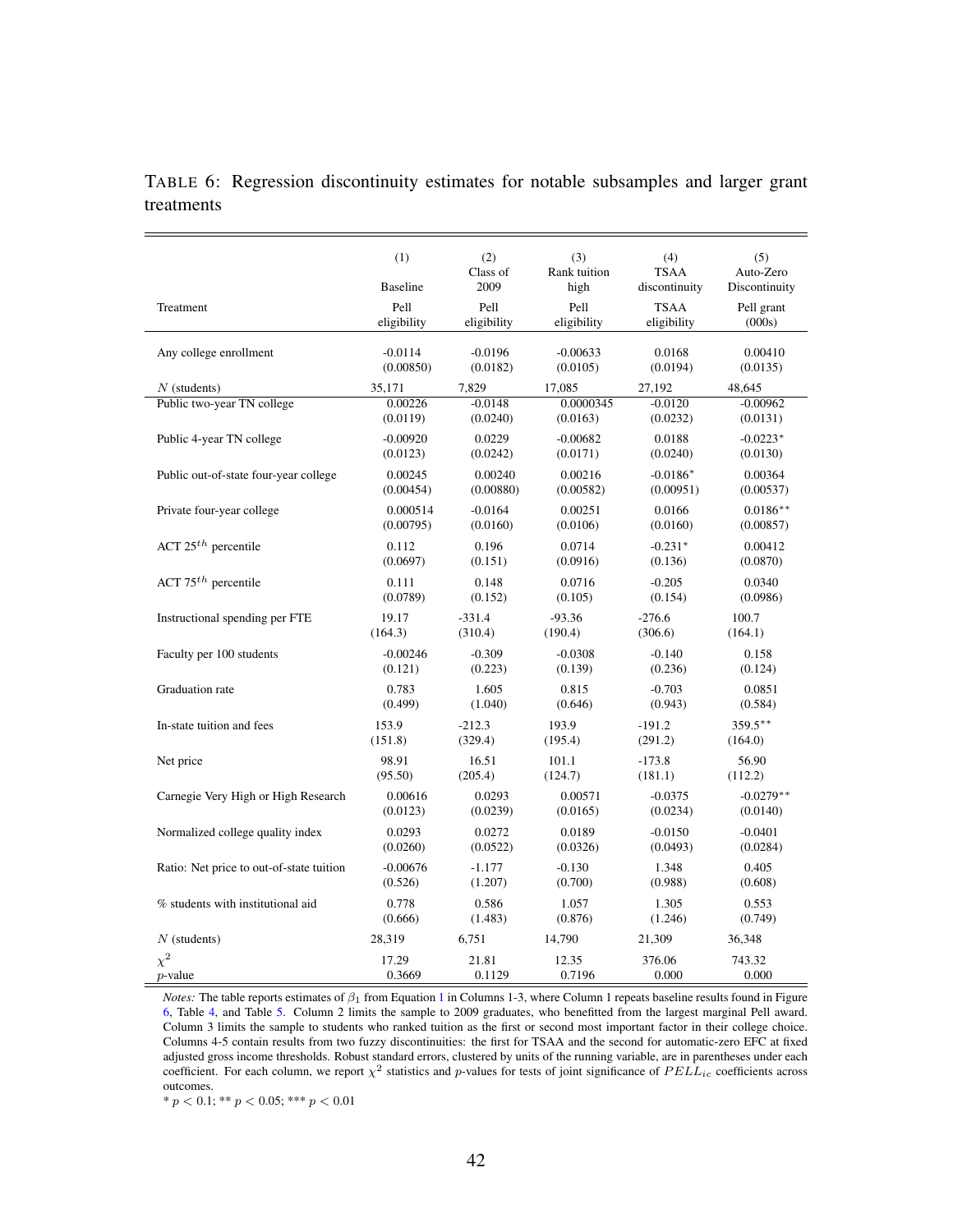<span id="page-42-0"></span>

FIGURE 8: Treatment effect estimates for any college enrollment below the eligibility threshold. Scatter points (dots) represent mean college enrollment by distance from Pell eligibility thresholds, with marker size weighted by the number of students in each \$200 EFC bin. X-markers represent extrapolated college enrollment as predicted by a regression of outcomes against student observables above the eligibility threshold. Solid lines fit point estimates from Equation [1.](#page-10-0) The standard error is computed by bootstrap with 1,000 replications of the model for 25 percent random draws.  $N = 28,028$  Pell-eligible high school graduates.  $* p < 0.1; ** p < 0.05; ** p < 0.01$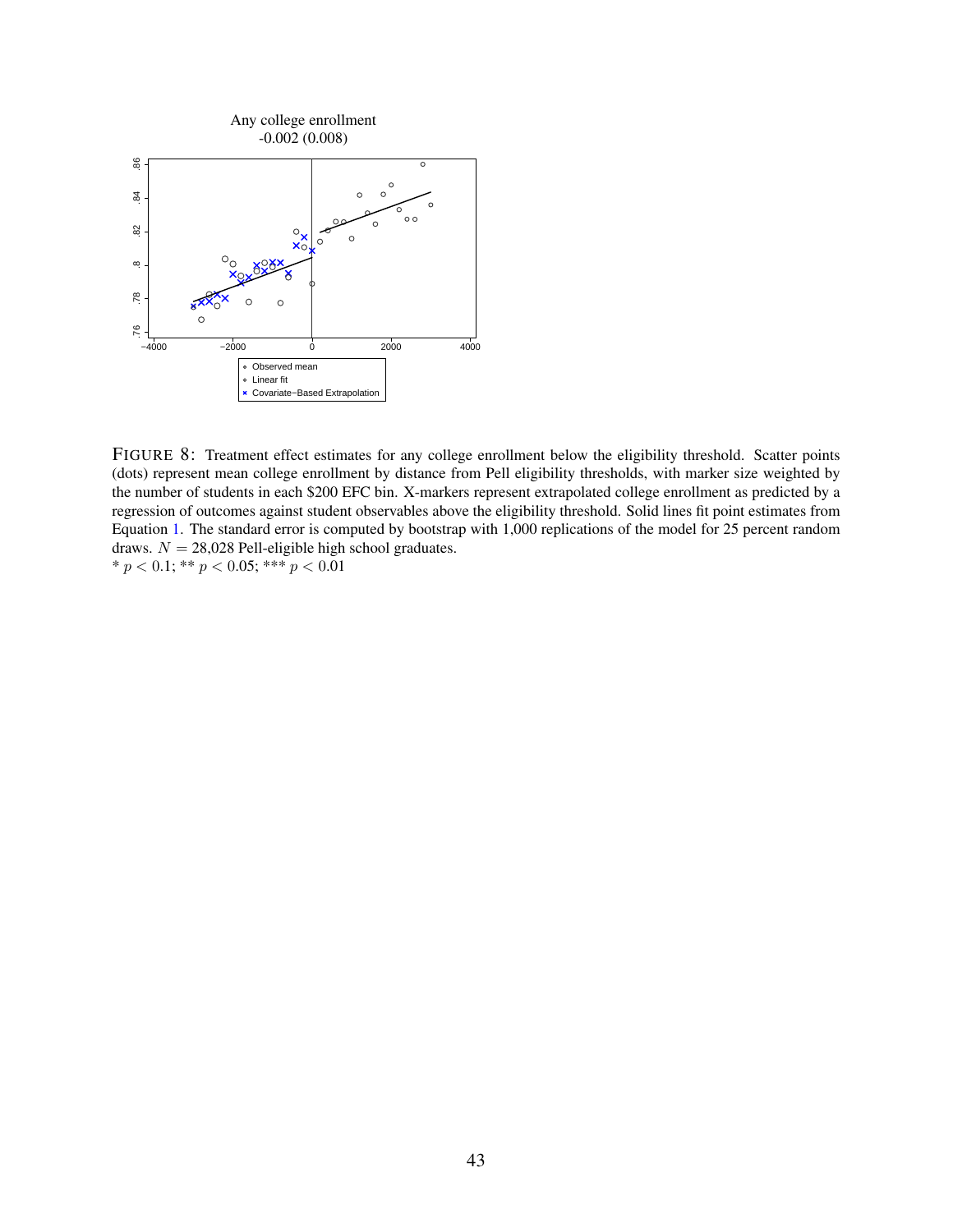<span id="page-43-0"></span>

FIGURE 9: Treatment effect estimates for college sector below the eligibility threshold. Scatter points (dots) represent college sector outcomes by distance from Pell eligibility thresholds, with marker size weighted by the number of students in each \$200 EFC bin. X-markers represent extrapolated college enrollment outcomes as predicted by a regression of outcomes against student observables above the eligibility threshold. Solid lines fit point estimates from Equation [1](#page-10-0). Point estimates for treatment effects below the threshold are reported below figure headings, with standard errors in parentheses. Standard errors are computed by bootstrap with 1,000 replications of the model for 25 percent random draws.  $N = 15,855$  Pell-eligible college-going students. \* *p <* 0.1; \*\* *p <* 0.05; \*\*\* *p <* 0.01